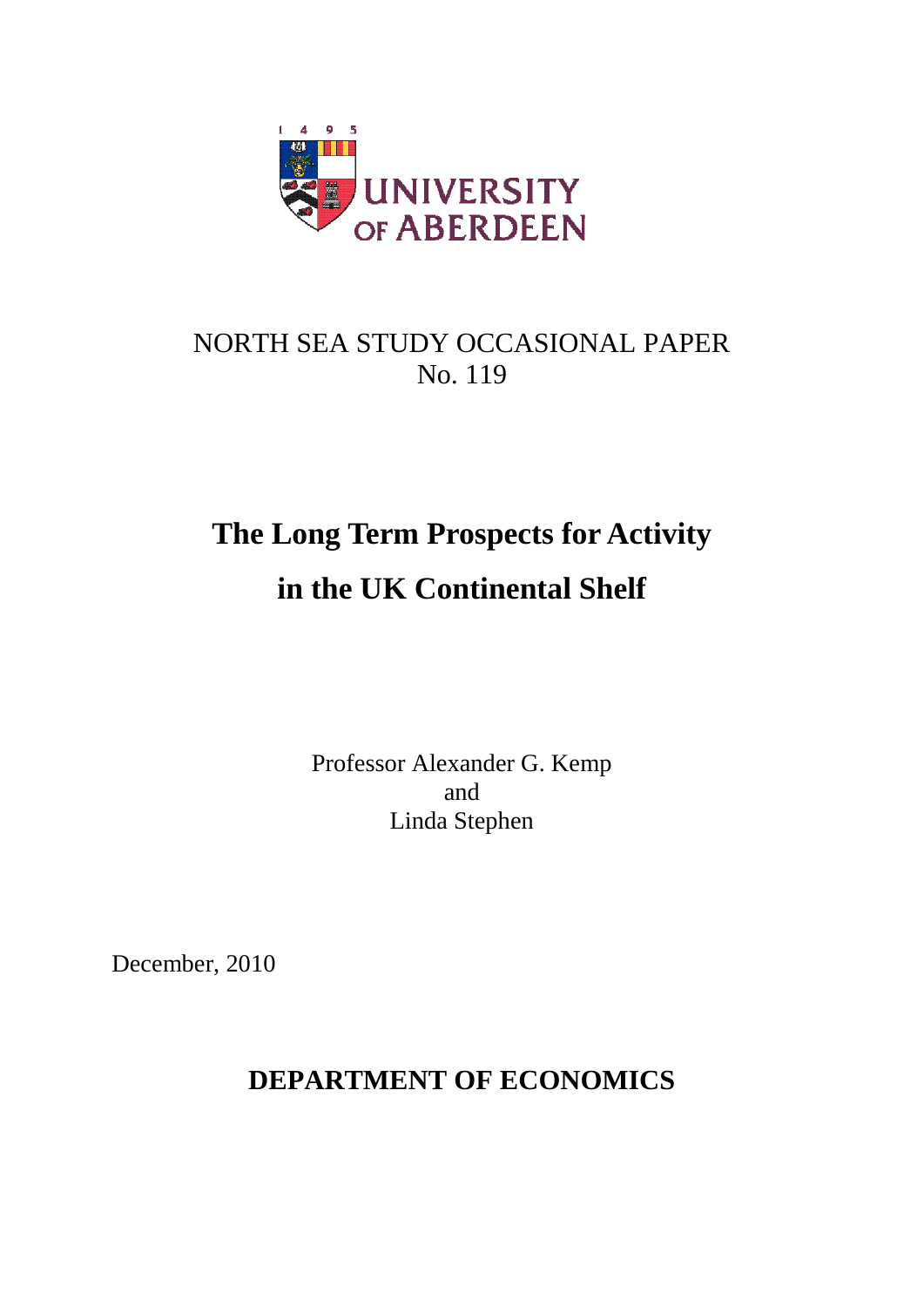#### **NORTH SEA ECONOMICS**

Research in North Sea Economics has been conducted in the Economics Department since 1973. The present and likely future effects of oil and gas developments on the Scottish economy formed the subject of a long term study undertaken for the Scottish Office. The final report of this study, The Economic Impact of North Sea Oil on Scotland, was published by HMSO in 1978. In more recent years further work has been done on the impact of oil on local economies and on the barriers to entry and characteristics of the supply companies in the offshore oil industry.

The second and longer lasting theme of research has been an analysis of licensing and fiscal regimes applied to petroleum exploitation. Work in this field was initially financed by a major firm of accountants, by British Petroleum, and subsequently by the Shell Grants Committee. Much of this work has involved analysis of fiscal systems in other oil producing countries including Australia, Canada, the United States, Indonesia, Egypt, Nigeria and Malaysia. Because of the continuing interest in the UK fiscal system many papers have been produced on the effects of this regime.

From 1985 to 1987 the Economic and Social Science Research Council financed research on the relationship between oil companies and Governments in the UK, Norway, Denmark and The Netherlands. A main part of this work involved the construction of Monte Carlo simulation models which have been employed to measure the extents to which fiscal systems share in exploration and development risks.

Over the last few years the research has examined the many evolving economic issues generally relating to petroleum investment and related fiscal and regulatory matters. Subjects researched include the economics of incremental investments in mature oil fields, economic aspects of the CRINE initiative, economics of gas developments and contracts in the new market situation, economic and tax aspects of tariffing, economics of infrastructure cost sharing, the effects of comparative petroleum fiscal systems on incentives to develop fields and undertake new exploration, the oil price responsiveness of the UK petroleum tax system, and the economics of decommissioning, mothballing and re-use of facilities. This work has been financed by a group of oil companies and Scottish Enterprise, Energy. The work on CO2 Capture, EOR and storage was financed by a grant from the Natural Environmental Research Council (NERC) in the period 2005 – 2008.

For 2010 the programme examines the following subjects:

- a) Comparative Study of Petroleum Taxation in North West Europe/ North Atlantic (UK, Norway, Denmark, Netherlands, Ireland, Faroe Islands, Iceland and Greenland)
- b) Integrated Financial Returns from Investment in  $CO<sub>2</sub>$  capture, Transportation and Storage in the UK/ UKCS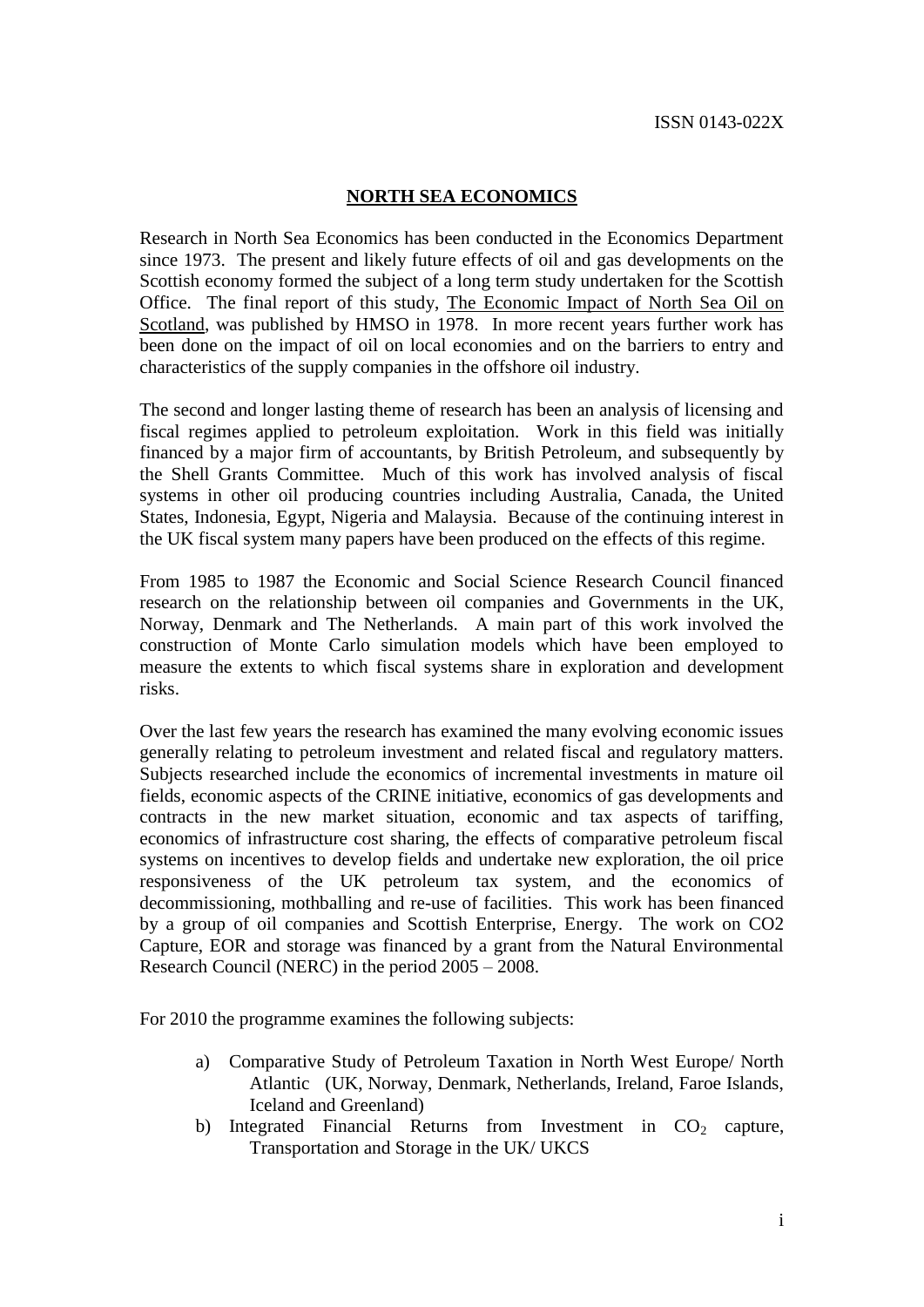- c) Effects of Obligation to Purchase CO2 Allowances on Activity Levels in the UKCS
- d) Economics of Gas/Oil Exploitation in West of Shetland/Scotland Region
- e) Further Analysis of Taxation on mature PRT-paying Fields
- f) Further Analysis of Field Allowances for Small Fields, HP/HT Fields, and Heavy Oil Fields for Supplementary Charge
- g) Prospective Activity Levels in the UKCS to 2040

The authors are solely responsible for the work undertaken and views expressed. The sponsors are not committed to any of the opinions emanating from the studies.

Papers are available from:

The Secretary (NSO Papers) University of Aberdeen Business School Edward Wright Building Dunbar Street Aberdeen A24 3QY

| Tel No: | (01224) 273427      |
|---------|---------------------|
| Fax No: | (01224) 272181      |
| Email:  | a.g.kemp@abdn.ac.uk |

Recent papers published are:

| <b>OP</b> | 98  | Prospects for Activity Levels in the UKCS to 2030: the 2005<br>Perspective                                                                                                          |        |
|-----------|-----|-------------------------------------------------------------------------------------------------------------------------------------------------------------------------------------|--------|
|           |     | By A G Kemp and Linda Stephen (May 2005), pp. 52                                                                                                                                    | £20.00 |
| <b>OP</b> | 99  | A Longitudinal Study of Fallow Dynamics in the UKCS<br>By A G Kemp and Sola Kasim, (September 2005), pp. 42                                                                         | £20.00 |
| <b>OP</b> | 100 | <b>Options for Exploiting Gas from West of Scotland</b><br>By A G Kemp and Linda Stephen, (December 2005), pp. 70                                                                   | £20.00 |
| <b>OP</b> | 101 | Prospects for Activity Levels in the UKCS to 2035 after the<br>2006 Budget<br>By A G Kemp and Linda Stephen, (April 2006) pp. 61                                                    | £30.00 |
| <b>OP</b> | 102 | Developing a Supply Curve for $CO2$ Capture, Sequestration and<br>EOR in the UKCS: an Optimised Least-Cost Analytical<br>Framework<br>By A G Kemp and Sola Kasim, (May 2006) pp. 39 | £20.00 |
| <b>OP</b> | 103 | Financial Liability for Decommissioning in the UKCS: the<br>Comparative Effects of LOCs, Surety Bonds and Trust Funds<br>By A G Kemp and Linda Stephen, (October 2006) pp. 150      | £25.00 |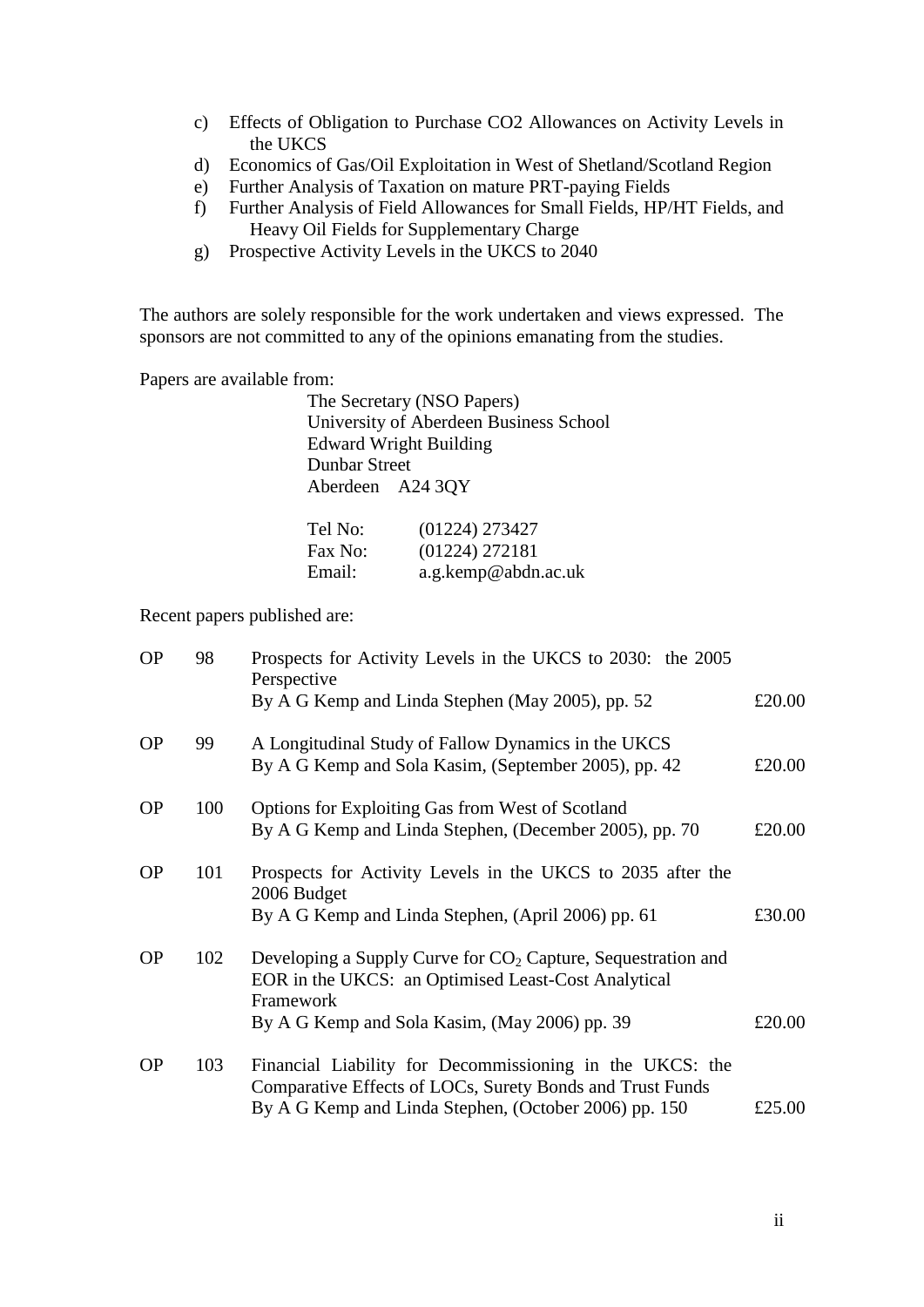| <b>OP</b> | 104 | Prospects for UK Oil and Gas Import Dependence<br>By A G Kemp and Linda Stephen, (November 2006) pp. 38                                                                                     | £25.00 |
|-----------|-----|---------------------------------------------------------------------------------------------------------------------------------------------------------------------------------------------|--------|
| <b>OP</b> | 105 | Long-term Option Contracts for CO2 Emissions<br>By A G Kemp and J Swierzbinski, (April 2007) pp. 24                                                                                         | £25.00 |
| <b>OP</b> | 106 | The Prospects for Activity in the UKCS to 2035: the 2007<br>Perspective<br>By A G Kemp and Linda Stephen (July 2007) pp.56                                                                  | £25.00 |
| <b>OP</b> | 107 | A Least-cost Optimisation Model for CO2 capture<br>By A G Kemp and Sola Kasim (August 2007) pp.65                                                                                           | £25.00 |
| <b>OP</b> | 108 | The Long Term Structure of the Taxation System for the UK<br><b>Continental Shelf</b><br>By A G Kemp and Linda Stephen (October 2007) pp.116                                                | £25.00 |
| <b>OP</b> | 109 | The Prospects for Activity in the UKCS to 2035: the 2008<br>Perspective<br>By A G Kemp and Linda Stephen (October 2008) pp.67                                                               | £25.00 |
| <b>OP</b> | 110 | The Economics of PRT Redetermination for Incremental<br>Projects in the UKCS<br>By A G Kemp and Linda Stephen (November 2008) pp. 56                                                        | £25.00 |
| <b>OP</b> | 111 | Incentivising Investment in the UKCS: a Response<br>to<br>Supporting Investment: a Consultation on the North Sea Fiscal<br>Regime<br>By A G Kemp and Linda Stephen (February 2009) pp.93    | £25.00 |
| <b>OP</b> | 112 | Optimisation Model of $CO2$<br>Futuristic<br>Least-cost<br>A<br>Transportation and Storage in the UK/ UK Continental Shelf<br>By A G Kemp and Sola Kasim (March 2009) pp.53                 | £25.00 |
| <b>OP</b> | 113 | The Budget 2009 Tax Proposals and Activity in the UK<br>Continental Shelf (UKCS)<br>By A G Kemp and Linda Stephen (June 2009) pp. 48                                                        | £25.00 |
| <b>OP</b> | 114 | The Prospects for Activity in the UK Continental Shelf to 2040:<br>the 2009 Perspective<br>By A G Kemp and Linda Stephen (October 2009) pp. 48                                              | £25.00 |
| <b>OP</b> | 115 | The Effects of the European Emissions Trading Scheme (EU)<br>ETS) on Activity in the UK Continental Shelf (UKCS) and $CO2$<br>Leakage<br>By A G Kemp and Linda Stephen (April 2010) pp. 117 | £25.00 |
| <b>OP</b> | 116 | Economic Principles and Determination of Infrastructure Third<br>Party Tariffs in the UK Continental Shelf (UKCS)<br>By A G Kemp and Euan Phimister (July 2010) pp. 26                      |        |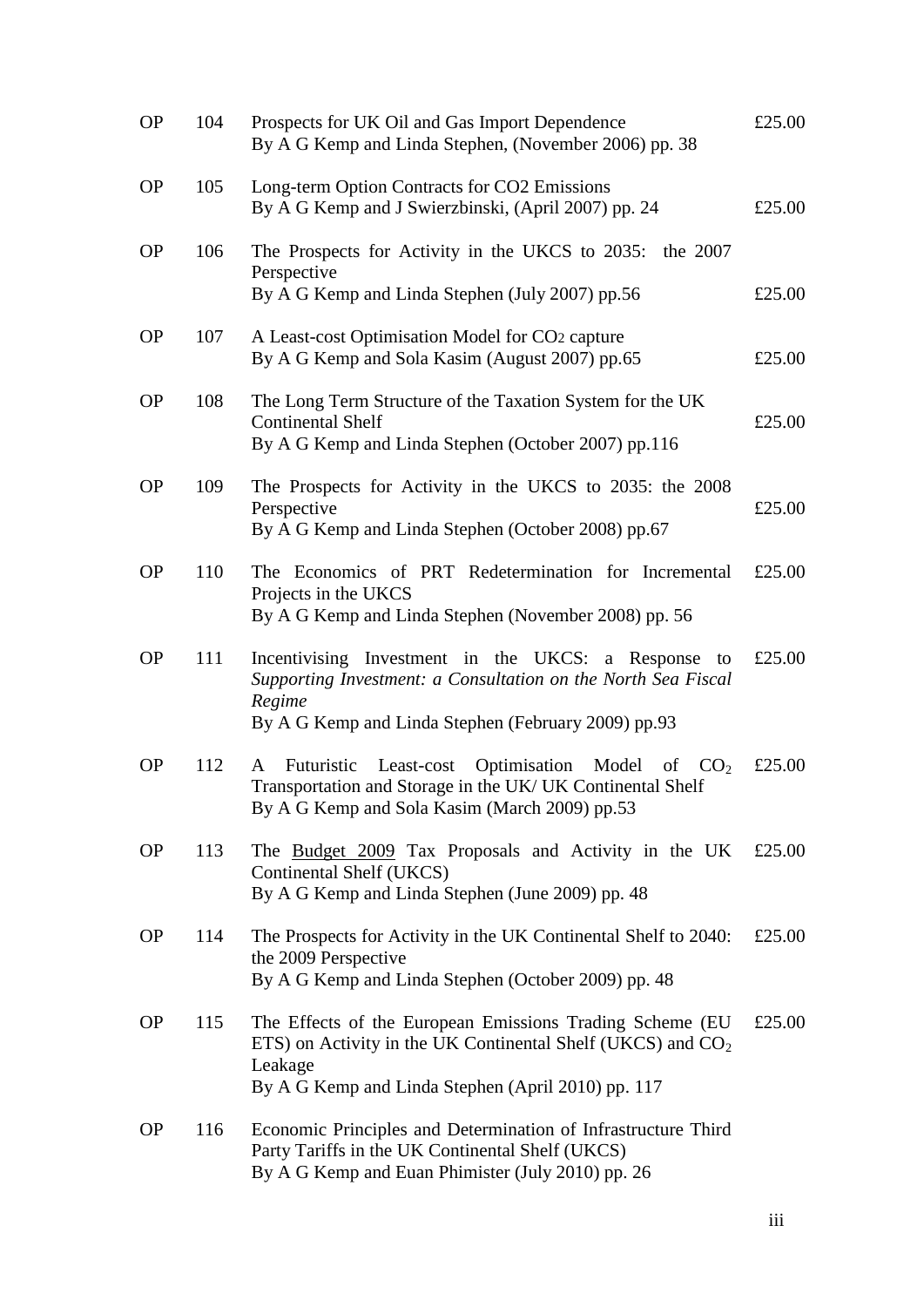- OP 117 Taxation and Total Government Take from the UK Continental Shelf (UKCS) Following Phase 3 of the European Emissions Trading Scheme (EU ETS) By A G Kemp and Linda Stephen (August 2010) pp. 168
- OP 118 An Optimised Illustrative Investment Model of the Economics of Integrated Returns from CCS Deployment in the UK/UKCS BY A G Kemp and Sola Kasim (December 2010) pp. 67
- OP 119 The Long Term Prospects for Activity in the UK Continental Shelf BY A G Kemp and Linda Stephen (December 2010) pp. 48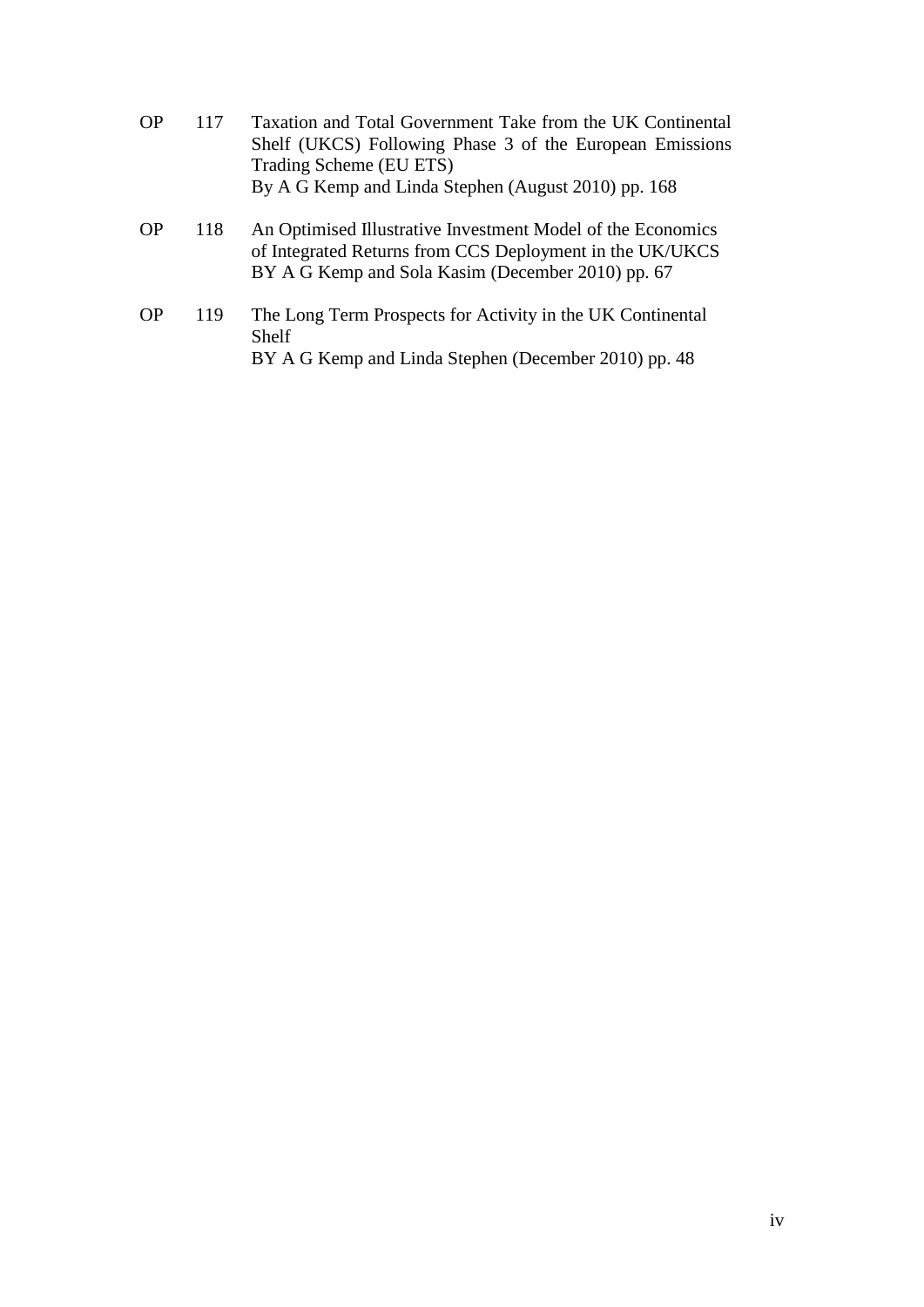## **The Long Term Prospects for Activity**

### **in the UK Continental Shelf**

Professor Alexander G. Kemp And Linda Stephen

| <u>Contents</u>                                                    | <u>Page</u> |
|--------------------------------------------------------------------|-------------|
|                                                                    |             |
|                                                                    |             |
|                                                                    |             |
|                                                                    |             |
|                                                                    |             |
|                                                                    |             |
|                                                                    |             |
|                                                                    |             |
|                                                                    |             |
|                                                                    |             |
| E. Total Field Expenditures (Excluding E and A) 30                 |             |
|                                                                    |             |
| G. Consistency of Projections with Official Estimates of Remaining |             |
|                                                                    |             |
|                                                                    |             |
|                                                                    |             |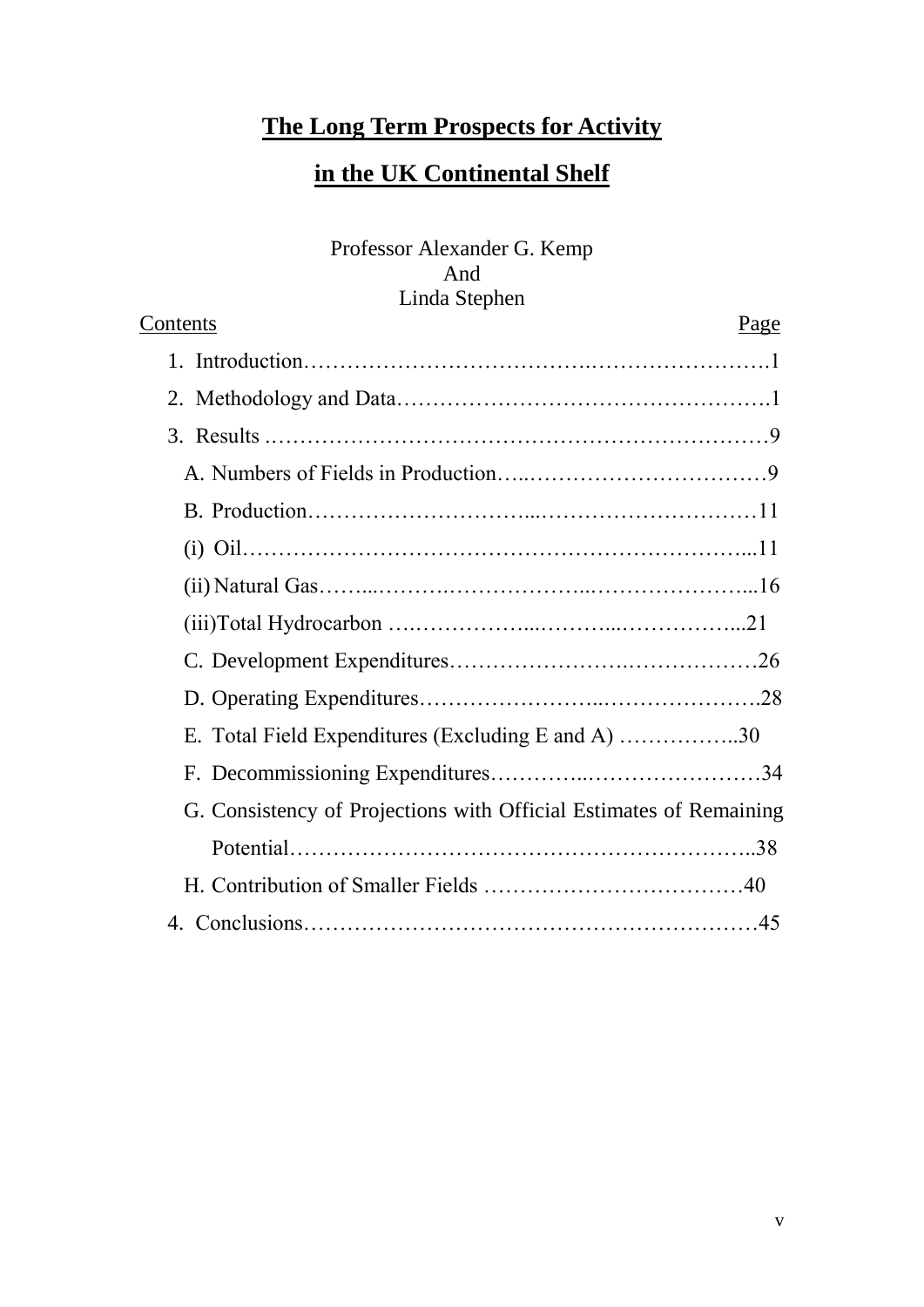# **The Long Term Prospects for Activity in the UK Continental Shelf**

Professor Alexander G. Kemp and Linda Stephen

#### **1. Introduction**

The investment environment in the UK Continental Shelf (UKCS) is constantly changing. This reflects the effects of several factors including major changes in (1) oil and gas prices (and expectations regarding their future behaviour), (2) exploration success rates, (3) investment and operating costs, (4) costs and availability of finance, and (5) the tax system. Recently tax reliefs were introduced for investments in fields characterised by heavy oil, HP/HT or gas in remote locations. In this paper financial modelling is employed to produce long term projections of activity to 2041. The outputs highlighted are production of oil and gas, field investment and operating costs, and decommissioning costs.

#### **2. Methodology and Data**

The projections of production and expenditures have been made through the use of financial simulation modelling, including the use of the Monte Carlo technique, informed by a large, recently-updated, field database validated by the relevant operators. The field database incorporates key, best estimate information on production, and investment, operating and decommissioning expenditures. These refer to nearly 340 sanctioned fields, 177 incremental projects relating to these fields, 34 probable fields, and 46 possible fields. These unsanctioned fields are currently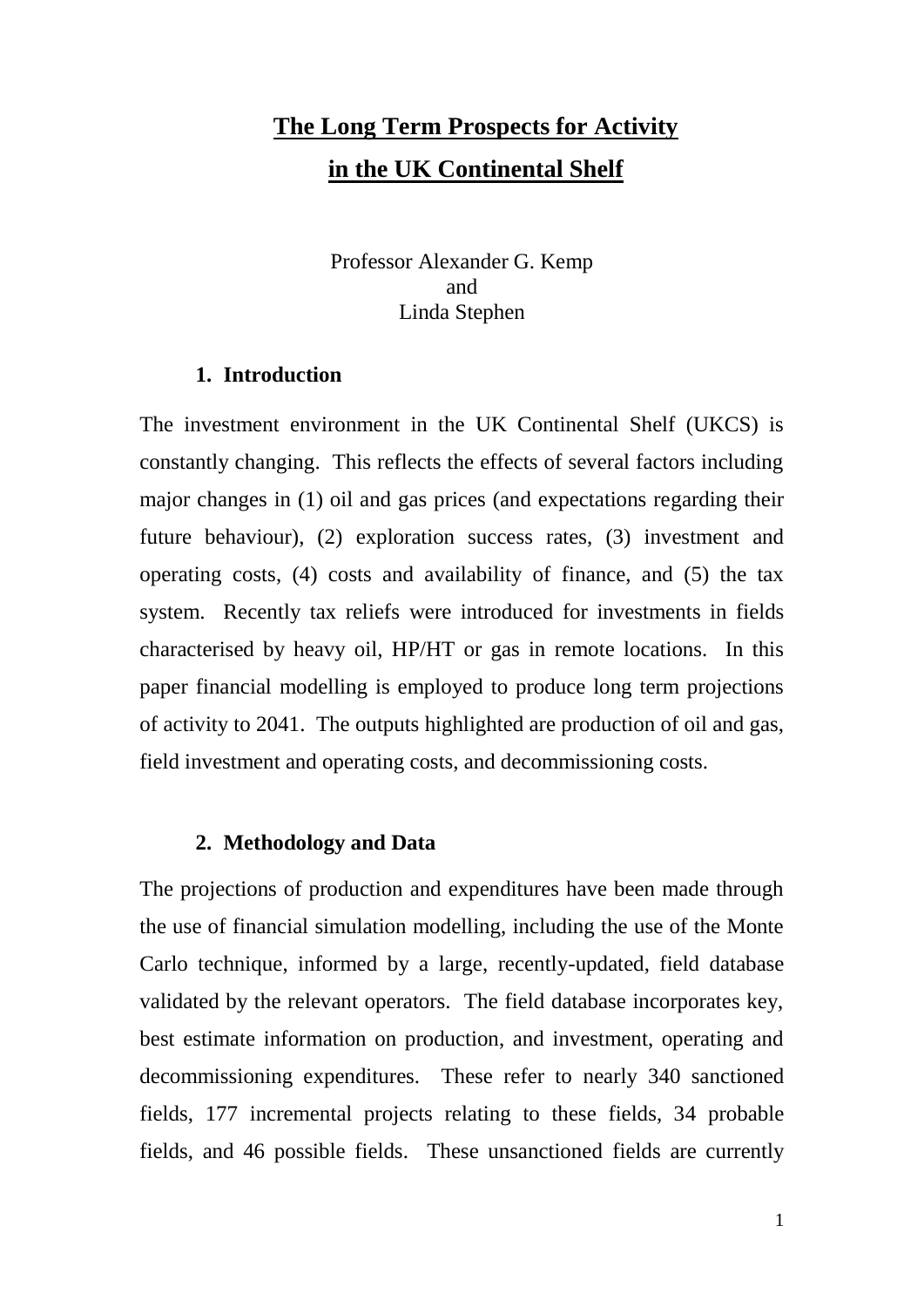being examined for development. An additional database contains 252 fields defined as being in the category of technical reserves. Summary data on reserves (oil/gas) and block locations are available for these. They are not currently being examined for development by licensees.

Monte Carlo modelling was employed to estimate the possible numbers of new discoveries in the period to 2036. The modelling incorporated assumptions based on recent trends relating to exploration effort, success rates, sizes, and types (oil, gas, condensate) of discovery. A moving average of the behaviour of these variables over the past 5 years was calculated separately for 6 areas of the UKCS (Southern North Sea, (SNS), Central North Sea (CNS), Moray Firth (MF), Northern North Sea (NNS), West of Scotland (WOS), and Irish Sea (IS)), and the results employed for use in the Monte Carlo analysis. Because of the very limited data for WOS and IS over the period judgemental assumptions on success rates and average sizes of discoveries were made for the modelling.

It is postulated that the exploration effort depends substantially on a combination of (a) the expected success rate, (b) the likely size of discovery, and (c) oil/gas prices. In the present study 3 future oil/gas price scenarios were employed as follows: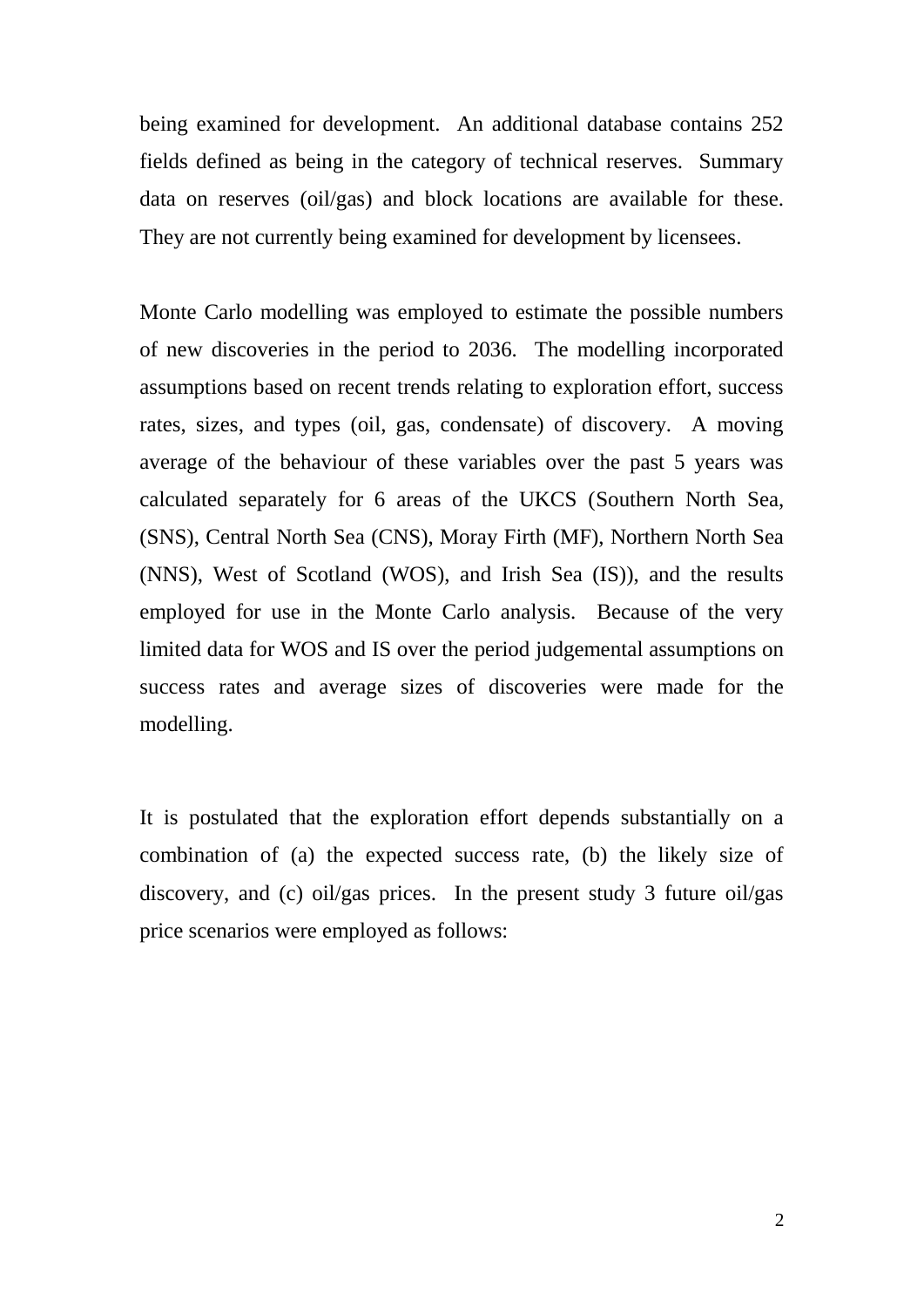| <b>Table 1</b>                            |                  |                  |
|-------------------------------------------|------------------|------------------|
| <b>Future Oil and Gas Price Scenarios</b> |                  |                  |
|                                           | Oil Price (real) | Gas Price (real) |
|                                           | \$/bbl           | pence/therm      |
| High                                      | 90               | 70               |
| Medium                                    | 70               | 50               |
| OΨ                                        | 50               | 30               |

The postulated numbers of annual exploration wells drilled for the whole of the UKCS are as follows for 2011, 2030, and 2035:

| Table 2                          |      |      |      |  |
|----------------------------------|------|------|------|--|
| <b>Exploration Wells Drilled</b> |      |      |      |  |
|                                  | 2011 | 2030 | 2035 |  |
| High                             | 38   | 32   | 25   |  |
| Medium                           | 32   | 22   | 20   |  |
| Low                              | 25   | 18   | 15   |  |

The annual numbers are modelled to decline in a broadly linear fashion over the period.

It is postulated that success rates depend substantially on a combination of (a) recent experience, and (b) size of the effort. It is further suggested that higher effort is associated with more discoveries but with lower success rates compared to reduced levels of effort. This reflects the view that low levels of effort will be concentrated on the lowest risk prospects, and thus that higher effort involves the acceptance of higher risk. For the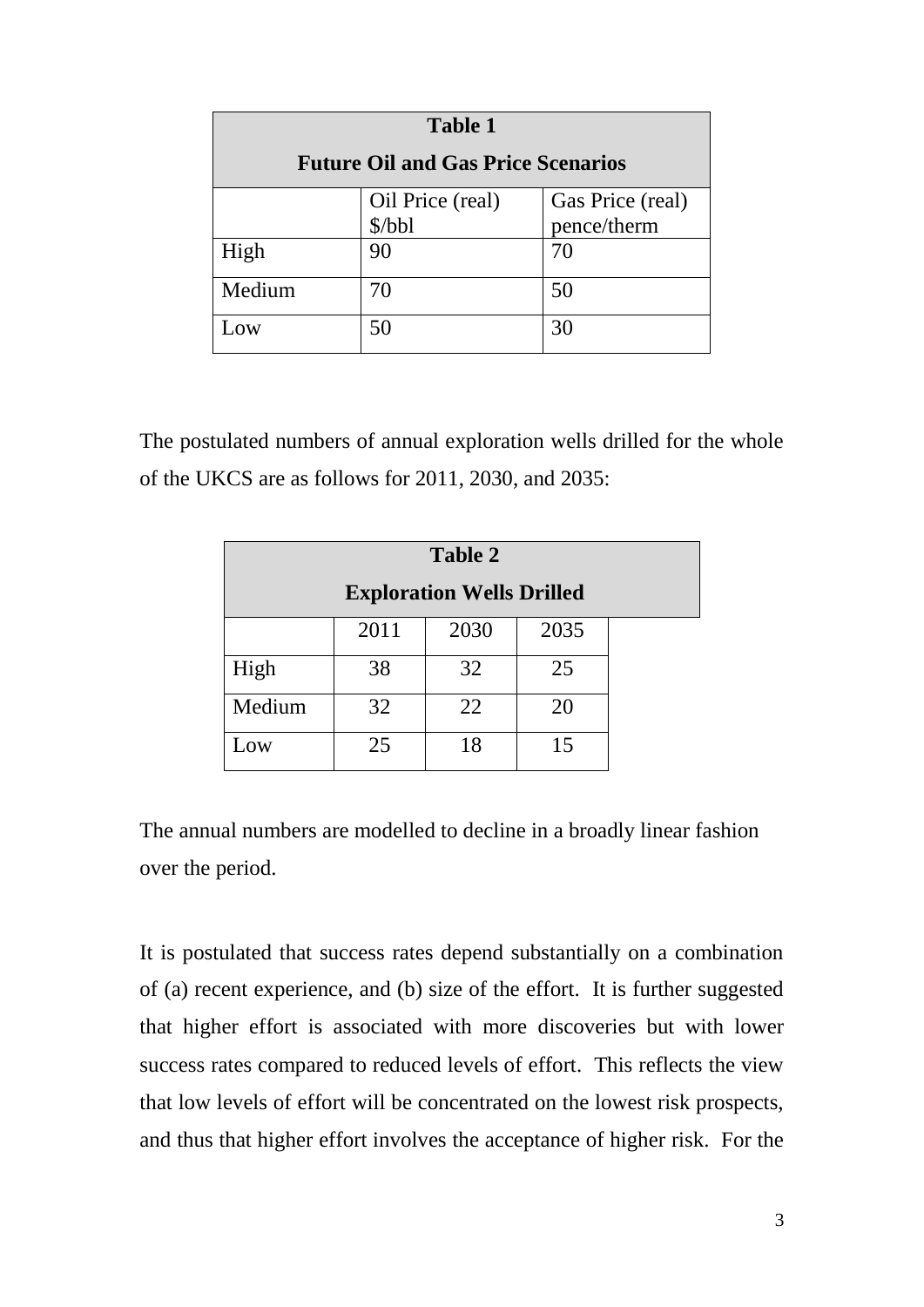UKCS as a whole 3 success rates were postulated as follows with the medium one reflecting the average over the past 5 years.

| Table 3<br><b>Success Rates for UKCS</b> |          |
|------------------------------------------|----------|
| Medium effort/Medium success rate        | $= 27\%$ |
| High effort/Low success rate             | $= 25\%$ |
| Low effort/High success rate             | $= 29\%$ |

It should be noted that success rates have varied considerably across sectors of the UKCS. Thus in the CNS and SNS the averages have exceeded 30% while in the other sectors they have been well below the average for the whole province. It is assumed that technological progress will maintain these success rates over the time period.

The mean sizes of discoveries made in the historic period for each of the 6 regions were calculated. They are shown in Table 4. It was then assumed that the mean size of discovery would decrease in line with recent historic experience. Such decline rates are quite modest.

| Table 4                          |       |
|----------------------------------|-------|
| <b>Mean Discovery Size MMboe</b> |       |
| <b>SNS</b>                       | 8.2   |
| <b>CNS</b>                       | 31.84 |
| <b>NNS</b>                       | 67.61 |
| <b>MF</b>                        | 14.94 |
| <b>WoS</b>                       | 74.7  |
| <b>IS</b>                        | 7.14  |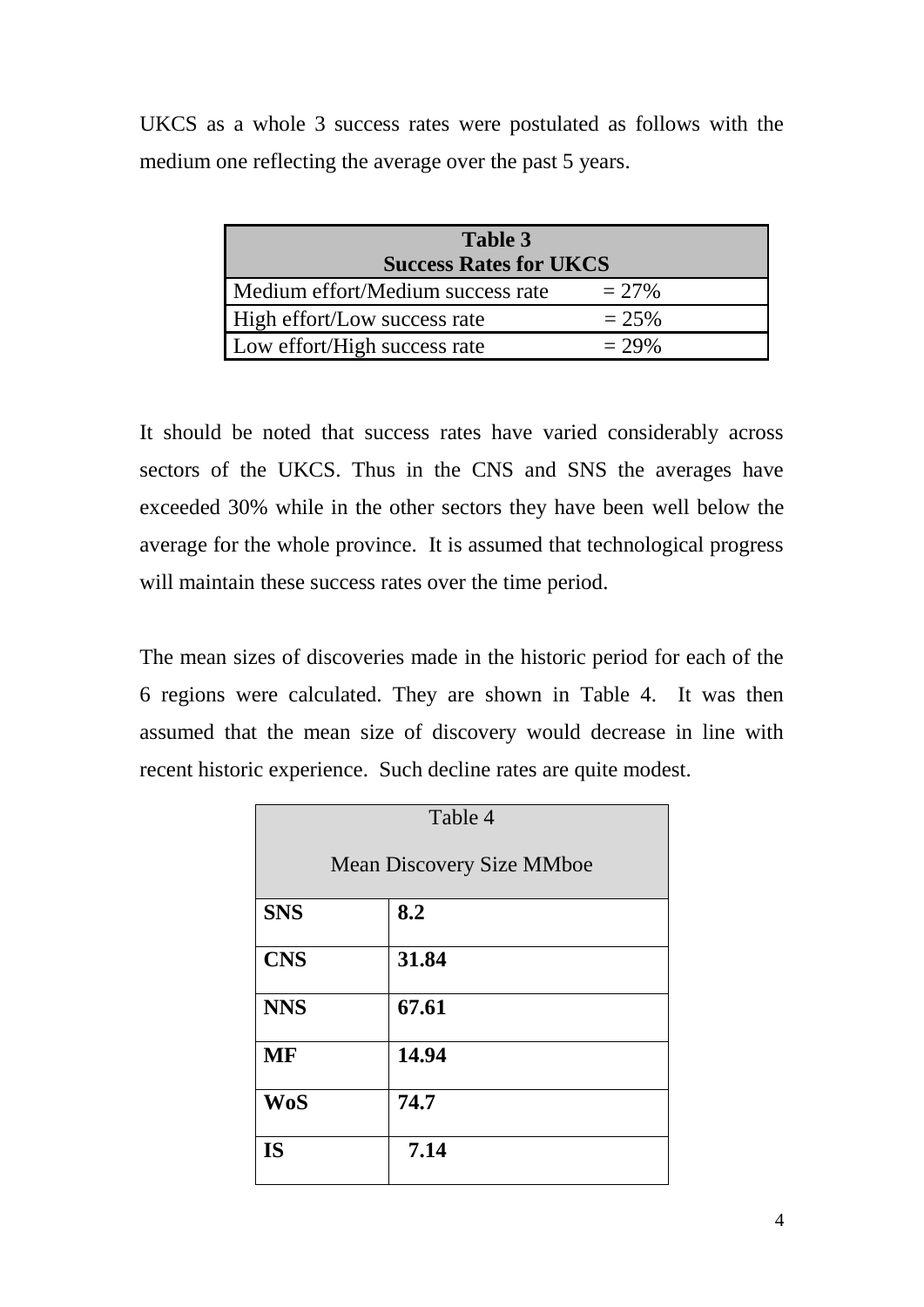For purposes of the Monte Carlo modelling of new discoveries the SD was set at 50% of the mean value. In line with historic experience the size distribution of discoveries was taken to be lognormal.

Using the above information the Monte Carlo technique was employed to project discoveries in the 6 regions to 2036. For the whole period the total numbers of discoveries for the whole of the UKCS were are follows:

| Table 5                                    |     |
|--------------------------------------------|-----|
| <b>Total Number of Discoveries to 2036</b> |     |
| High effort/Low success rate               | 216 |
| Medium Effort/Medium Success Rate          | 165 |
| Low effort/High success rate               | 161 |

For each region the average development costs (per boe) of fields in the probable and possible categories were calculated. These reflect substantial cost inflation over the last few years. Investment costs per boe depend on several factors including not only the absolute costs in different operating conditions (such as water depth) but on the size of the fields. Thus in the SNS development costs were found to average nearly \$12.05 per boe because of the small size of fields. In the CNS they averaged \$17.27/boe and in the NNS they averaged \$13.65/boe. Operating costs over the lifetime of the fields were also calculated. The averages were found to be \$11.47/boe in the SNS, \$12.36/boe in the CNS and \$11.82/boe in the NNS. Total lifetime field costs (including decommissioning but excluding E and A costs) were found to average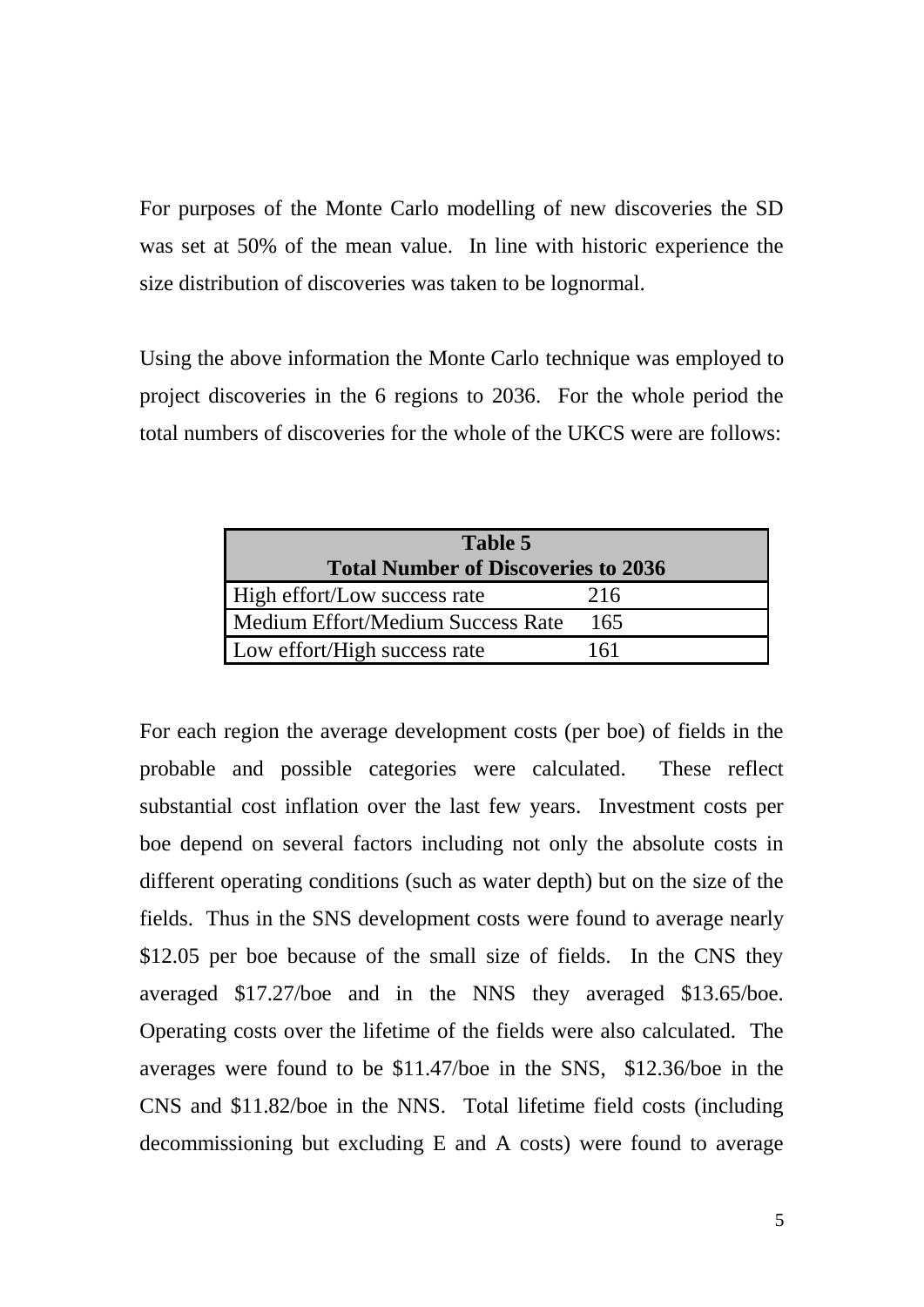\$24.62 per boe in the SNS, \$31.95 per boe in the CNS, and \$26.71 per boe in the NNS.

Using these as the mean values the Monte Carlo technique was employed to calculate the development costs of new discoveries. A normal distribution with a  $SD = 20\%$  of the mean value was employed. For new discoveries annual operating costs were modeled as a percentage of accumulated development costs. This percentage varied according to field size. It was taken to increase as the size of the field was reduced reflecting the presence of economies of scale in the exploitation costs. Thus the field lifetime costs in small fields could become very high on a per boe basis.

With respect to fields in the category of technical reserves it was recognised that many have remained undeveloped for a long time, and so the mean development costs in each of the basins was set at \$5/boe higher than the mean for the new discoveries in that basin. Thus for the CNS the mean development costs are over \$22/boe and in NNS over \$18/boe. For purposes of Monte Carlo modelling a normal distribution of the recoverable reserves for each field with a  $SD = 50\%$  of the mean was assumed. With respect to development costs the distribution was assumed to be normal with a  $SD = 20\%$  of the mean value.

The annual numbers of new field developments were assumed to be constrained by the physical and financial capacity of the industry. The ceilings were assumed to be linked to the oil/gas price scenarios with maxima of 20, 17, and 13 respectively under the High, Medium, and Low Price Cases. These constraints do not apply to incremental projects which are additional to new field developments.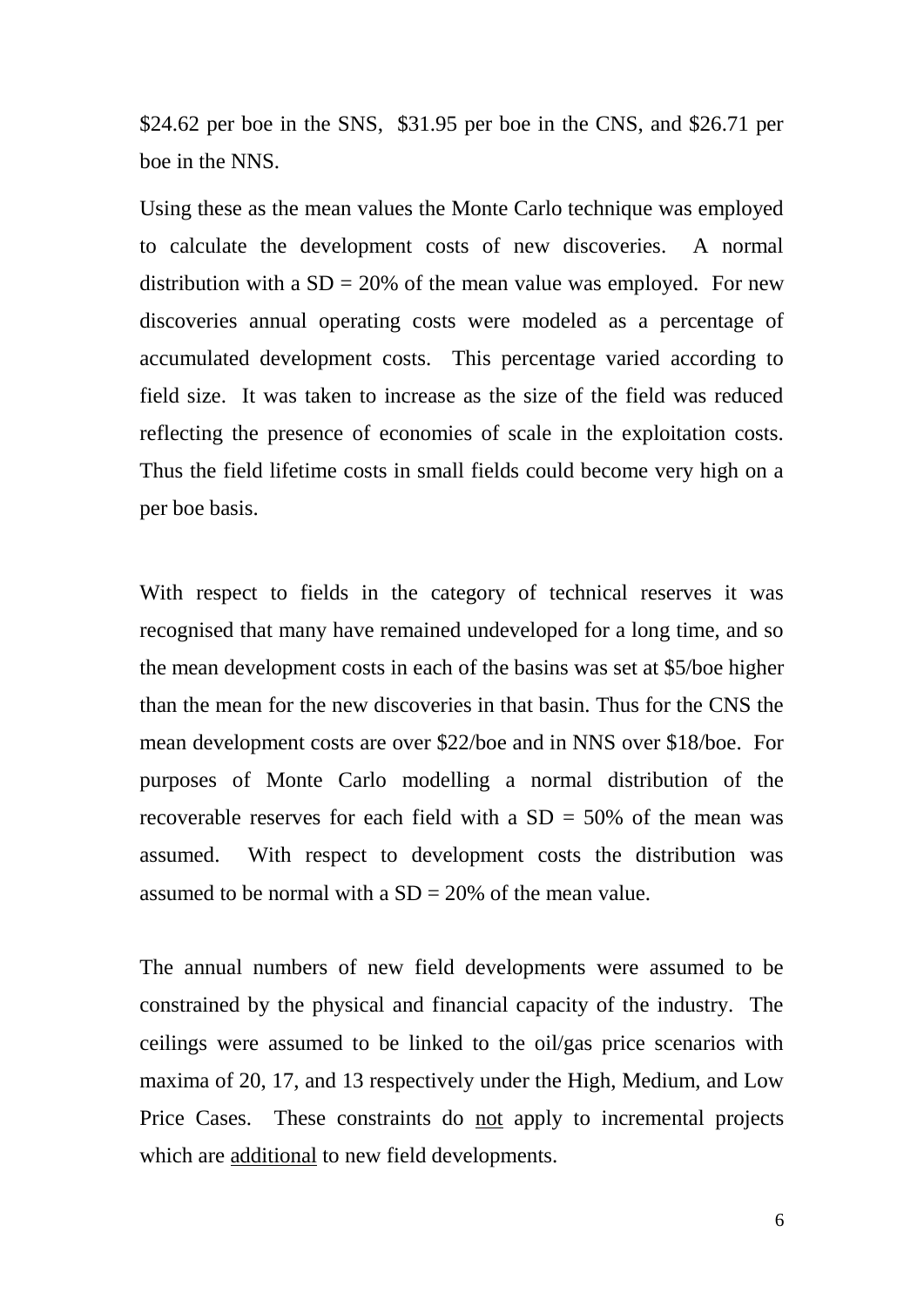A noteworthy feature of the 177 incremental projects in the database validated by operators is the expectation that the great majority will be executed over the next 3 or 4 years. It is virtually certain that in the medium and longer-term many further incremental projects will be designed and executed. They are just not yet at the serious planning stage. Such projects can be expected to be linked not only to currently sanctioned fields, but also to those presently classified as in the categories of probable, possible, technical reserves, and future discoveries.

Accordingly, estimates were made of the potential extra incremental projects from all these sources. Examination of the numbers of such projects and their key characteristics (reserves and costs) being examined by operators over the past 5 years indicated a decline rate in the volumes. On the basis of this, and from a base of the information of the key characteristics of the projects in the database, it was felt that, with a decline rate reflecting historic experience, further portfolios of incremental projects could reasonably be expected. As noted above such future projects would be spread over all categories of host fields. Their sizes and costs reflect recent trends.

With respect to investment decision making and project screening criteria oil companies (even medium-sized and smaller ones) currently assess their opportunities in the UKCS in comparison to those available in other parts of the world. Capital is allocated on this basis with the UKCS having to compete for funds against the opportunities in other provinces. A problem with the growing maturity of the UKCS is the relatively small average field size and the high unit costs. Recent mean discovery sizes are shown in Table 4 but, given the lognormal distribution, the most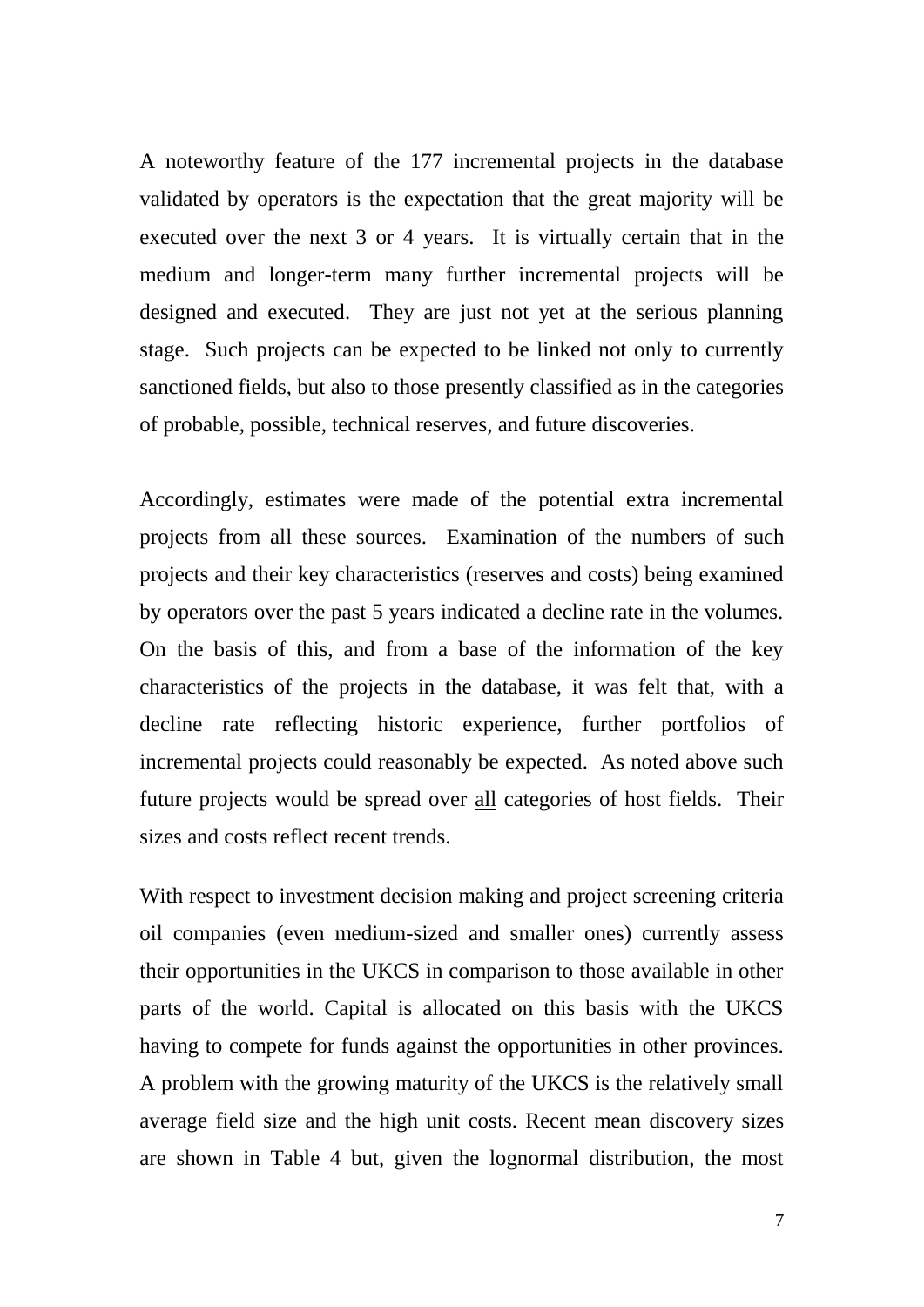likely sizes are below these averages. It follows that the materiality of returns, expressed in terms of net present values (NPVs), is quite low in relation to those in prospect in other provinces (such as offshore Angola, for example). Oil companies frequently rank investment projects according to the NPV/I ratio. Accordingly, this screening method has been adopted in the present study. Specifically, the numerator is the posttax NPV at 10% discount rate in real terms and the denominator is pre-tax field investment at 10% discount rate in real terms. This differs from the textbook version which states that I should be in post-tax terms because the expenditures are tax deductible through allowances. Oil companies maintain that they allocate capital funds on a pre-tax basis, and this is employed here as the purpose is to reflect realistically the decisionmaking process. The development project goes ahead when the NPV/I ratio as defined above in real terms  $\geq 0.3$ . The 10% real discount rate reflects the weighted average cost of capital to the investor. The modelling has been undertaken under the current tax system. This includes the field allowances introduced in Finance Act 2009.

In the light of experience over the past few years some rephasing of the timing of the commencement dates of new field developments and incremental projects from those projected by operators was undertaken related to the probability that the project would go ahead. Where the operator indicated that a new field development had a probability  $\geq 80\%$ of going ahead the date was left unchanged. Where the probability  $\geq$  $60\% < 80\%$  the commencement date was slipped by 1 year. Where the probability  $\geq 40\% \leq 60\%$  the date was slipped by 2 years. Where the probability was  $\geq 20\%$  < 40% the date was slipped by 3 years, and where the probability was  $\langle 20\%$  it was slipped by 4 years. If an incremental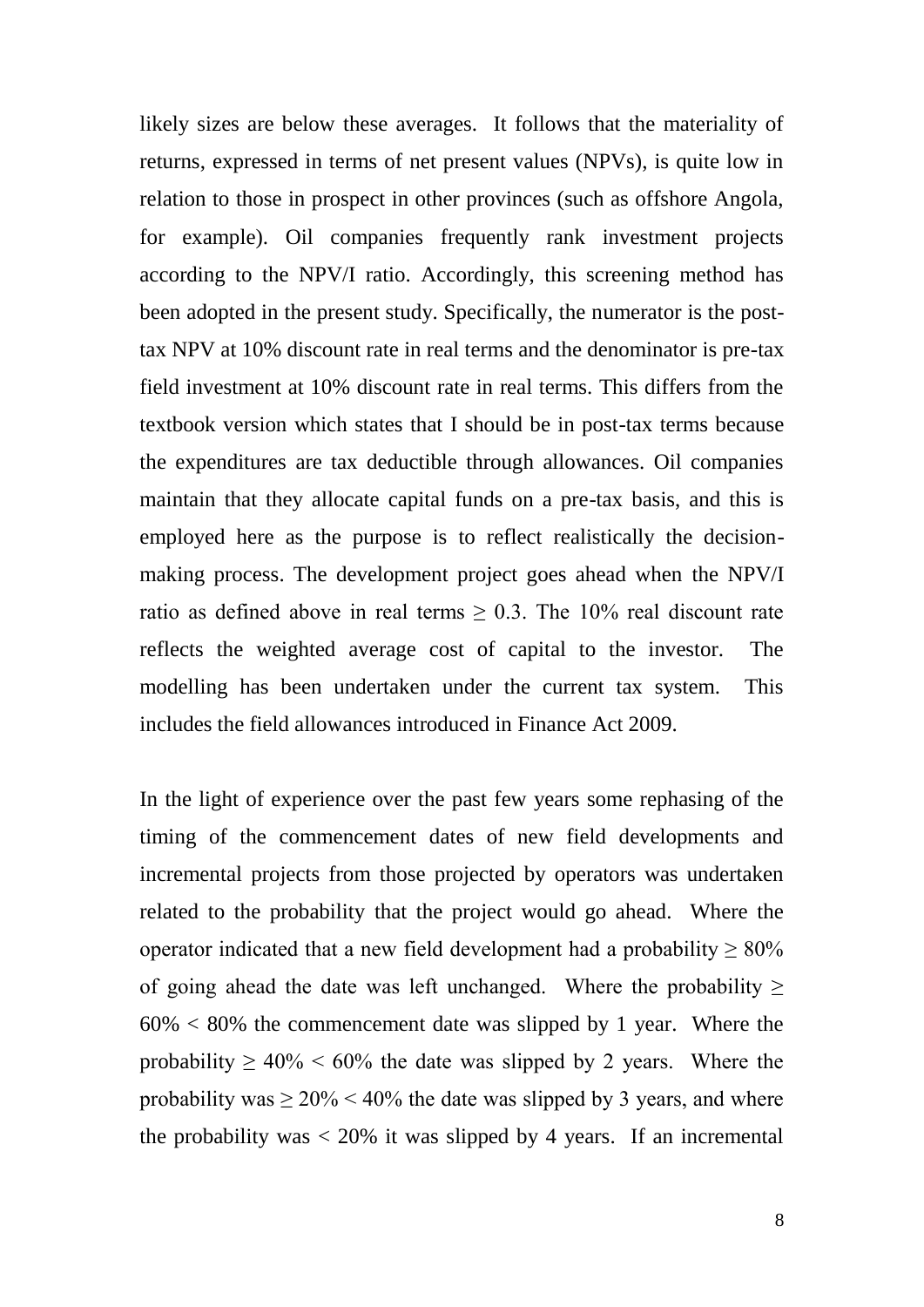project had a probability of proceeding  $\geq$  50% the date was retained but where it was  $< 50\%$  it was slipped by 1 year.

#### **3. Results**

#### **A. Numbers of Fields in Production**

The numbers of producing fields under the 3 oil/gas price scenarios are shown in Charts  $1 - 3$ . Under the low scenario it is seen that the numbers fall very steeply from 293 in 2009 to 45 in 2041. The sharp decrease reflects (1) the small numbers of new fields and incremental projects which are triggered under the investment hurdle specified, (2) the sharp production decline rates in sanctioned fields, thus hastening their COP dates, and (3) the (comparatively) small number of new discoveries under the low price case. Under the \$70, 50 pence case (Chart 2) the numbers of producing fields remain well in excess of 250 until after 2020 after which there is a steady decline to 115 in 2041. It is seen that under this scenario the development of far more new discoveries is triggered compared to the low price case. Similarly, it is seen that substantial numbers of fields in the category of technical reserves are triggered. In Chart 3 it is seen that the numbers of fields in production actually increase to a peak in excess of 322 in the 2017. After that there is a gradual decrease but the total still exceeds 312 in 2022. Thereafter the decline is faster but there are still nearly 170 producing fields in 2041. Compared to the \$70, 50 pence case there is a noteworthy increase in the numbers of high cost fields in the category of technical reserves.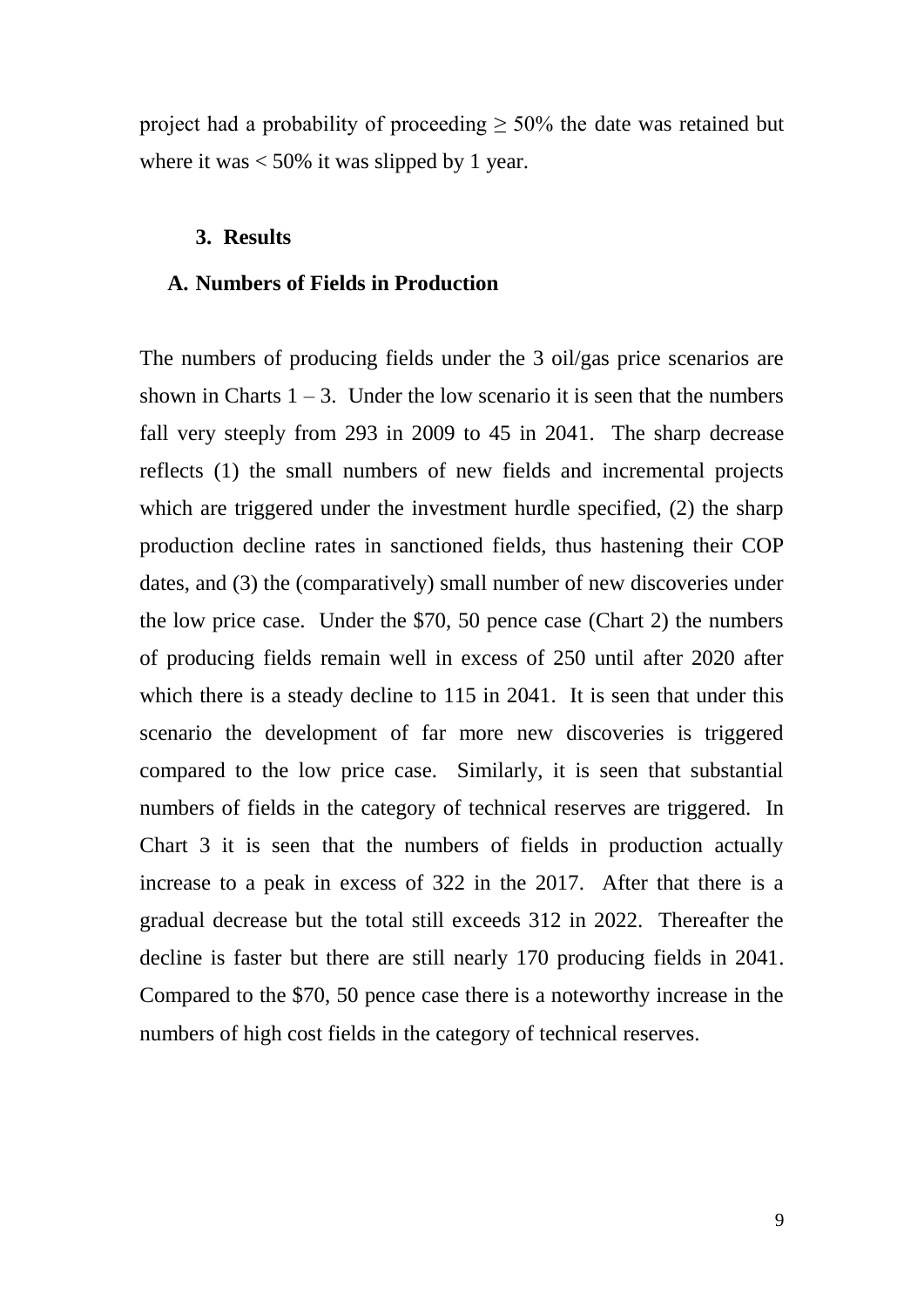



Chart 2



Chart 3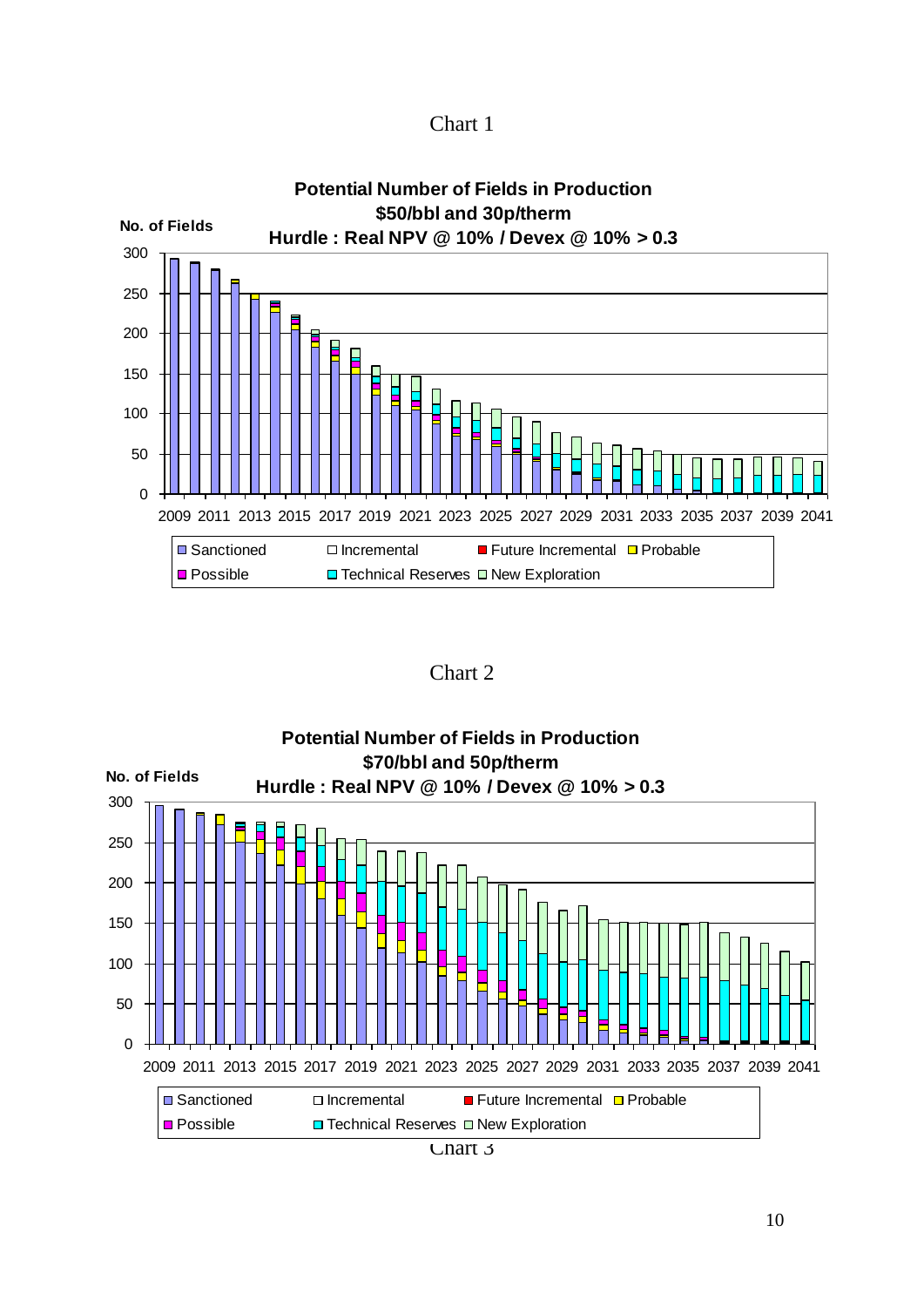

### **B. Production**

#### (i) Oil

Prospective oil production under the 3 price cases is shown in Charts 4 – 6. In the low price case (Chart 4) it is seen that oil production falls at a fast pace over the period and, compared to 1.34 mm b/d in 2009, is around 0.41 mm b/d in 2040. Output from the sanctioned fields falls at a brisk pace. This is moderated somewhat in the longer term by the development of incremental projects. A noticeable feature is the small contribution from fields in the probable and possible categories. In the long term there is a worthwhile contribution from future discoveries but little from the high cost fields in the category of technical reserves.

In Chart 5 the prospective oil production under the \$70, 50 pence case is shown. There is substantial potential production from the technical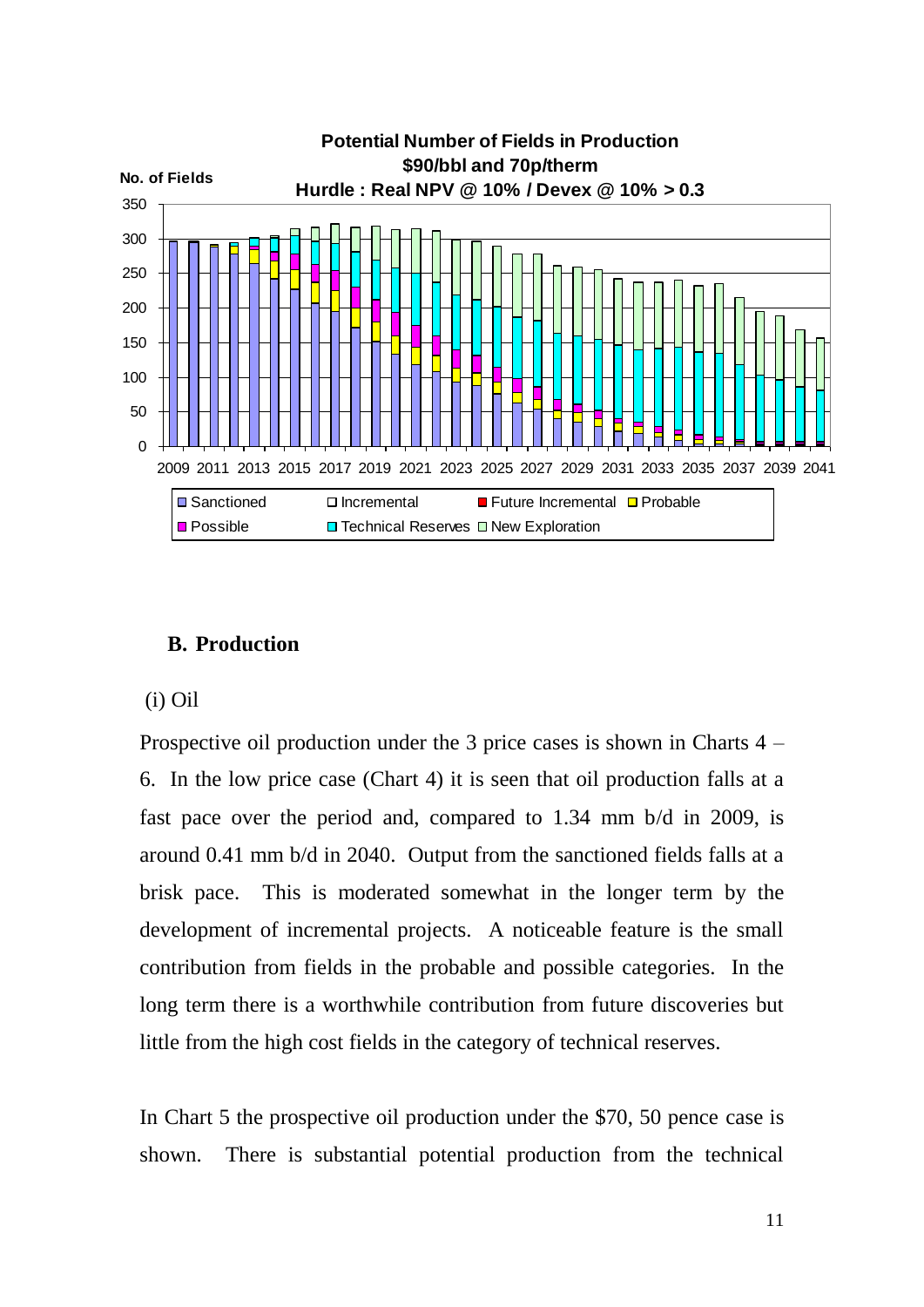reserves fields and new discoveries. Ultimate decline begins in 2017 after which it falls to around 0.79 mm b/d in 2040. It is seen that there is a very substantial contribution from fields in the categories of future incremental, new discoveries and technical reserves in the longer term.

In Chart 6 the prospects under the \$90, 70 pence case are shown. In this scenario the technical reserve fields and new discoveries maintain very substantial production. Ultimate decline does not begin until 2028 to reach around 1.04 mm b/d in 2040. The remarkably low decline rate over the next decade is principally due to the development of very substantial numbers of fields in the category of future incremental projects, technical reserves, as well as considerable output from new discoveries. The tax recent reliefs play a worthwhile role in this high production case. It should be stressed that this scenario is highly optimistic. In particular an underlying assumption is that capital rationing and consequentially tough investment hurdle rates do not hamper new developments to a marked extent. In the current circumstances of capital markets it would not be surprising if higher costs of capital and tougher investment hurdles than are incorporated in this scenario did prevail in some cases, particularly in relation to high cost fields in the technical reserves category. Thus the results should be regarded as very optimistic.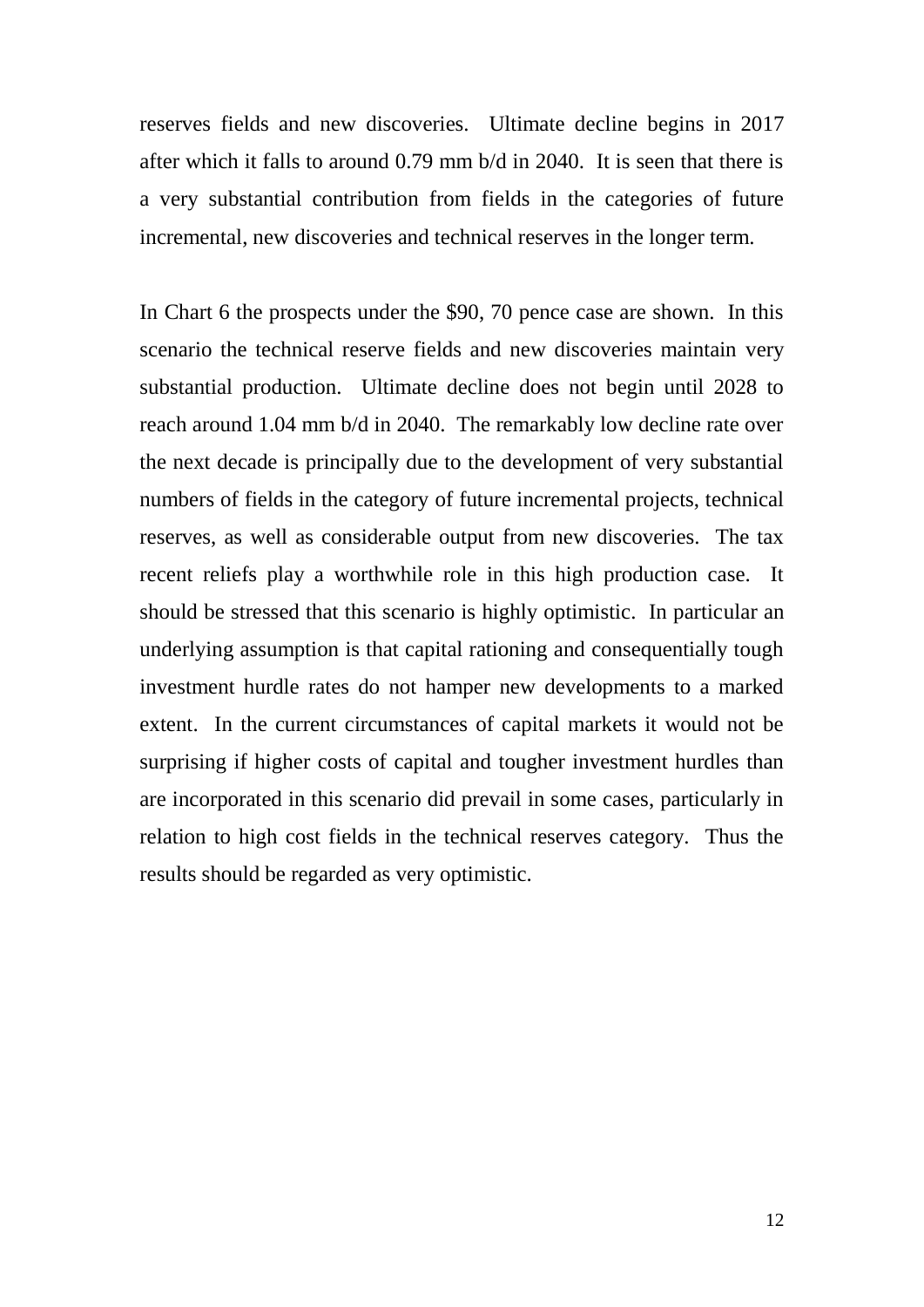| Chart 4 |  |
|---------|--|
|---------|--|



Chart 5

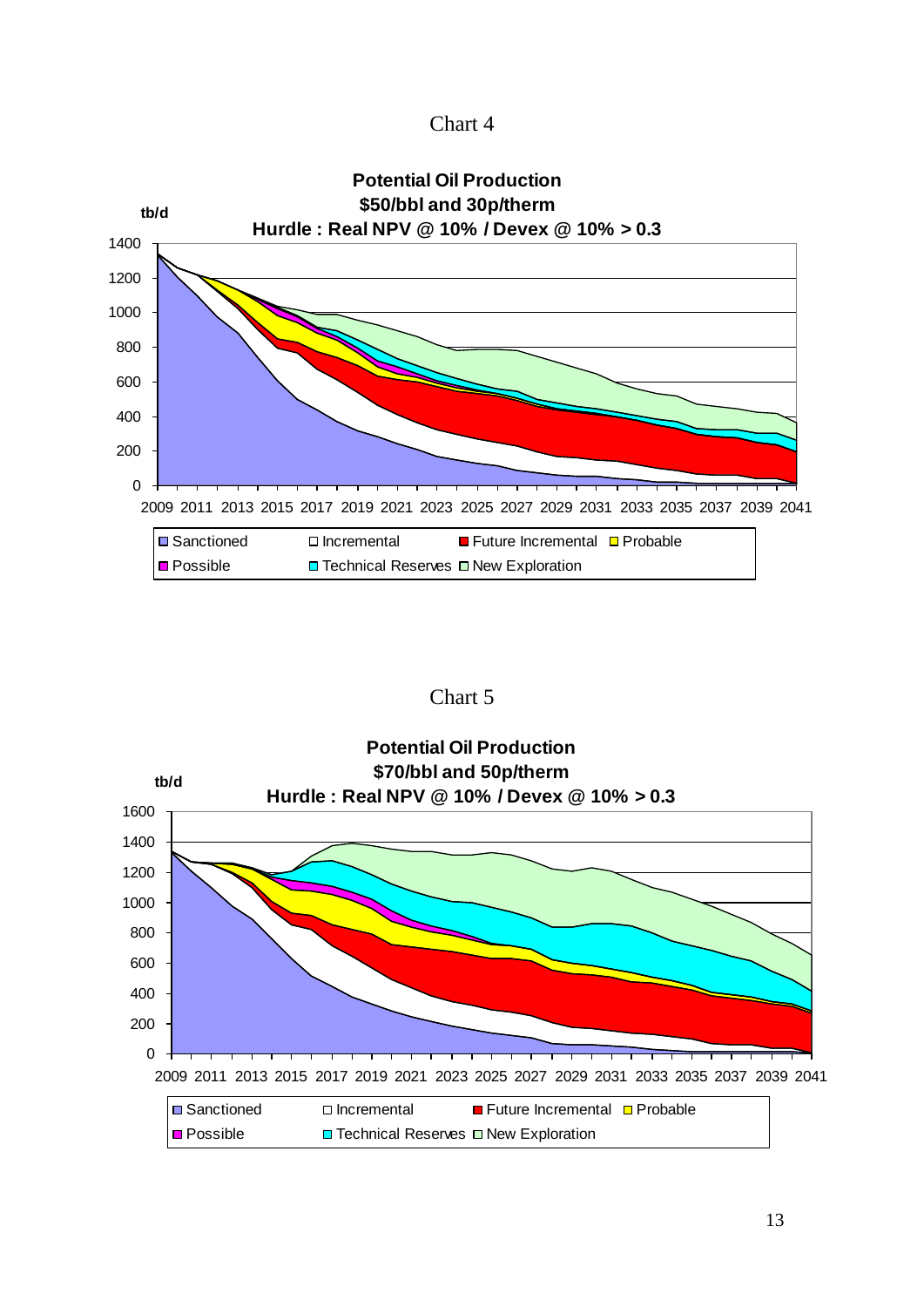| Chart 6 |  |
|---------|--|
|---------|--|



In Charts  $7 - 9$  prospective oil production under the 3 price cases are shown categorised according to 6 geographical areas of the UKCS. Under the \$50, 30 pence case (Chart 7) it is seen that the CNS remains the most important area of production for many years. The W of S region becomes relatively more important in the later part of the period but cannot prevent the decline rate from being persistently steep.

Under the \$70, 50 pence case (Chart 8) the CNS, WoS and NNS play major roles in maintaining production. In the longer term the W of S region becomes increasingly important. Under the \$90, 70 pence case (Chart 9) the major contributions from the CNS, WoS and NNS in maintaining production are noteworthy, but the most striking feature is the much larger contribution from the W of S region. At this price the high cost fields in this region including new discoveries become economic.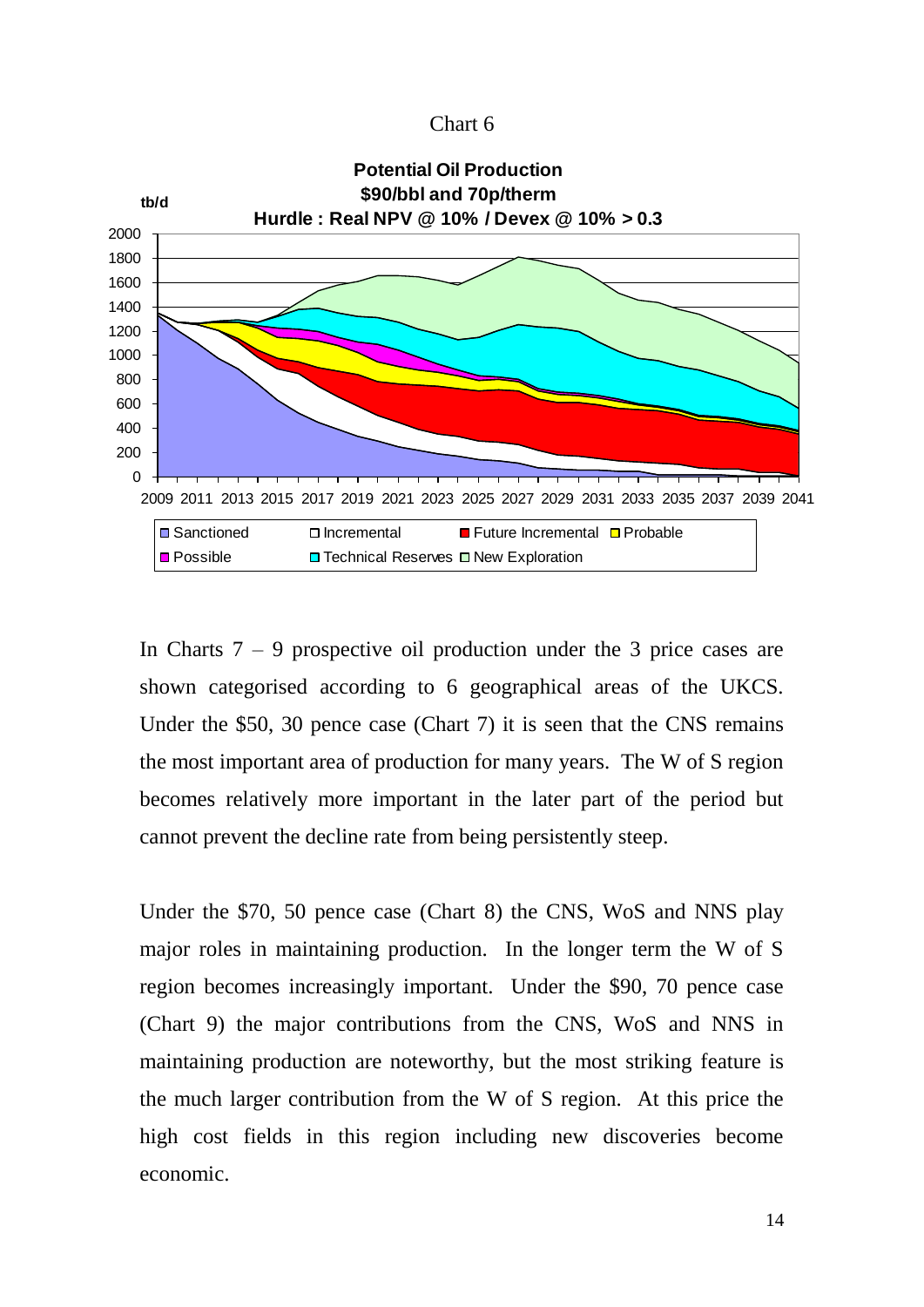



 $\Box$  Cns  $\Box$  IS  $\Box$  MF  $\Box$  Nns  $\Box$  SNS  $\Box$  WoS

#### Chart 8



 $\Box$  Cns  $\Box$  IS  $\Box$  MF  $\Box$  Nns  $\Box$  SNS  $\Box$  WoS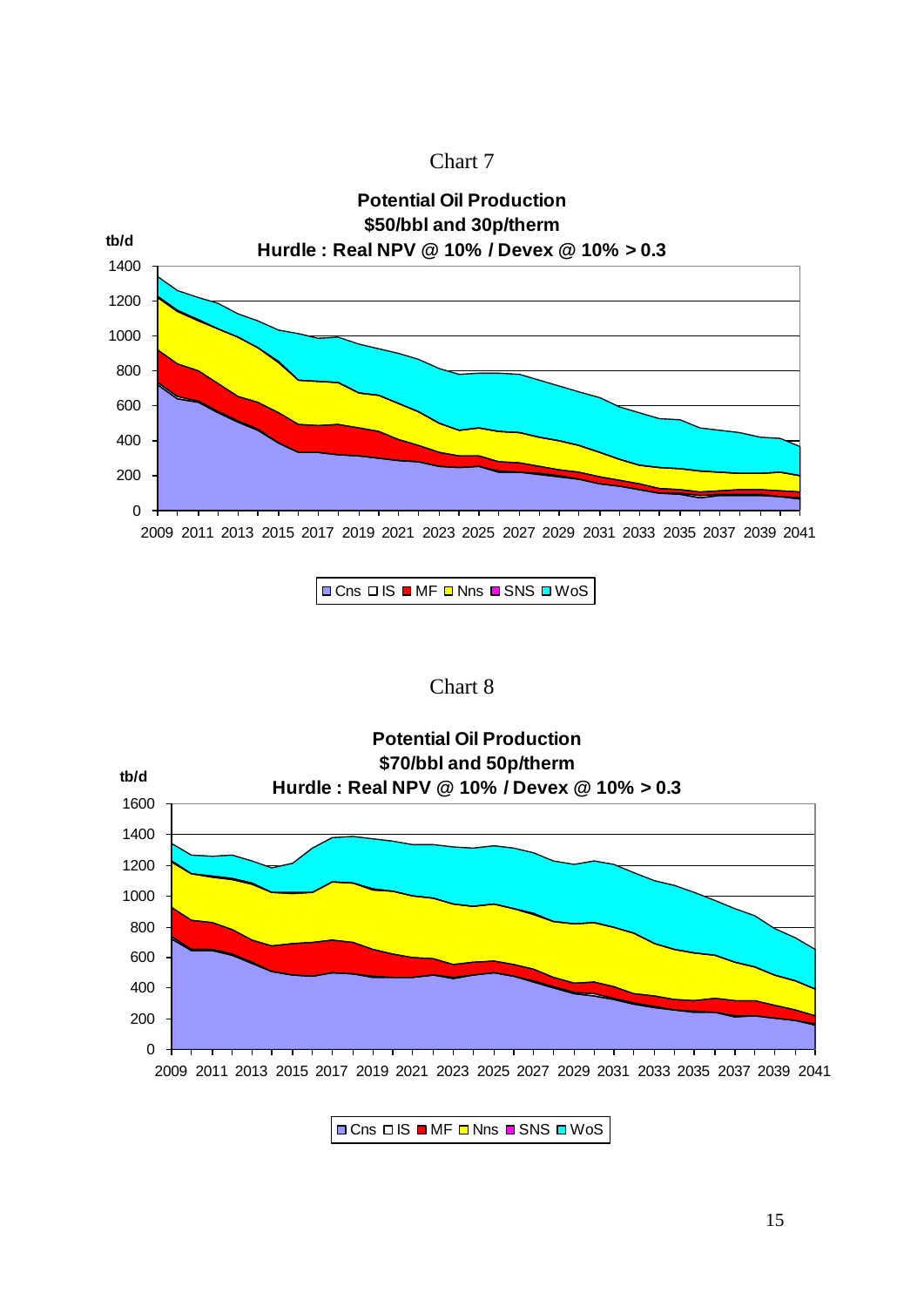



 $\Box$  Cns  $\Box$  IS  $\Box$  MF  $\Box$  Nns  $\Box$  SNS  $\Box$  WoS

#### (ii) Natural Gas

Natural gas production prospects are shown under the various categories of fields and projects in Charts  $10 - 12$ . Under the \$50, 30 pence price case (Chart 10) it is seen that output falls at a very fast pace, especially over the next decade. It is noticeable that very few new field developments are triggered over the whole period. By 2040 production is only around 450 mm cf/d.

Under the \$70, 50 pence case (Chart 11) the production decline rate is noticeably lower. Under this price scenario there is substantial output from new fields, including significant contributions from future discoveries and those in the category of technical reserves. By 2040 production is 1.118 b cf/d.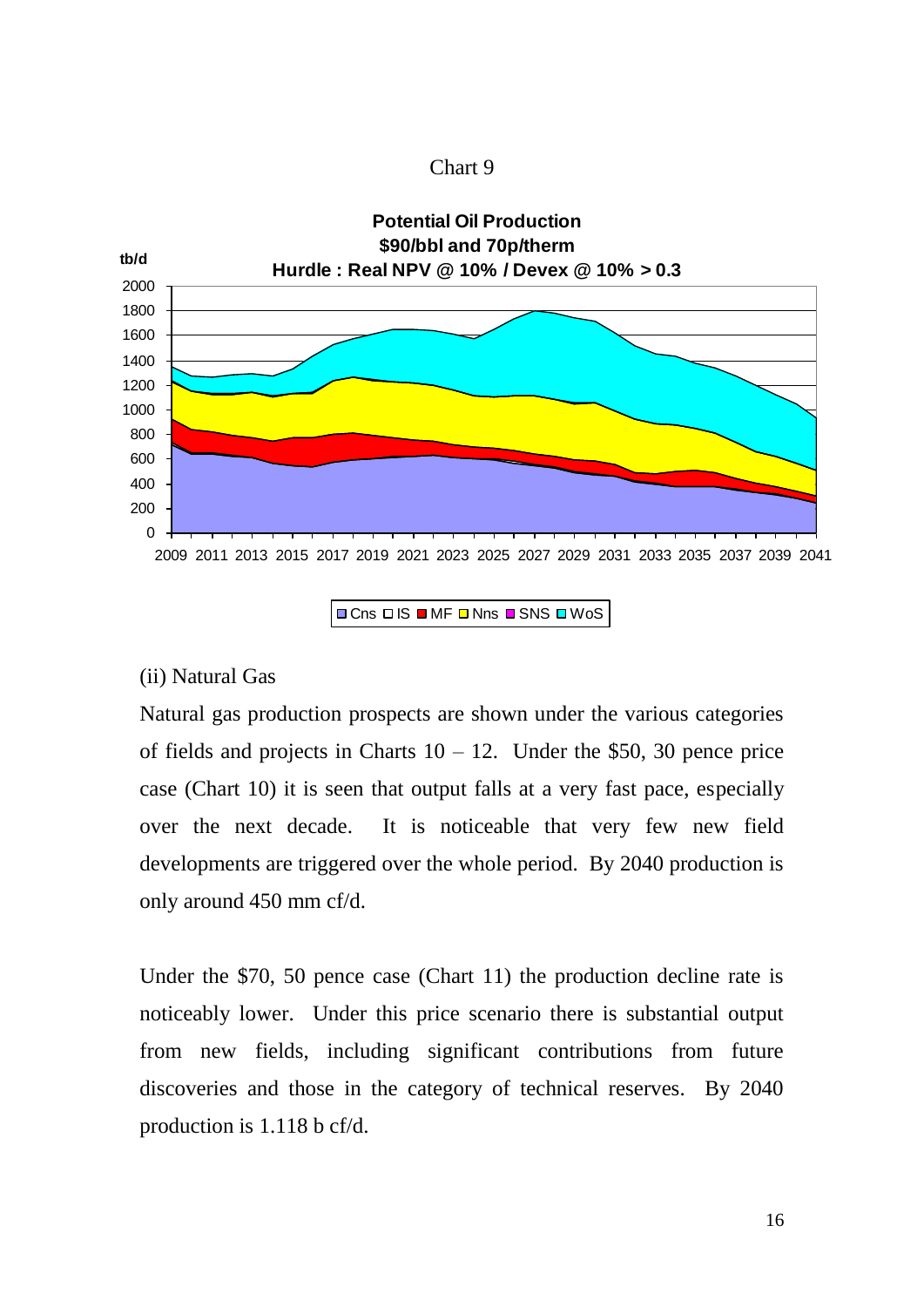Under the \$90, 70 pence case (Chart 12) the production may decline until 2014 then increase to 5.955 b cf/d in 2016. Compared to the lower price cases there is substantially greater output from probable/possible fields, technical reserves, and new discoveries. In 2040 production is 2.005 b cf/d.

Chart 10

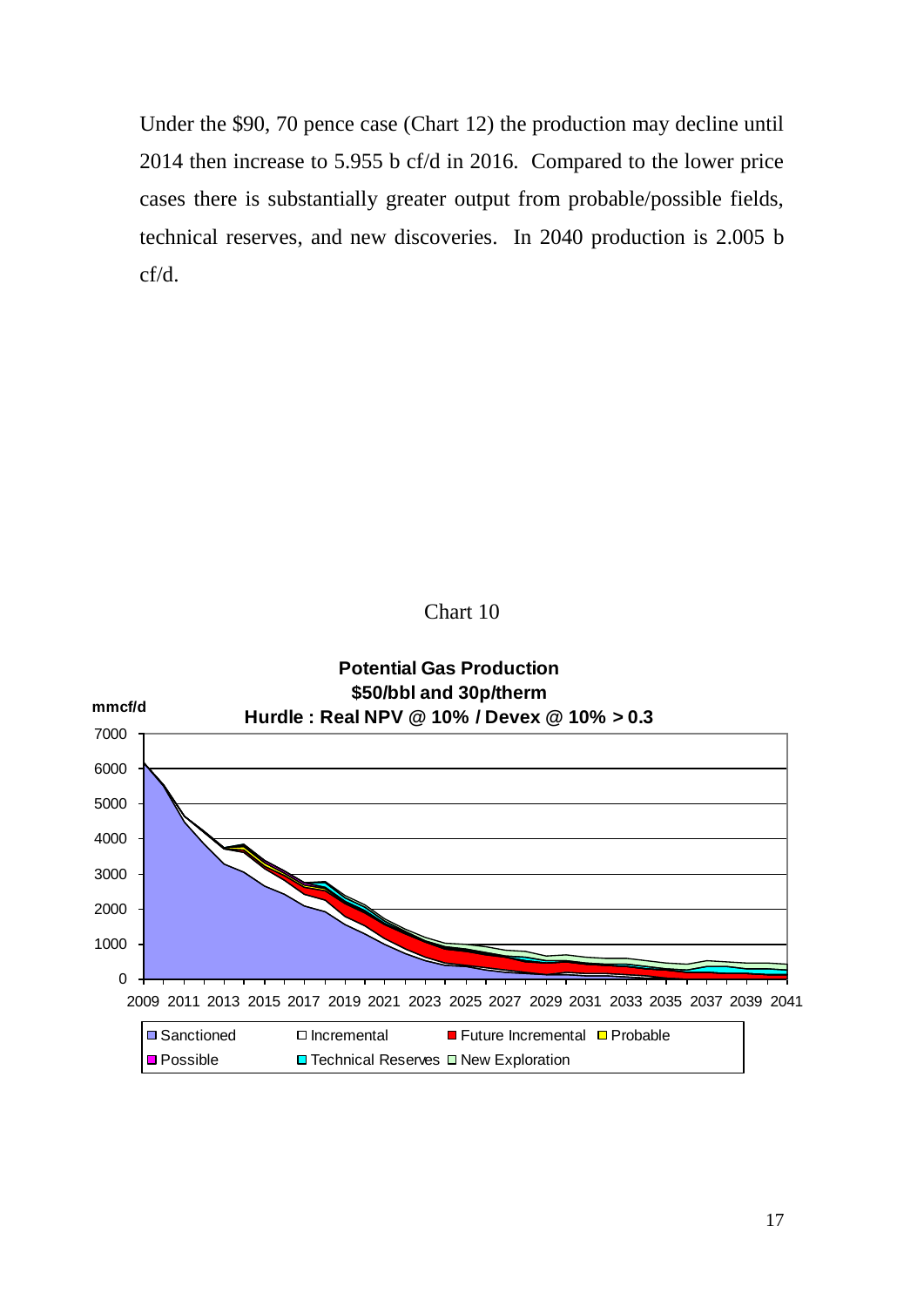Chart 11



Chart 12

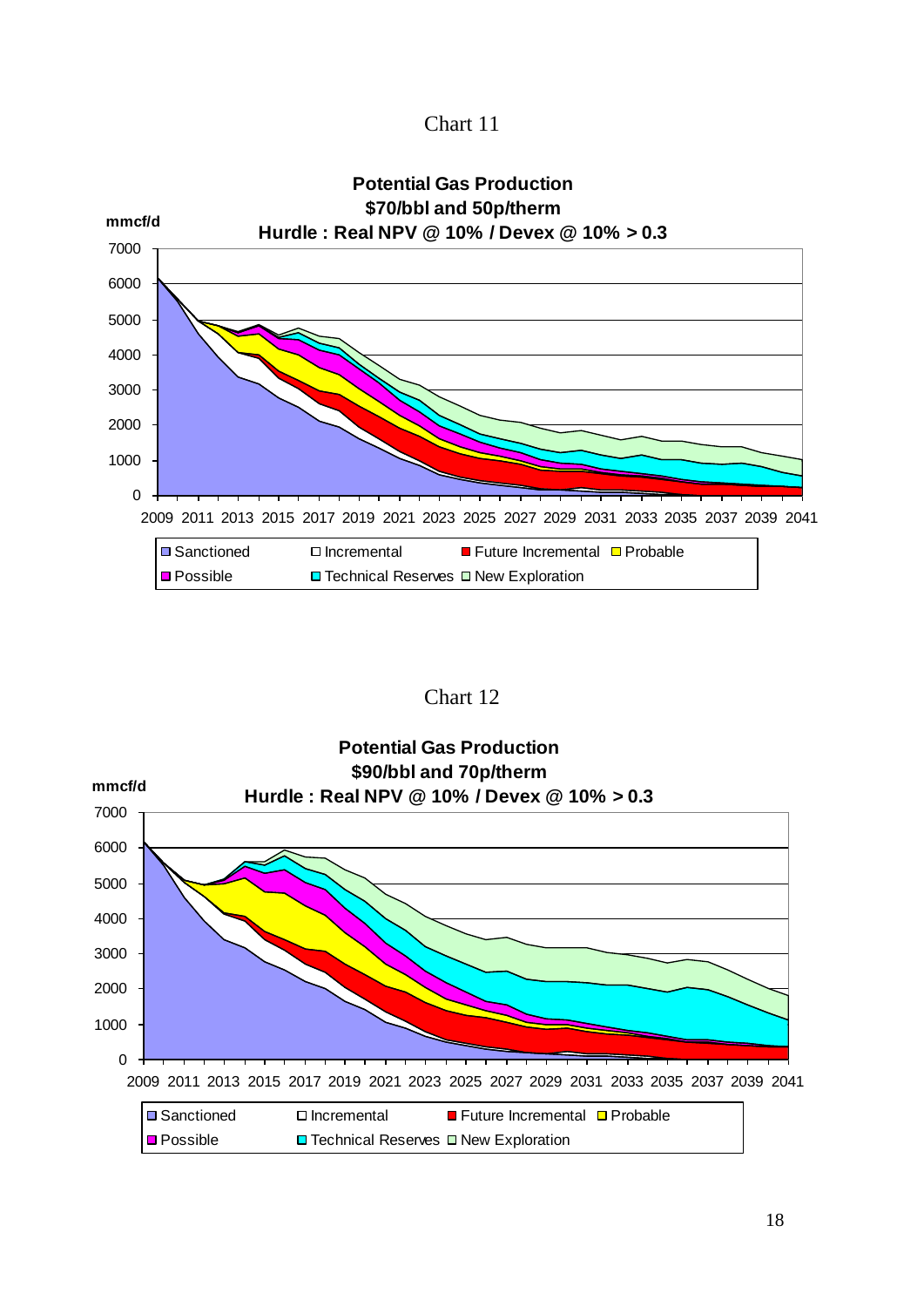Prospective gas production from the 6 geographic areas of the UKCS is shown in Charts  $13 - 15$ . Under the \$50, 30 pence case (Chart 13) it is seen that the SNS continues to make a substantial contribution to the total for many years ahead. It is also noticeable that there is only a tiny contribution from the W of S region. The new fields in this high cost area are uneconomic under this scenario.

The production prospects under the \$70, 50 pence case (Chart 14) highlight substantially greater contributions from the CNS and SNS and more modest increases from W of S compared to the low price case. But the W of S share of the total remains quite low. Many projects in this region remain uneconomic. Under the \$90, 70 pence case (Chart 15) there is a potential peak in 2016. In this scenario output from the SNS and CNS is considerably higher over the period. But the contribution from W of S remains fairly modest though it is higher compared to the \$70, 50 pence case.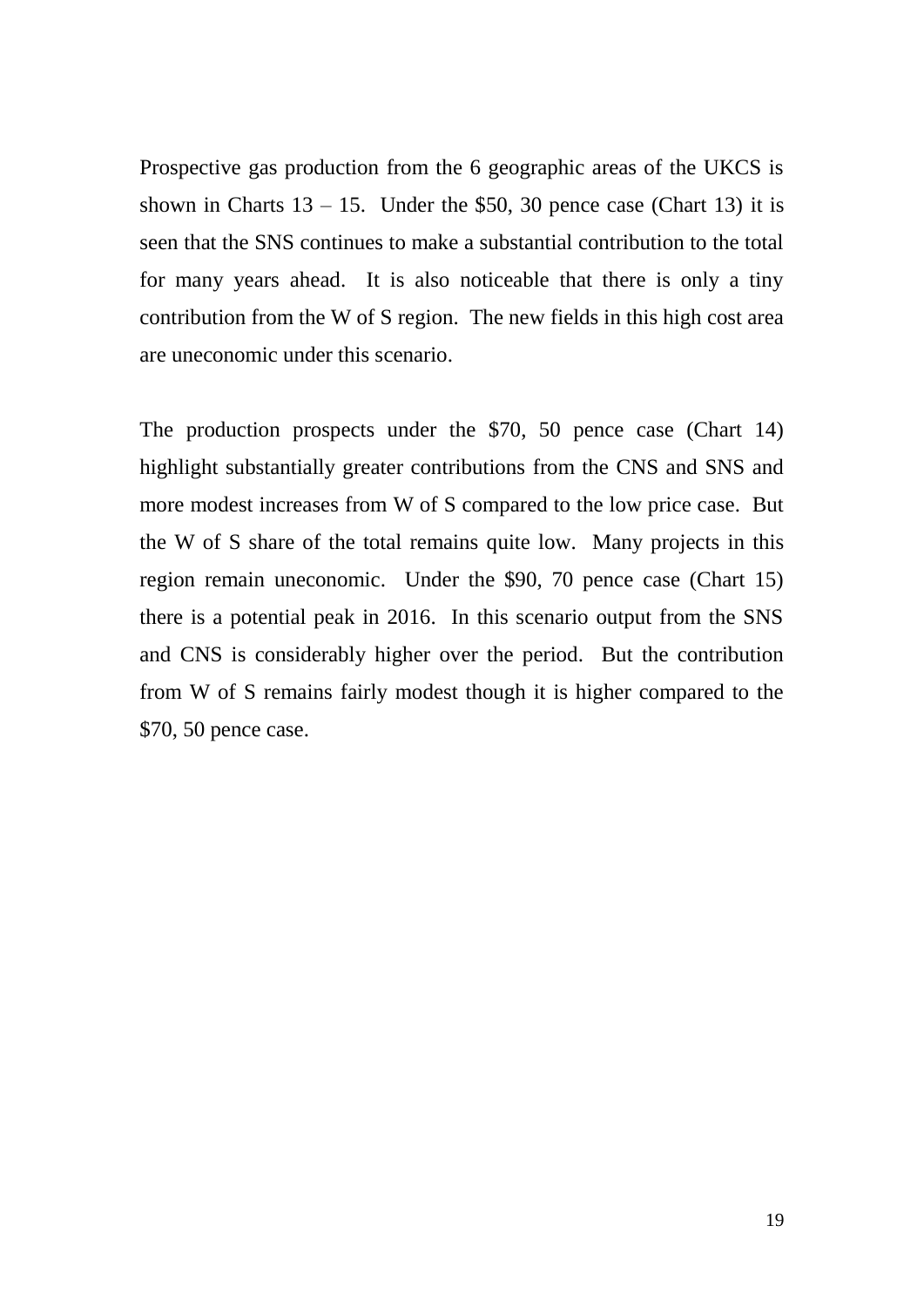Chart 13



 $\Box$  Cns  $\Box$  IS  $\Box$  MF  $\Box$  Nns  $\Box$  SNS  $\Box$  WoS





 $\Box$  Cns  $\Box$  IS  $\Box$  MF  $\Box$  Nns  $\Box$  SNS  $\Box$  WoS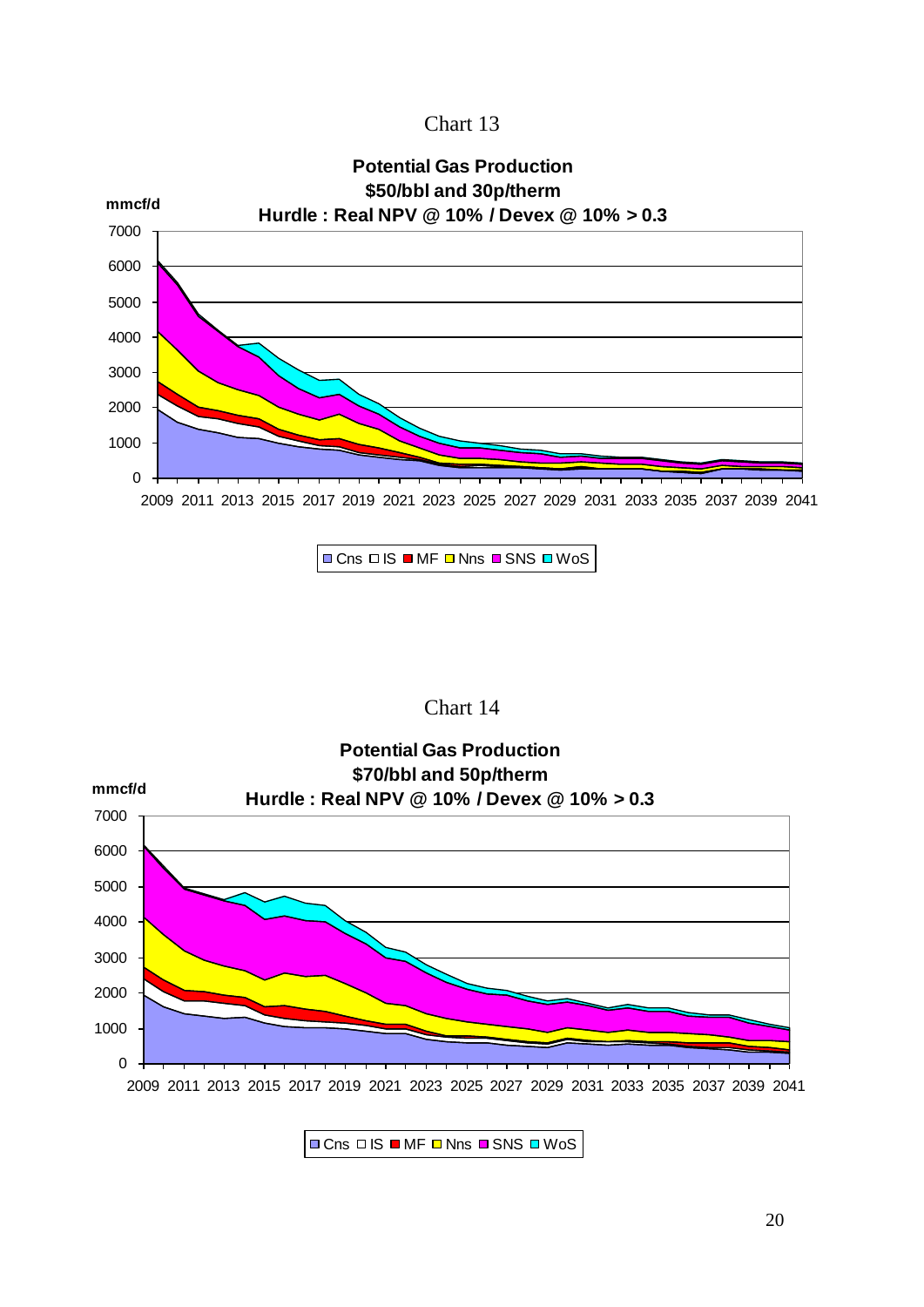| Chart 15 |  |
|----------|--|
|----------|--|



#### (iii) Total Hydrocarbons

Prospective total hydrocarbon production (including NGLs (not shown separately)) is shown in Charts  $16 - 18$  under the 3 price cases classified by the different categories of investment project. In the \$50, 30 pence case (Chart 16) the sharp rate of decline over the next decade is a noteworthy feature. In 2010 production is around 2.29 mm boe/d which is well below the PILOT aspirational target of 3 mm boe/d. By 2020 output is around 1.32 mm boe/d and in 2040 it is 0.53 mm boe/d.

Under the \$70, 50 pence case (Chart 17) future production may peak at 2.214 mm boe/d in 2017. In 2030, it is 1.73 mm boe/d and in 2040 it is 0.932 mm boe/d. In the longer term it is seen that there are substantial contributions from fields in the categories of new discoveries, technical reserves, and incremental projects.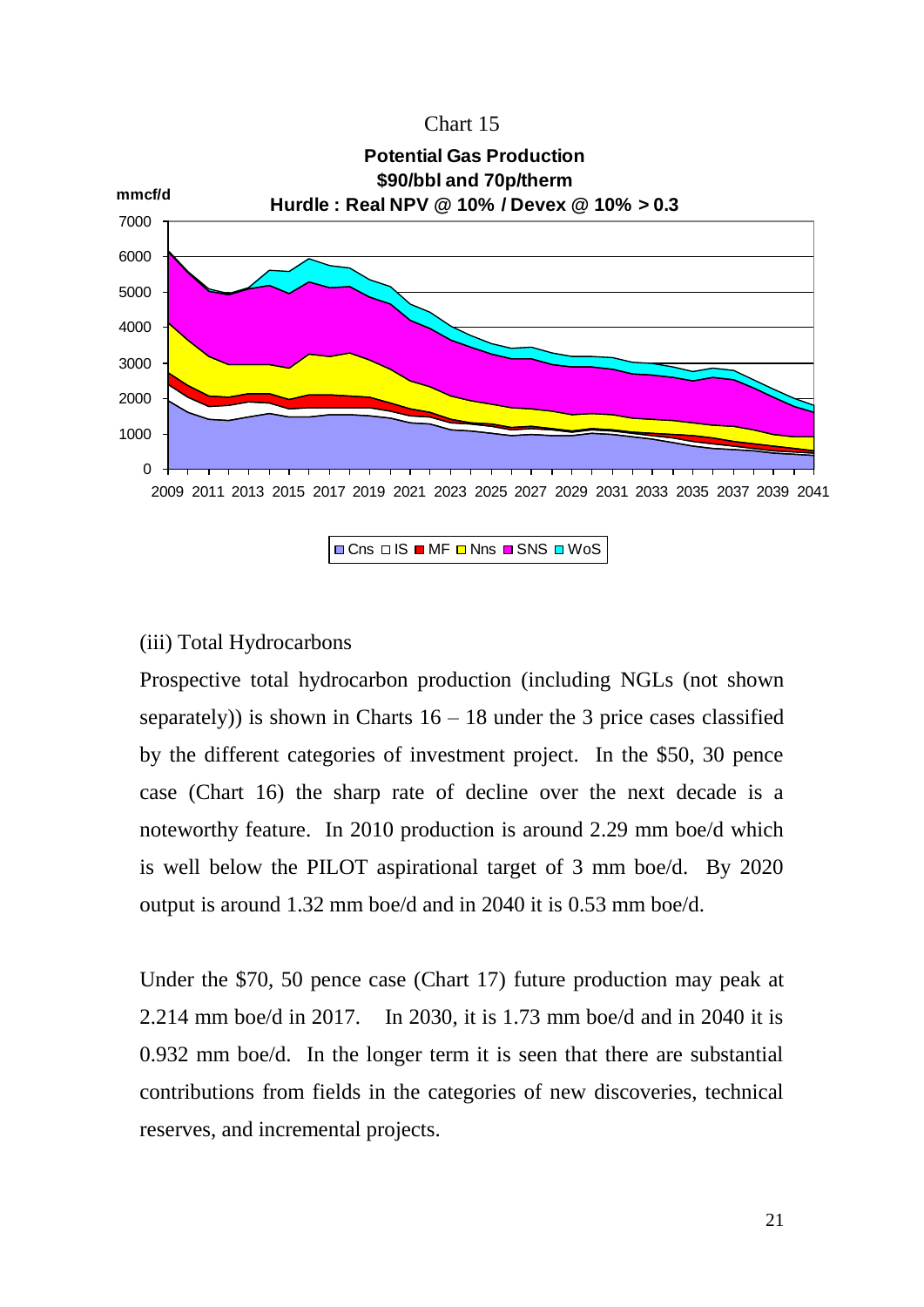In the \$90, 70 pence case (Chart 18) future output may peak in 2018 at 2.625 mm boe/d. In 2027 it is 2.443 mm boe/d. In 2040 production is around 1.41 mm boe/d. In this scenario in the longer term output from fields in the categories of incremental projects, technical reserves and new discoveries is very substantial. The average annual number of new field developments (excluding all incremental projects) in this scenario in the period  $2010 - 2035$  is 17.3. This is extremely challenging for the oil and gas cluster and the probability of these developments being executed on an ongoing basis should be regarded as being relatively low.

#### Chart 16

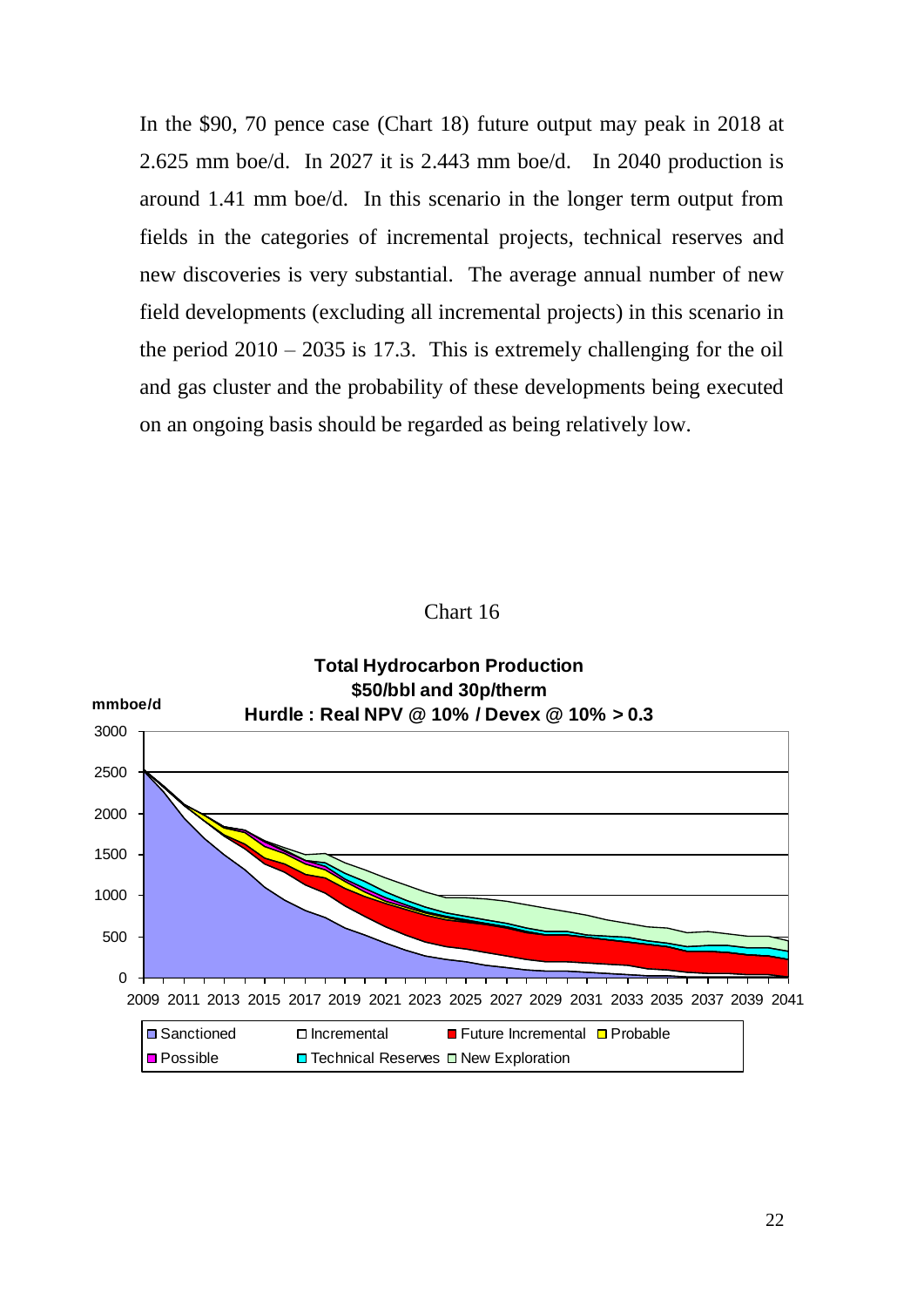



Chart 18

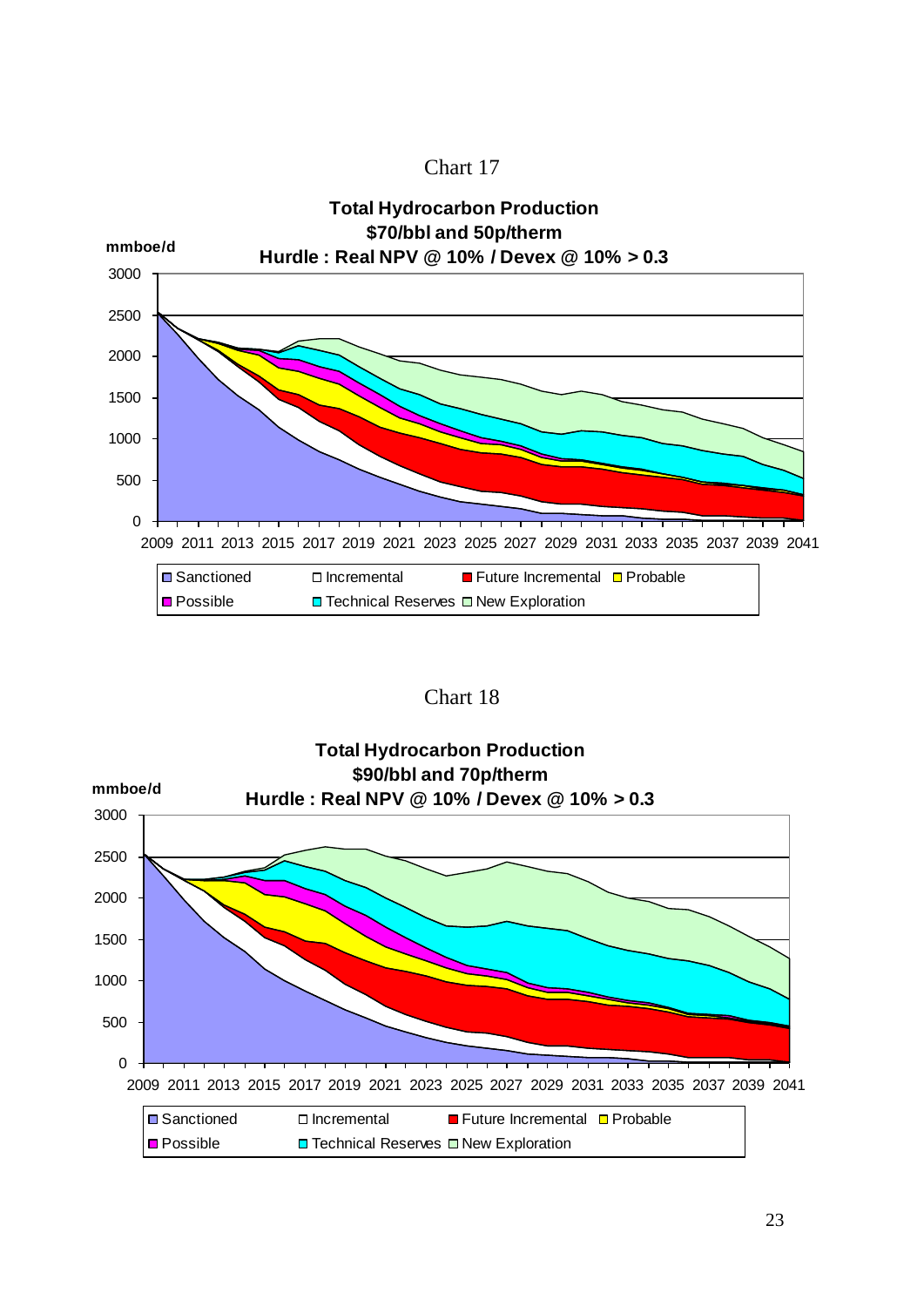The prospects for total hydrocarbon production classified by the 6 regions of the UKCS are shown in Charts  $19 - 21$ . Under the \$50, 30 pence price scenario (Chart 19) the importance of the CNS throughout the period, and the NNS in the near and medium terms, are emphasised. The W of S region is seen to make a significant contribution in the longer term. In the \$70, 50 pence case (Chart 20) the CNS remains the most important contributor to total production. The comparative share of the W of S region becomes greater. In the \$90, 70 pence case (Chart 21) the CNS remains the largest contributor to aggregate output over the whole period, followed by the NNS. In the longer term the W of S region becomes the second largest contributor to the total.

#### Chart 19



 $\Box$  Cns  $\Box$  IS  $\Box$  MF  $\Box$  Nns  $\Box$  SNS  $\Box$  WoS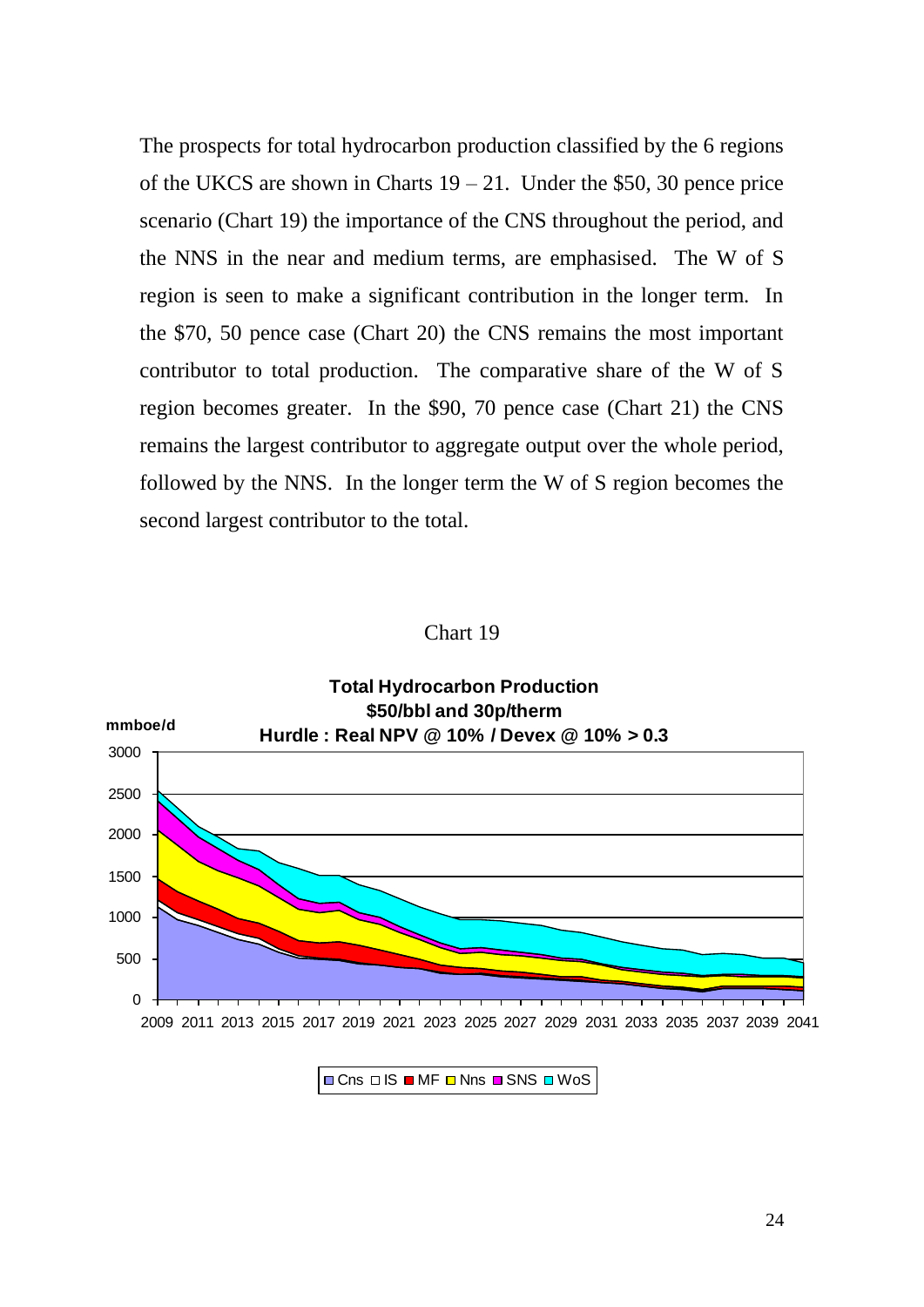Chart 20



 $\Box$  Cns  $\Box$  IS  $\Box$  MF  $\Box$  Nns  $\Box$  SNS  $\Box$  WoS

Chart 21



OCns OIS OMF ONns OSNS OWOS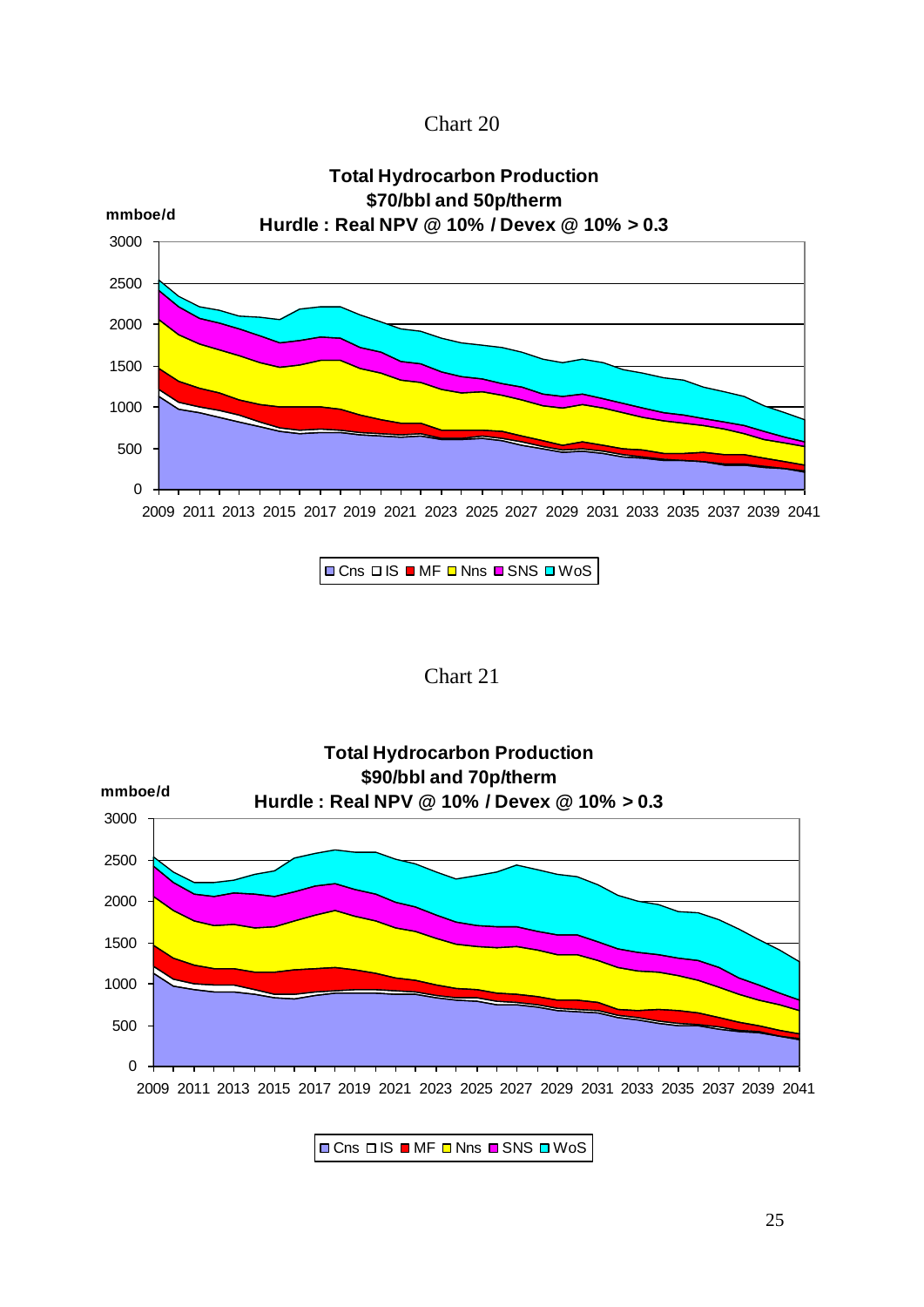#### **C. Development Expenditures**

Field development expenditures classified according to types of fields and projects are shown in Charts  $22 - 24$ . In the \$50,30 pence case (Chart 22) it is seen that over the next few years they fall dramatically from £5.103 billion (at 2010 prices) in 2012. In 2020 they are £2.21 billion, £1.047 billion in 2030 and £0.761 billion in 2040. In the \$70, 50 pence case (Chart 23) investment increase to exceed £7.79 billion in 2014, but then falls to £3.561 billion in 2030. In 2040 development costs may be £1.44 billion. In the \$90, 70 pence case (Chart 24) development expenditures are seen to increase sharply over the next few years to 2014 reflecting the development of significant numbers of fields in the probable, possible and technical reserves categories. Investment remains at relatively high levels over the period to 2024, after which it falls to £1.935 in 2040. This scenario should be regarded as very optimistic.

#### Chart 22

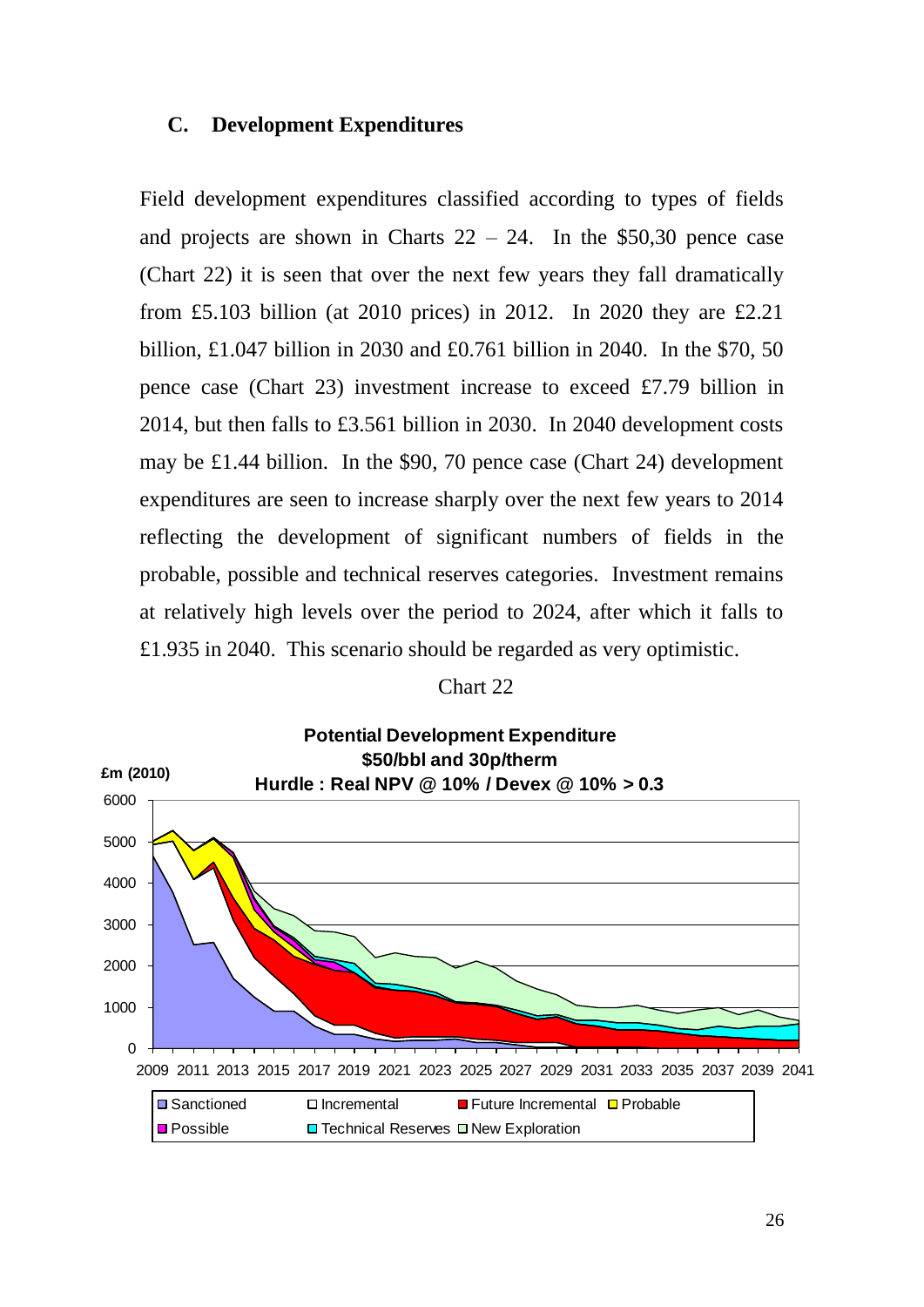Chart 23



Chart 24

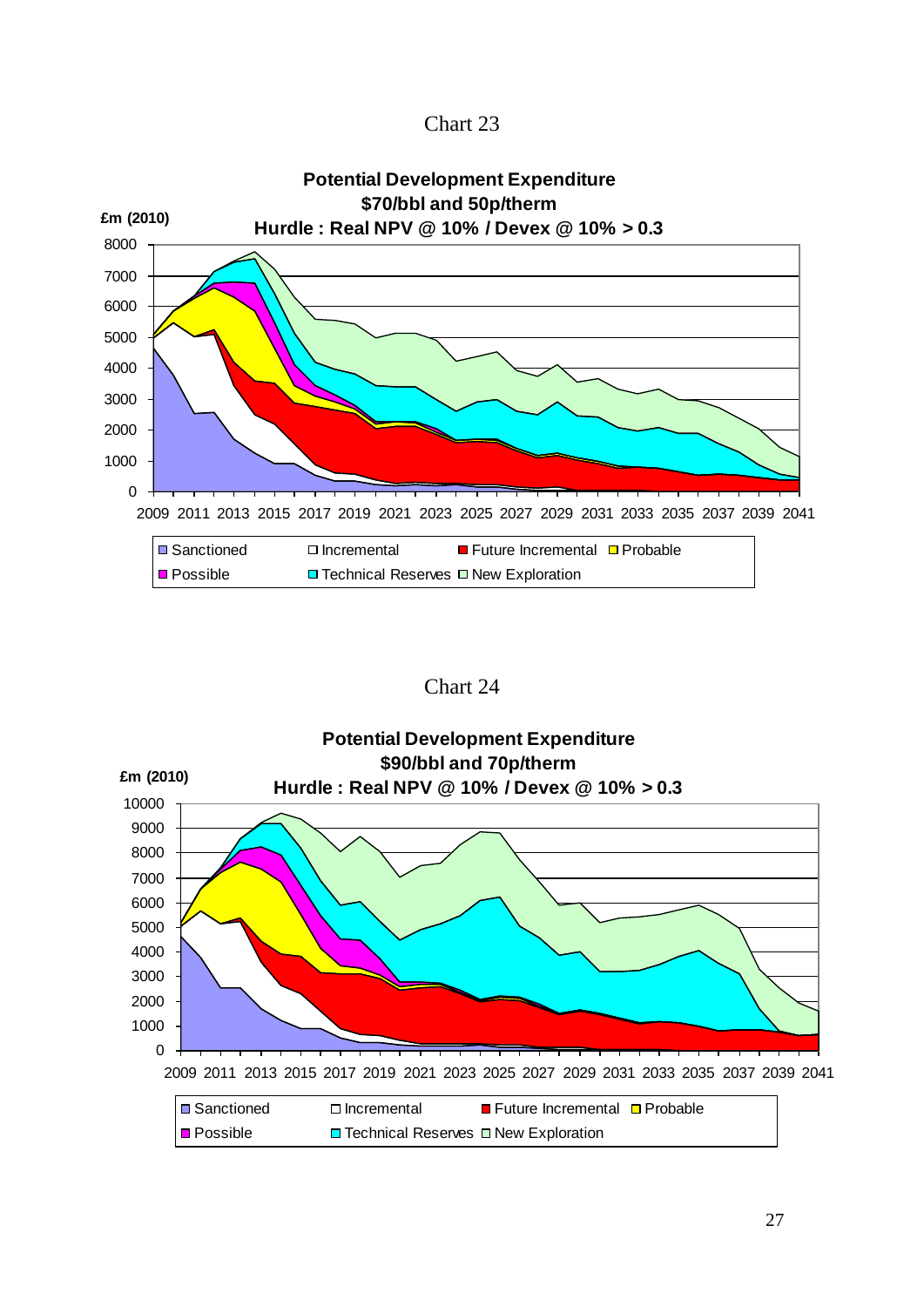#### **D. Operating Expenditures**

The behaviour of field operating expenditures in the 3 scenarios is shown in Charts  $25 - 27$ . Under the \$50,30 pence case (Chart 25) expenditures fall at a very fast pace reflecting (1) the decline in the number of producing sanctioned fields with many attaining their COP dates, and (2) the very small numbers of new field developments. Under the \$70, 50 pence case (Chart 26) sanctioned fields take longer to reach their COP dates and in the medium and longer term the substantial numbers of new field developments in the categories of new discoveries and technical reserves enhance the associated operating expenditures. Under the \$90, 70 pence case (Chart 27) there is some decrease in the short term, but until 2039 the level of expenditure is always high, namely within the  $£6 -$ £8 billion range (at 2010 prices). The main reason in the longer term is the large expenditure on fields in the categories of new discoveries and technical reserves.

| Chart 25 |  |
|----------|--|
|----------|--|

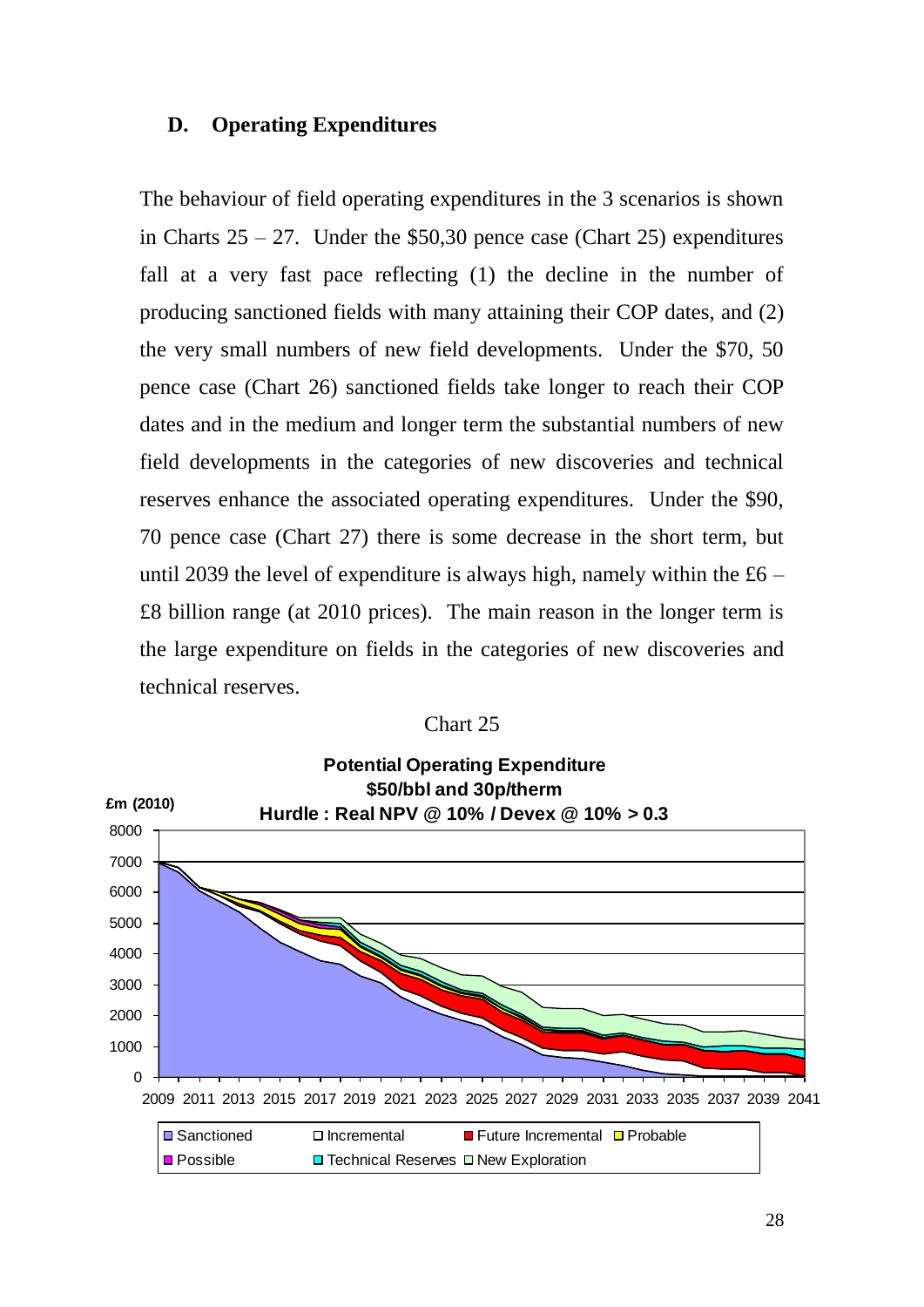



Chart 27

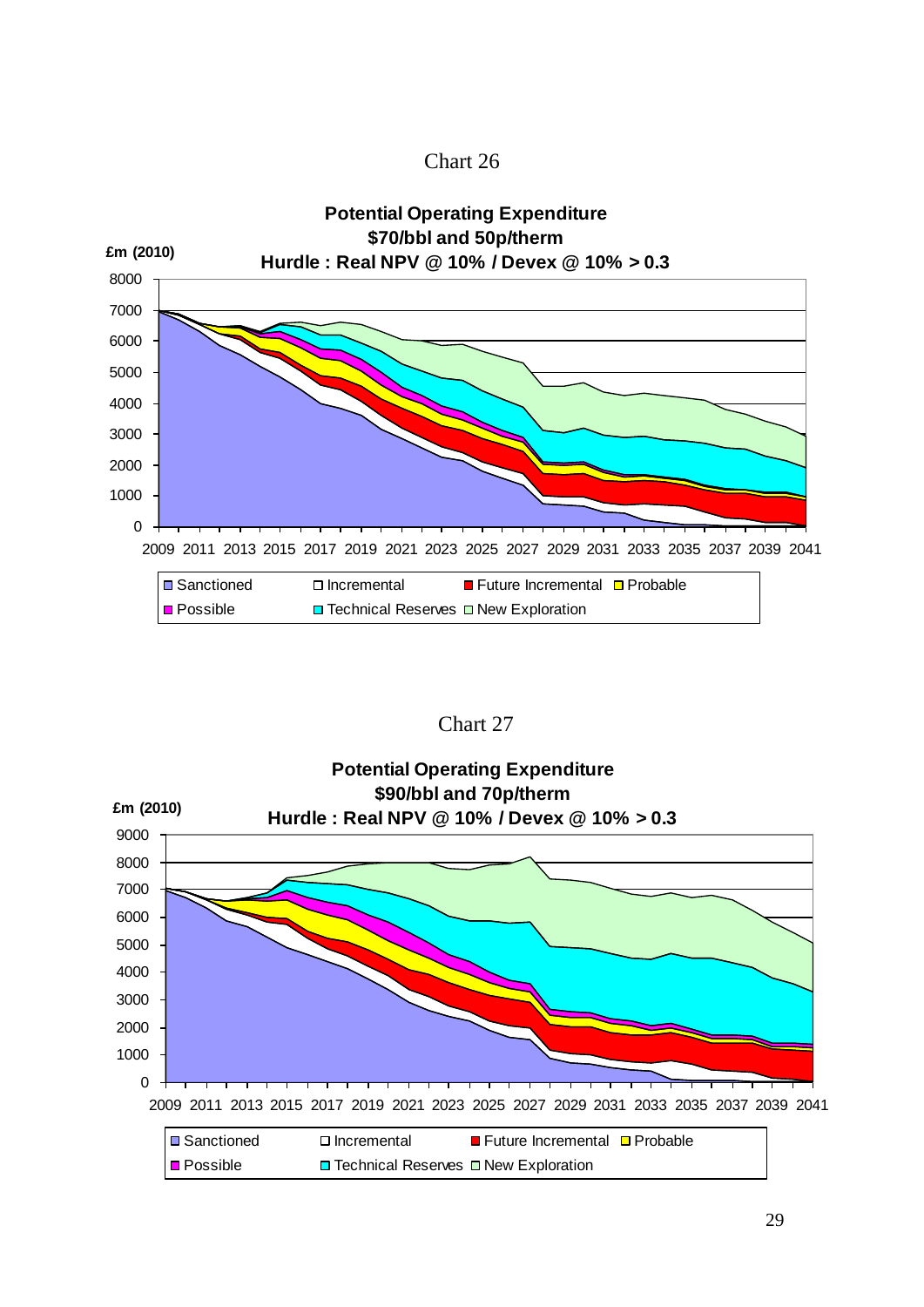#### **E. Total Field Expenditures (Excluding E and A)**

Total potential field expenditures (development costs, operating costs plus decommissioning costs (excluding  $E \& A$ )) are shown in Charts 28 – 30. Under the \$50,30 pence case (Chart 28) total expenditures decline quite quickly from £12.681 billion in 2010 to £7.357 billion in 2020, £3.68 billion in 2030 and £2.671 billion in 2040. Under the \$70, 50 pence case (Chart 29) total field expenditures peak in 2014 at £15.132 billion then decline to £12.611 in 2020, £8.768 billion in 2030 and £5.252 in 2040. Under the \$90, 70 pence case (Chart 30) total field expenditure increases to £17.459 billion in 2014 then peaks again in 2025 at £18.684 billion and it could be £8.063 billion in 2040. Fields in the categories of new discoveries and technical reserves are mainly responsible for this last figure.



#### Charts 28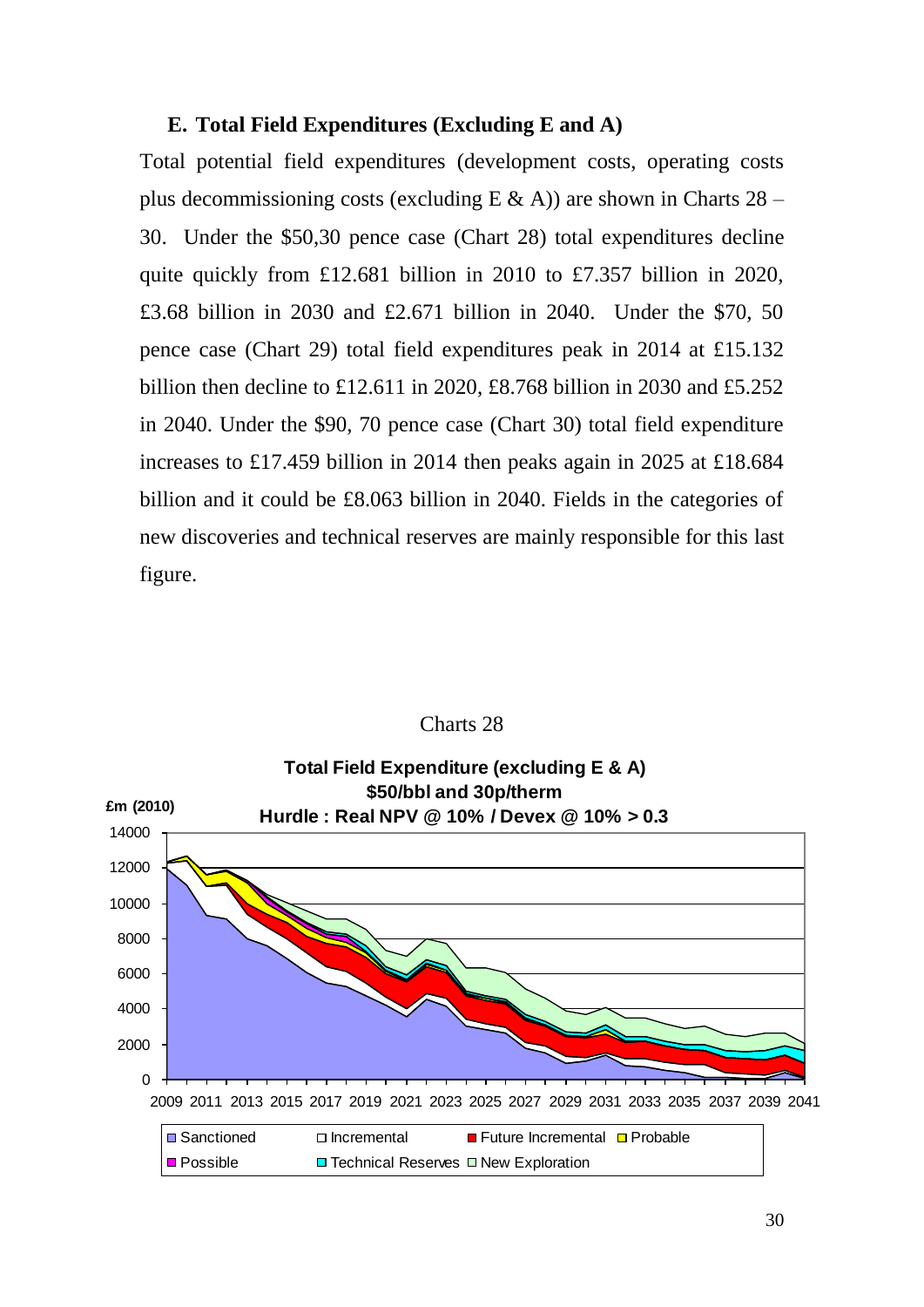





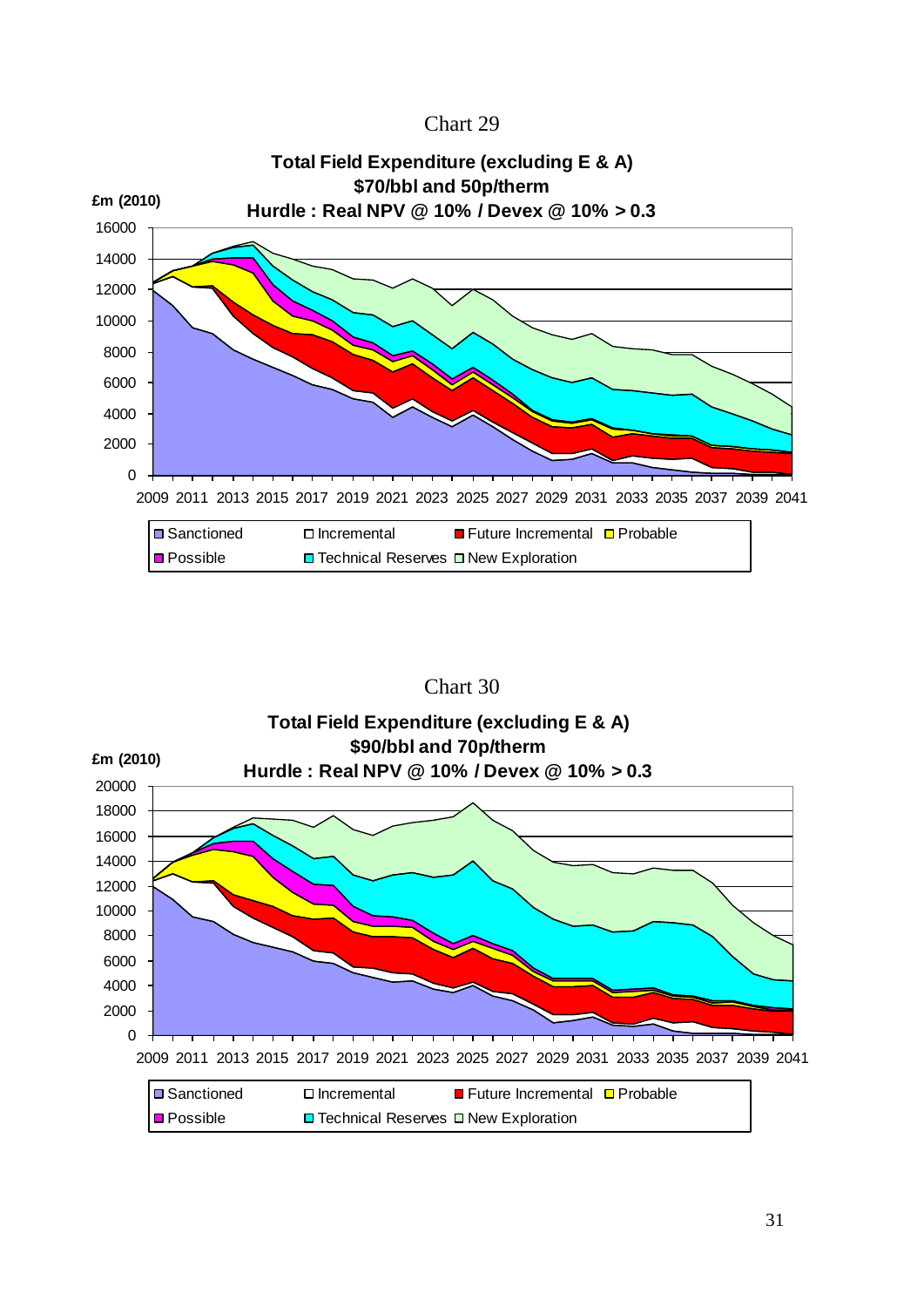The prospects for total field expenditures classified by the 6 regions of the UKCS are shown in Charts  $31 - 33$ . Under the \$50, 30 pence price scenario (Chart 31) the importance of the CNS and NNS throughout the period is clear. In the \$70, 50 pence case (Chart 32) the NNS is the most important contributor to total production. The comparative share of the W of S region becomes greater. In the \$90, 70 pence case (Chart 33) the CNS, NNS and WoS are the major contributors to total expenditure.





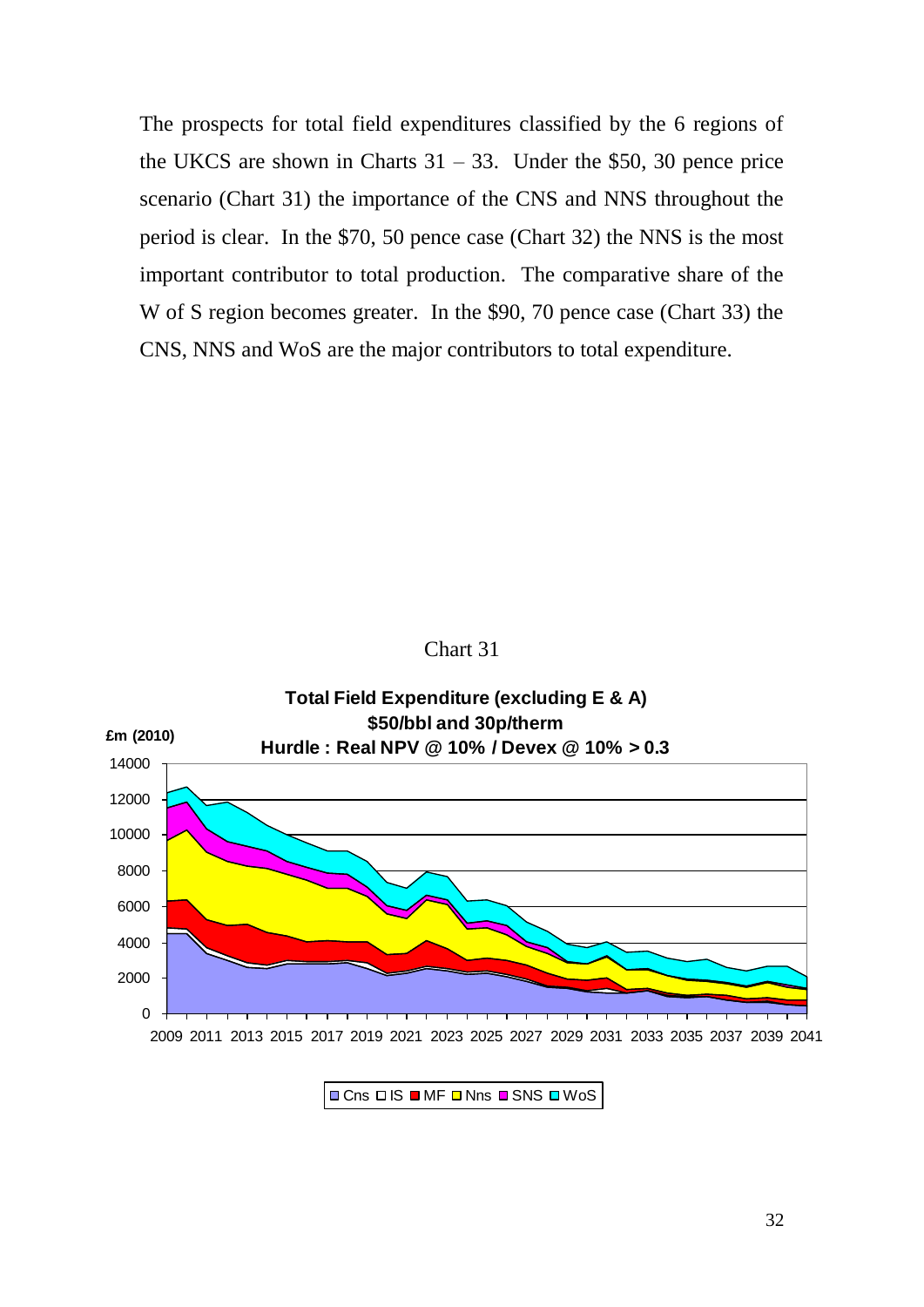



 $\Box$  Cns  $\Box$  IS  $\Box$  MF  $\Box$  Nns  $\Box$  SNS  $\Box$  WoS





 $\Box$  Cns  $\Box$  IS  $\Box$  MF  $\Box$  Nns  $\Box$  SNS  $\Box$  WoS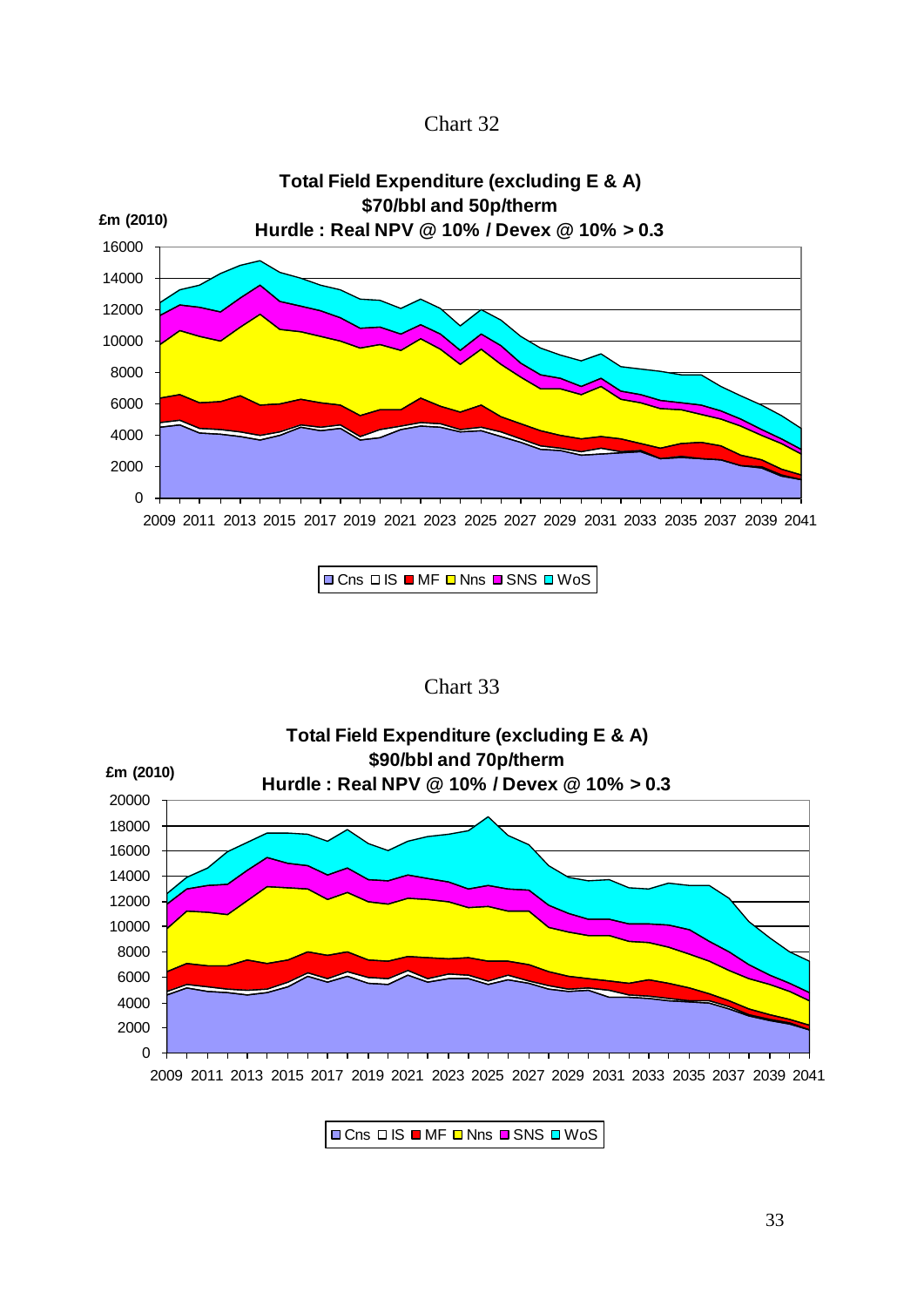#### **F. Decommissioning Expenditures**

The behaviour of decommissioning expenditures under the \$50, 30 pence scenario is shown in Charts 34 and 35. It is seen that expenditure increases dramatically from 2015 and increases again in 2023. Over the whole period to 2041 cumulative expenditures are around £26.194 billion (at 2010 prices). The overwhelming proportion of total expenditure is seen to be on already sanctioned fields. The expenditures under the \$70, 50 pence scenario are shown in Charts 36 and 37. The broad pattern over the period is not very different from the low price case. But in this scenario there are more new field developments, and, given their small size, many of these reach their COP dates before 2041. The result is that the cumulative decommissioning costs to 2041 are £28.813 billion (at 2010 prices).

Chart 34

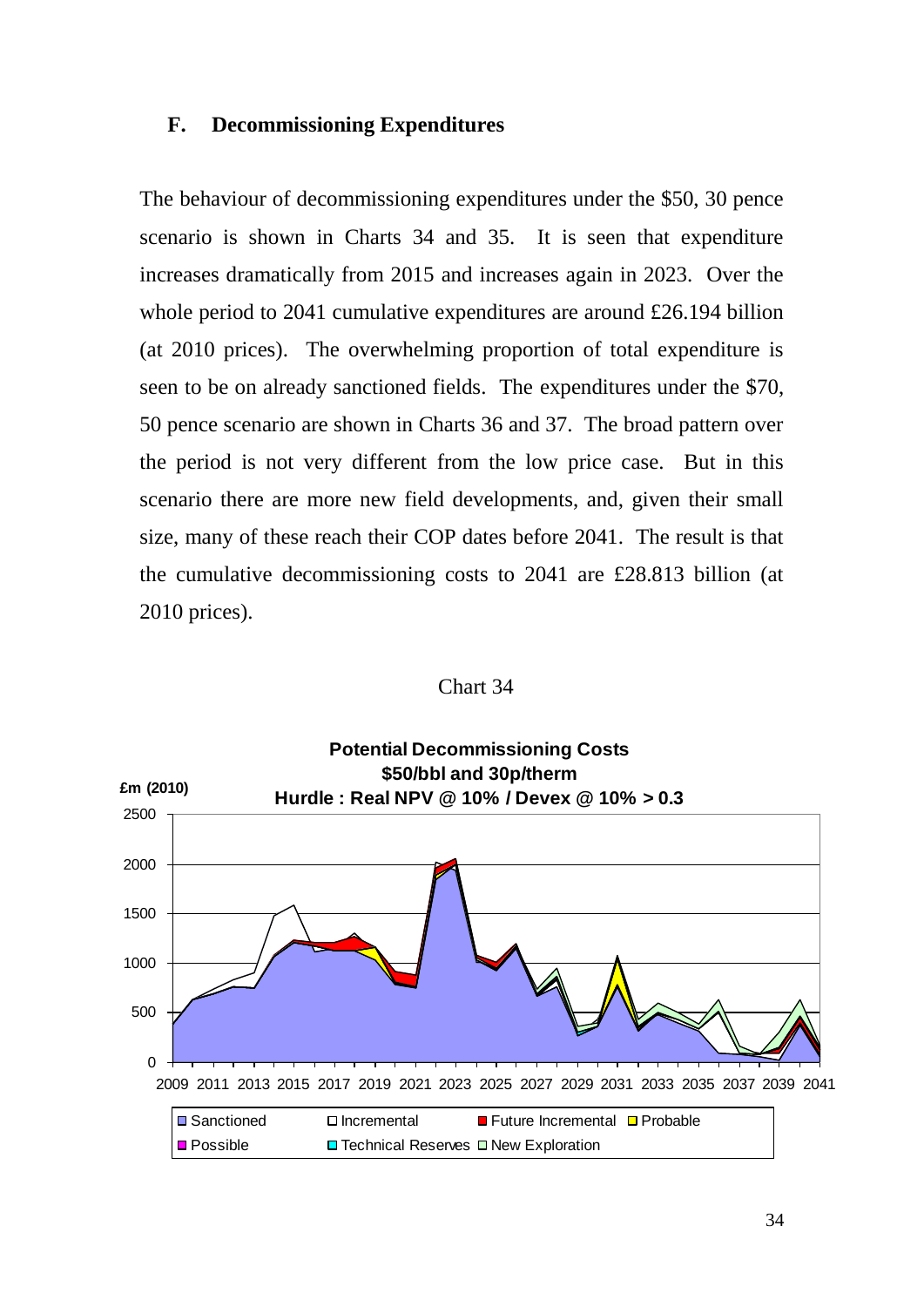

Chart 36

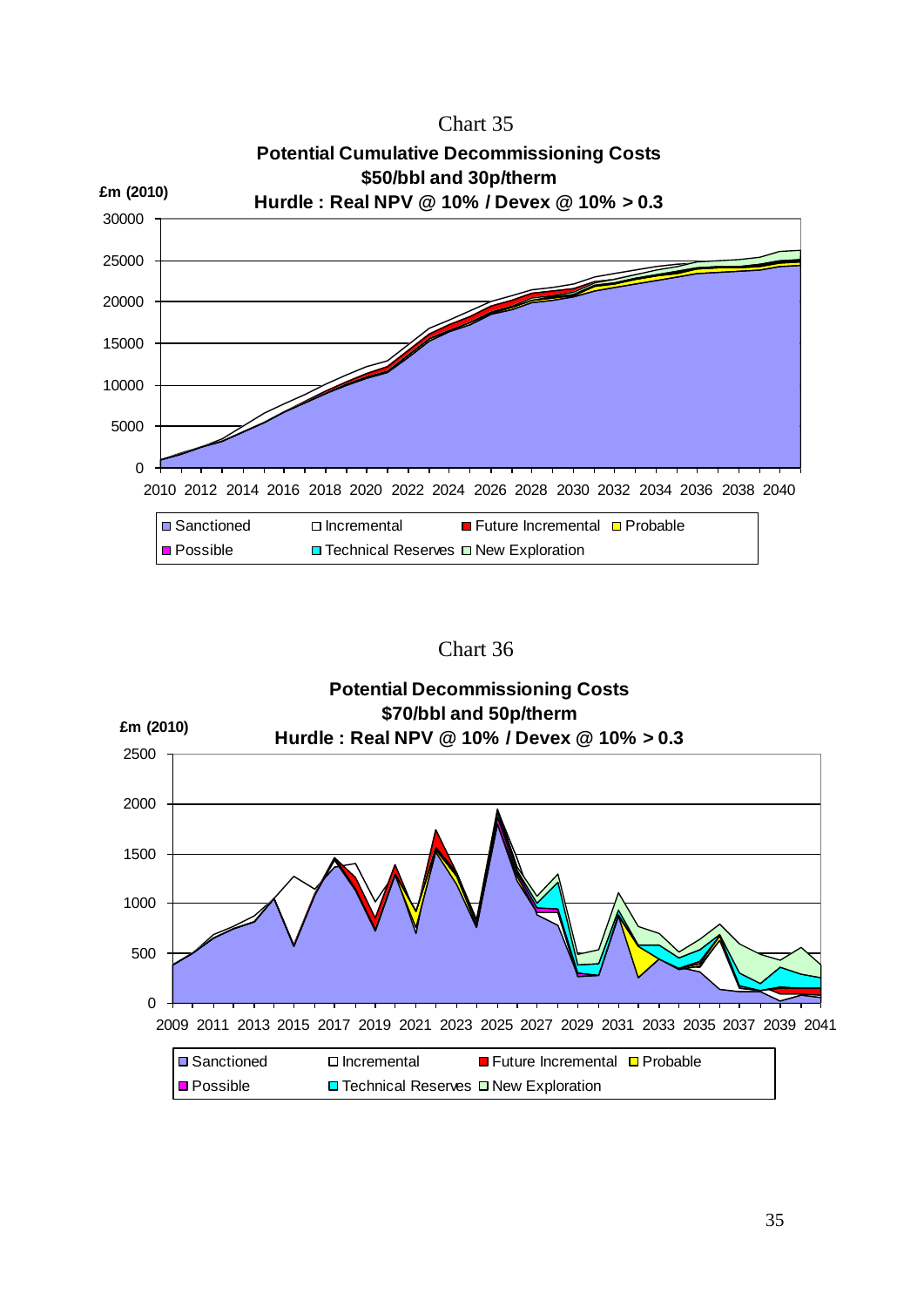Chart 37



The expenditures under the \$90, 70 pence case are shown in Charts 38 and 39. While the broad pattern remains the same as for the other scenarios there are far more new developments and many reach their COP dates by 2040. The result is that the cumulative expenditure by 2041 is £31.339 billion (at 2009 prices). It is seen that the high cost fields in the category of technical reserves make a significant contribution to the increase in the aggregate cost.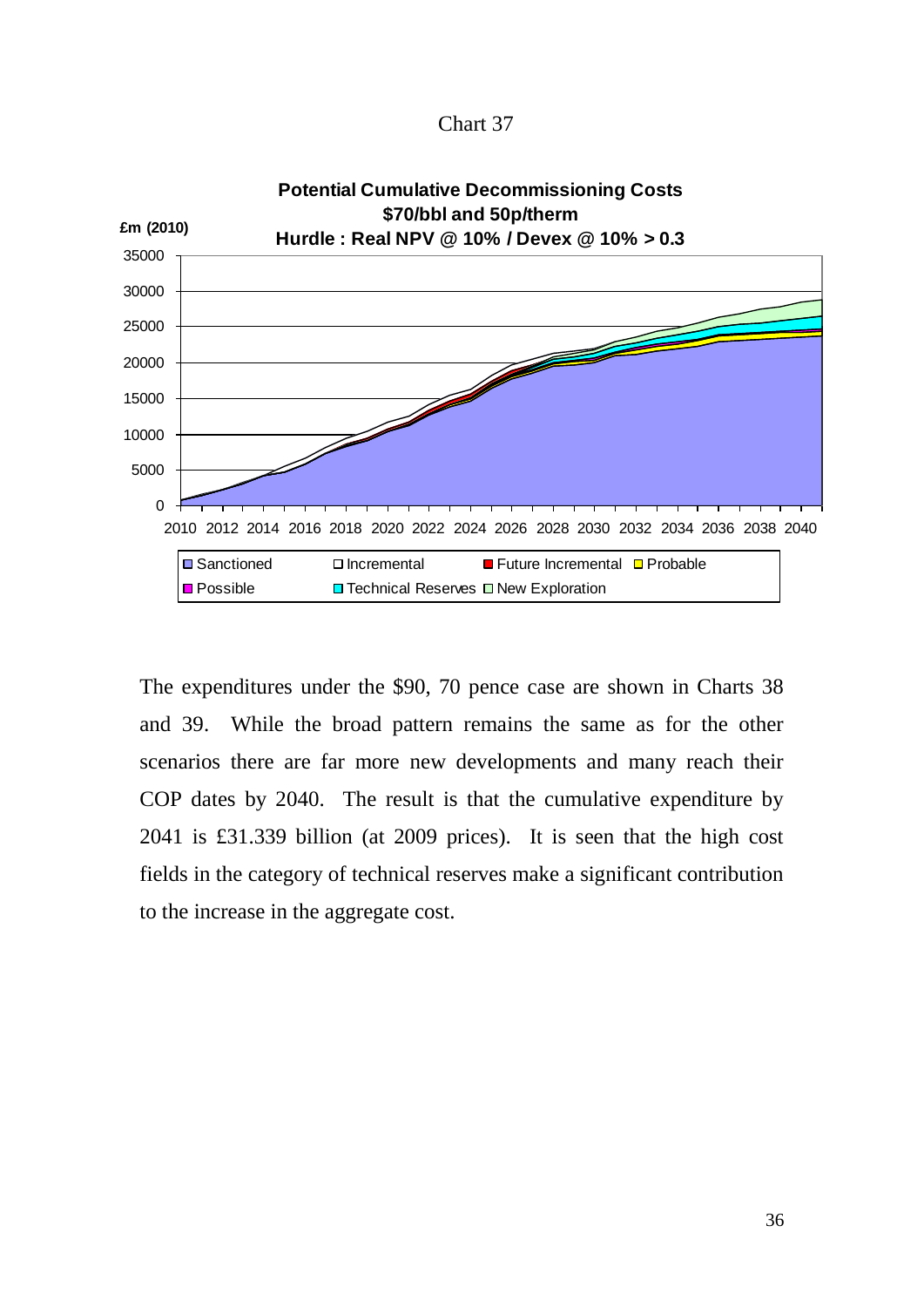



Chart 39

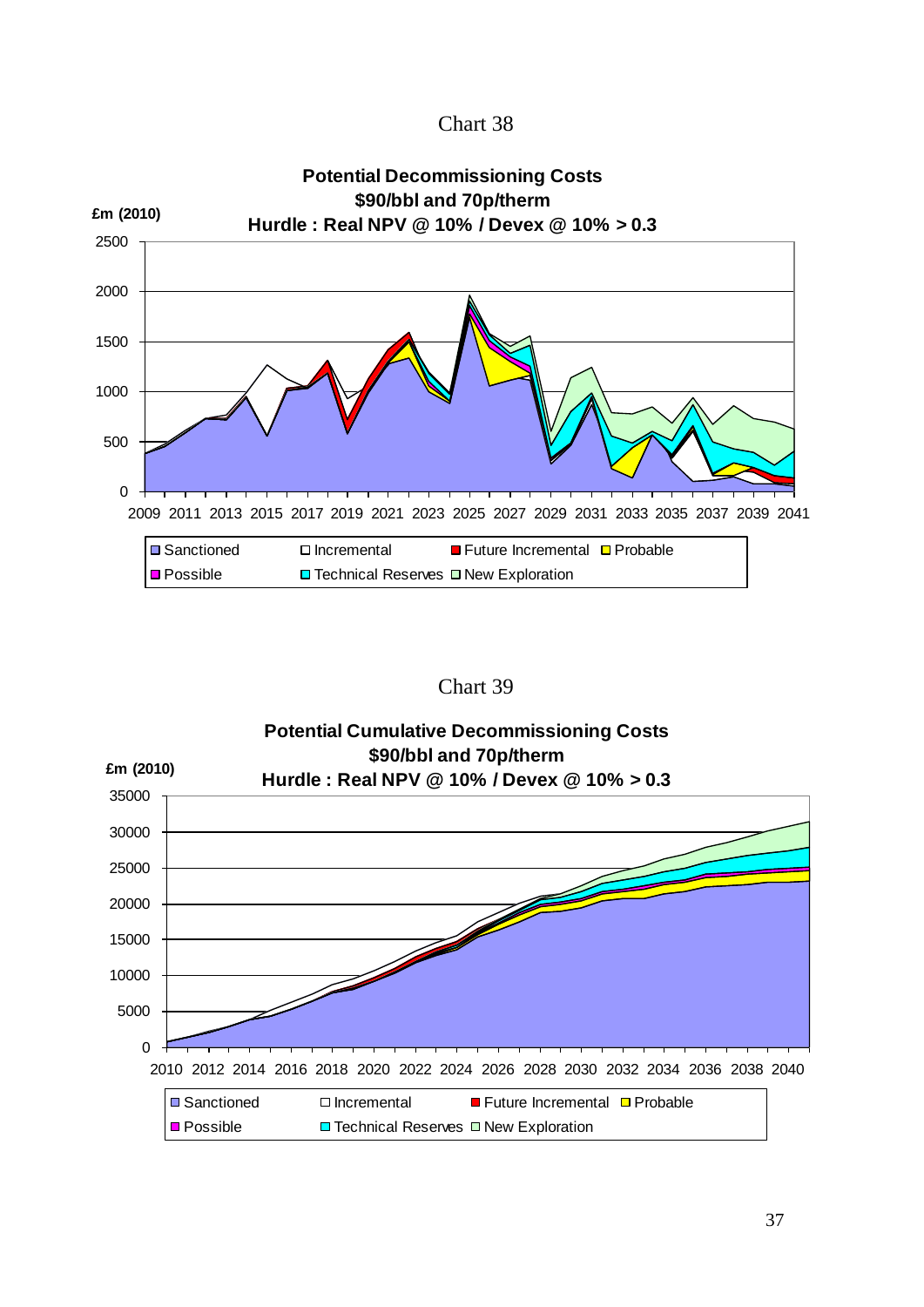### **G. Consistency of Projections with Official Estimates of Remaining Potential**

Estimates of the remaining potential from the UKCS are made every year by DECC. Their latest estimates<sup>1</sup> indicate a low number of 10.2 bn boe, a central estimate of 20.6 bn boe (the upper point of a considerable range depending on exploration success rates), and a high estimate of 35.8 bn boe.

The cumulative production  $2010 - 2041$  (inclusive) resulting from the modelling undertaken in this study is shown in Table 6.

It is seen that under the low price scenario total depletion over the period 2010 – 2041 amounts to 12.885 bn boe. The greater element comes from currently sanctioned fields. It is noteworthy that the contribution from possible and probable fields is very small. Most do not pass the investment hurdle under this scenario. In the \$70, 50 pence scenario total depletion over the period is 19.863 bn boe. There is a greatly enhanced contribution from new discoveries, technical reserves, and future incremental projects. Under the \$90, 70 pence case total depletion over the period is 25.553 bn boe. Compared to the medium price case there is a substantially greater contribution from possible fields, and technical reserves. It is noteworthy that only under this scenario does a considerable proportion of the reserves in the probable category become economic.

<u>.</u>

<sup>&</sup>lt;sup>1</sup> See https://www.og.decc.gov.uk/information/statistics.htm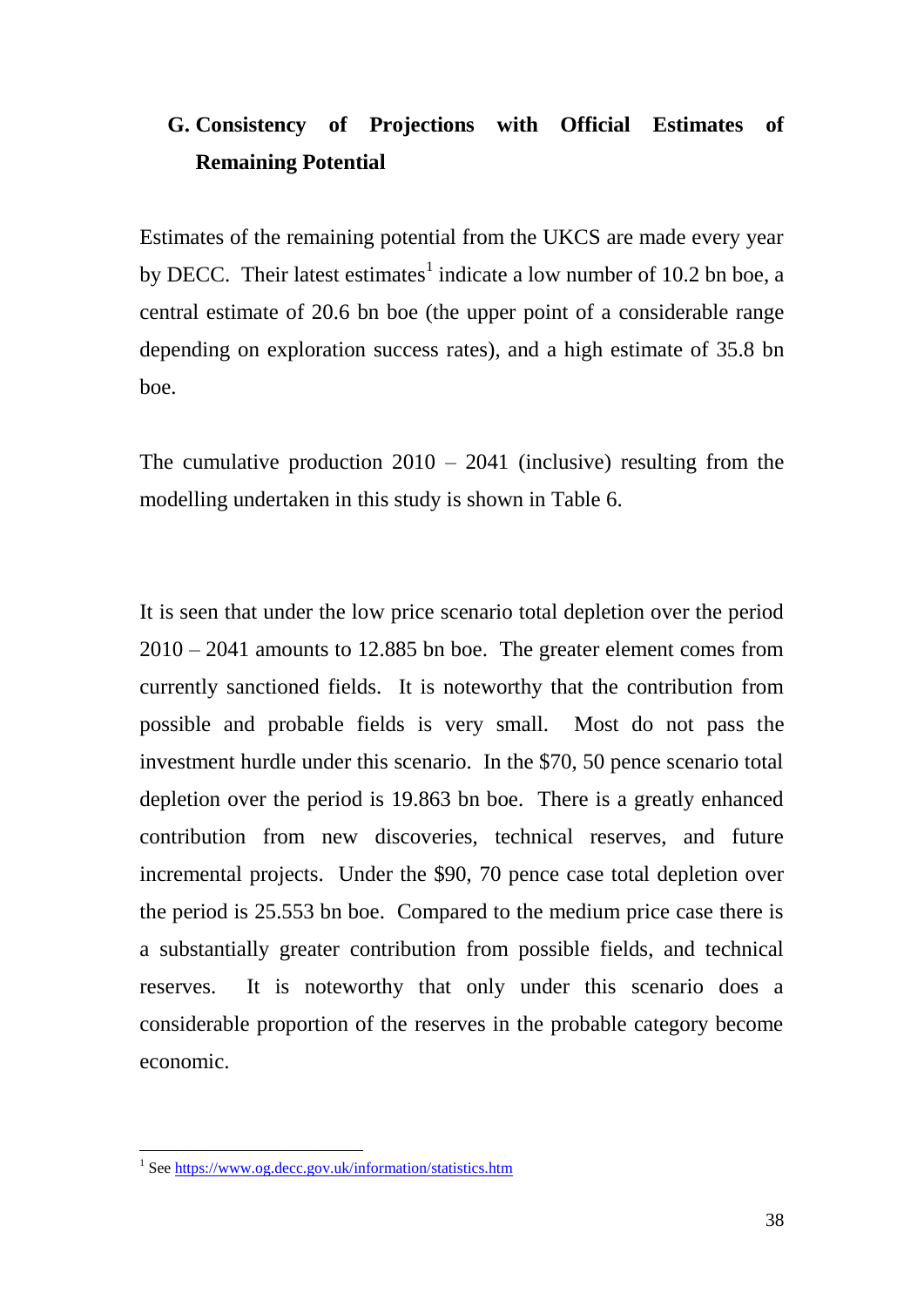#### Table 6

Cumulative Potential Production from 2010 to 2041 (Mmboe) Hurdle : Real NPV @ 10% / Real Devex @ 10% > 0.3

|                           | Sanctioned | Current<br>Incremental | Future<br>Incremental | Probable<br><b>Fields</b> | <b>Fields</b> | Possible Technical<br>Reserves | New<br>Exploration | TOTAL |
|---------------------------|------------|------------------------|-----------------------|---------------------------|---------------|--------------------------------|--------------------|-------|
| \$50/bbl and<br>30p/therm | 5756       | 1769                   | 2615                  | 405                       | 141           | 511                            | 1689               | 12885 |
| \$70/bbl and<br>50p/therm | 5912       | 2085                   | 3703                  | 1374                      | 611           | 2718                           | 3460               | 19863 |
| \$90/bbl and<br>70p/therm | 5989       | 2191                   | 4604                  | 1813                      | 977           | 4683                           | 5276               | 25533 |

The cumulative hydrocarbon production 2009 – 2041 under the same modelling assumptions is shown by the 6 geographic areas in Table 7.

#### Table 7

| Cumulative Potential Production from 2010 to 2041<br>(Mmboe) |      |     |      |            |      |      |       |
|--------------------------------------------------------------|------|-----|------|------------|------|------|-------|
| Hurdle: Real NPV @ 10% / Real Devex @ 10% $> 0.3$            |      |     |      |            |      |      |       |
|                                                              | Cns  | IS  | МF   | <b>Nns</b> | SNS  | WoS  | TOTAL |
| \$50/bbl and<br>30p/therm                                    | 4216 | 234 | 1197 | 2974       | 988  | 3276 | 12885 |
| \$70/bbl and<br>50p/therm                                    | 6437 | 368 | 1616 | 5149       | 2204 | 4088 | 19863 |
| \$90/bbl and<br>70p/therm                                    | 8290 | 448 | 1784 | 5992       | 3170 | 5849 | 25533 |

The general dominance of the CNS in the total is clearly apparent. Under the \$70, 50 pence case the W of S region becomes increasingly significant. Perhaps surprisingly the NNS makes a very substantial contribution in this scenario as well.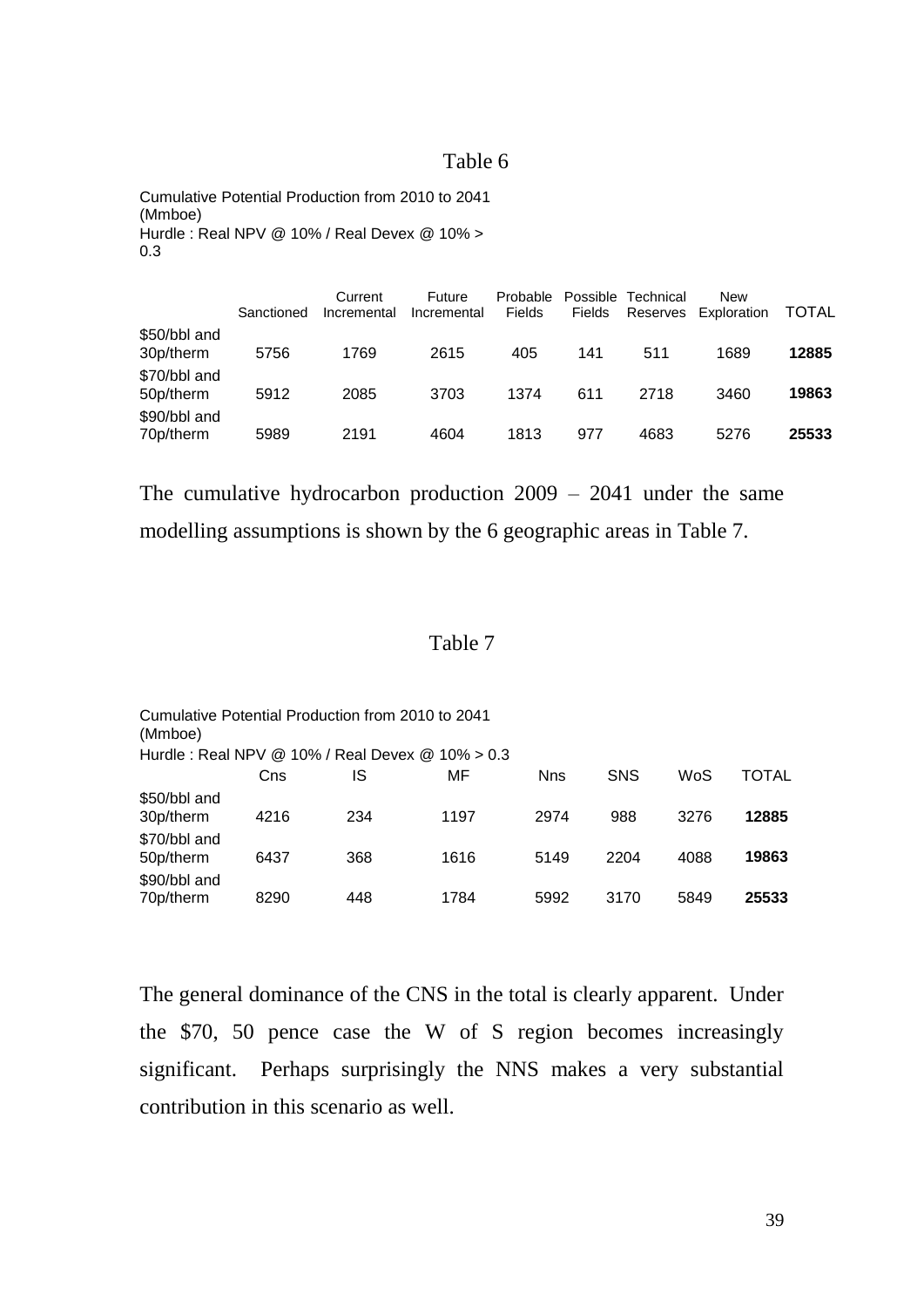There is broad consistency between the independent modelling conducted in this study and the official estimates of the remaining potential. The results of the present modelling have been terminated in 2041, but production continues after that date albeit at very low levels. The input assumptions on exploration effort, prospectivity, success rates, and pace of new field developments in the modelling are optimistic for the high price case, and the total depletion to 2041 under this scenario should be regarded as an indication of the maximum which could be achieved. As noted production will continue after 2041.

#### **H. Contribution of Smaller Fields**

It was felt to be interesting to examine the contribution of fields of different sizes to potential production and development costs. Tables 8, 9 and 10 give this information for the low, medium and high prices respectively. It is seen that under the low price scenario there are 27 fields with reserves of 5 Mboe or less which pass the economic hurdle, 70 with reserves of less than 15 Mboe and 97 with reserves of 25 Mboe or less. The fields with 5 Mboe or less contribute 79 Mboe to production and account for £652 million of development costs. The fields with reserves of less than 15 Mboe contribute 487 Mboe to production and account for £3,771 million of development costs, whilst fields with reserves of 25 Mboe or less contribute 726 Mboe to production and account for £8,150 million of development costs.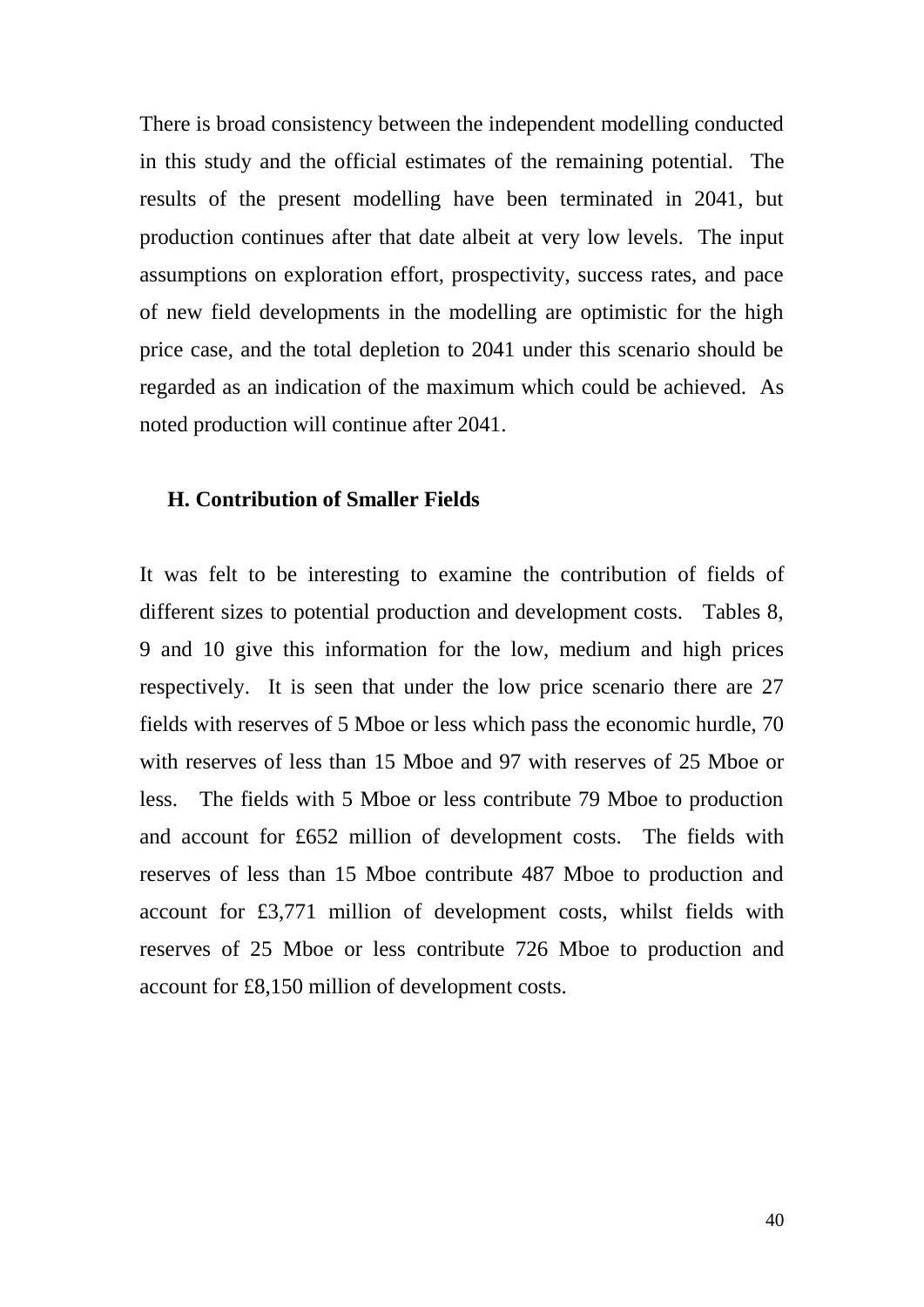### Table 8

|                              | <b>New</b>         |                        |                | Tech. |       |
|------------------------------|--------------------|------------------------|----------------|-------|-------|
| \$50, 30p                    | <b>Exploration</b> | Possible Probable Res. |                |       | Total |
| No of<br><b>Fields</b>       |                    |                        |                |       |       |
| $\leq$ 5 Mboe                | 1                  | 0                      | 0              | 26    | 27    |
| 5 to 10                      |                    |                        |                |       |       |
| Mboe                         | $\overline{7}$     | $\overline{c}$         | 2              | 39    | 50    |
| 10 to 15<br>Mboe             | 16                 | 6                      | $\overline{2}$ | 46    | 70    |
| 15 to 20<br>Mboe             | 24                 | 6                      | 4              | 50    | 84    |
| 20 to 25<br>Mboe             | 30                 | 8                      | 5              | 54    | 97    |
| 25 to 30<br>Mboe             | 36                 | 8                      | 5              | 58    | 107   |
| 30 to 40<br>Mboe             | 41                 | 8                      | 6              | 59    | 114   |
| 40 to 50                     |                    |                        |                |       |       |
| Mboe                         | 45                 | 9                      | 7              | 59    | 120   |
| > 50 Mboe                    | 58                 | 9                      | 9              | 61    | 137   |
| <b>Mboe</b>                  |                    |                        |                |       |       |
| $\leq$ 5 Mboe                | 5                  | 0                      | 0              | 74    | 79    |
| 5 to 10<br>Mboe              | 49                 | 14                     | 13             | 177   | 253   |
| 10 to 15<br>Mboe             | 160                | 56                     | 13             | 258   | 487   |
| 15 to 20<br>Mboe             | 299                | 56                     | 44             | 326   | 726   |
| 20 to 25<br>Mboe             | 438                | 99                     | 67             | 413   | 1018  |
| 25 to 30<br>Mboe             | 598                | 99                     | 67             | 525   | 1289  |
| 30 to 40<br>Mboe             | 764                | 99                     | 106            | 557   | 1527  |
| 40 to 50                     |                    |                        |                |       |       |
| Mboe                         | 931                | 141                    | 152            | 557   | 1781  |
| > 50 Mboe                    | 1833               | 141                    | 405            | 690   | 3069  |
| <b>Real 2010</b><br>Devex £m |                    |                        |                |       |       |
| $\leq$ 5 Mboe                | 31                 | 0                      | 0              | 622   | 652   |
| 5 to 10<br>Mboe              | 373                | 105                    | 137            | 1361  | 1976  |
| 10 to 15<br>Mboe             | 1347               | 359                    | 137            | 1928  | 3771  |
| 15 to 20<br>Mboe             | 2772               | 359                    | 307            | 2450  | 5889  |
| 20 to 25<br>Mboe             | 4009               | 708                    | 460            | 2974  | 8150  |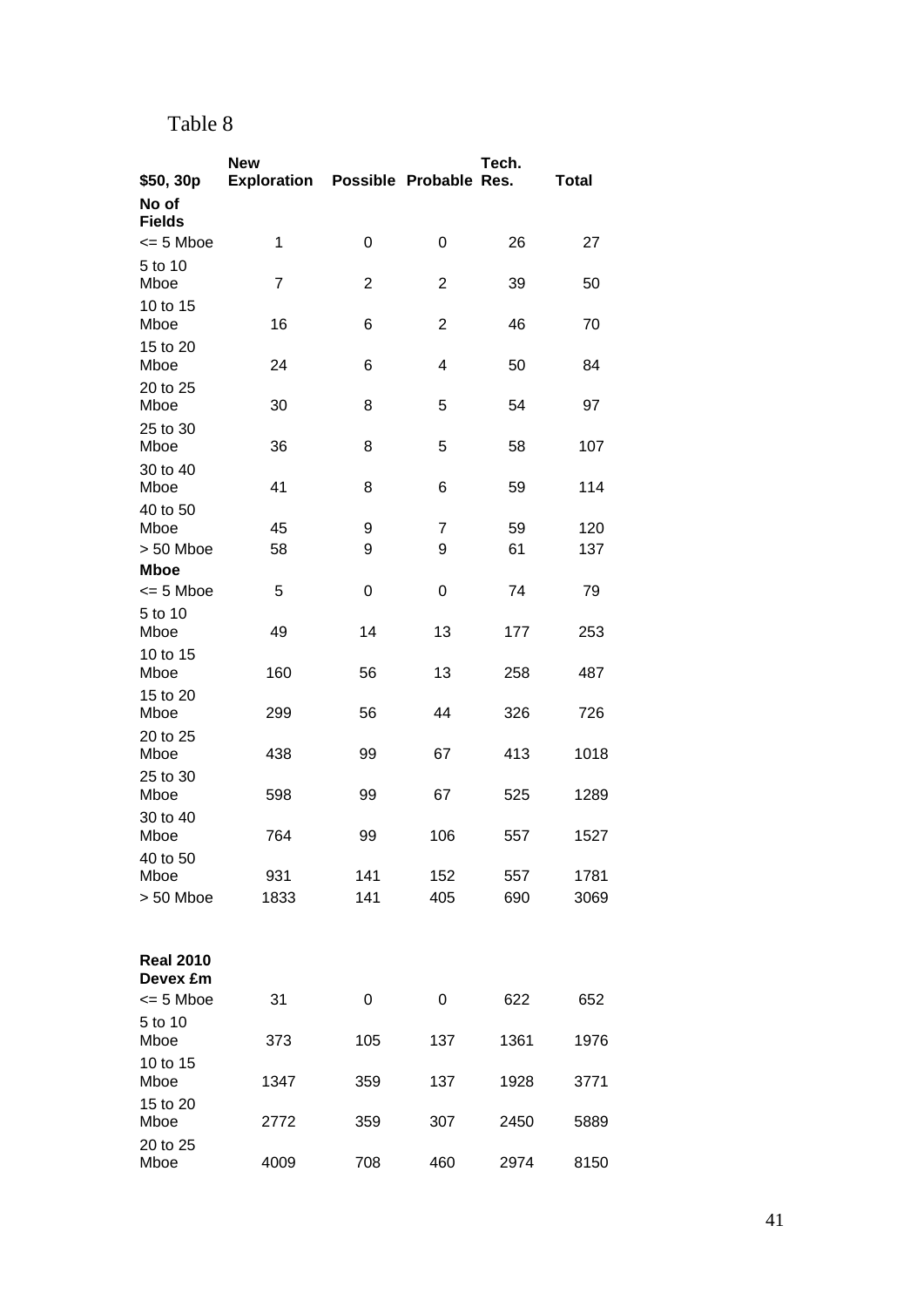| 25 to 30<br>Mboe                | 5314          | 708          | 460         | 3343         | 9824           |
|---------------------------------|---------------|--------------|-------------|--------------|----------------|
| 30 to 40<br>Mboe                | 6694          | 708          | 786         | 3624         | 11811          |
| 40 to 50<br>Mboe<br>$> 50$ Mboe | 7954<br>14743 | 1031<br>1031 | 992<br>3468 | 3624<br>3854 | 13601<br>23096 |

Under the medium price scenario there are 58 fields with reserves of 5 Mboe or less which pass the economic hurdle, 190 with reserves of less than 15 Mboe, and 258 with reserves of 25 Mboe or less. The fields with 5 Mboe or less contribute 174 Mboe to production and account for £1,629 million of development costs. The fields with reserves of less than 15 Mboe contribute, 1414 Mboe to production and account for £13,007 million of development costs, whilst fields with reserves of 25 Mboe or less contribute 2725 Mboe to production and account for £25,936 million of development costs.

| Table 9 |  |
|---------|--|
|---------|--|

| \$70, 50p<br>No of<br><b>Fields</b> | <b>New</b><br><b>Exploration</b> |    | Possible Probable Res. | Tech. | Total |
|-------------------------------------|----------------------------------|----|------------------------|-------|-------|
| $\leq$ 5 Mboe                       | 11                               | 1  | 0                      | 46    | 58    |
| 5 to 10<br>Mboe                     | 40                               | 6  | 6                      | 82    | 134   |
| 10 to 15<br>Mboe                    | 64                               | 11 | 7                      | 108   | 190   |
| 15 to 20<br>Mboe                    | 75                               | 15 | 10                     | 130   | 230   |
| 20 to 25<br>Mboe                    | 91                               | 19 | 11                     | 137   | 258   |
| 25 to 30<br>Mboe                    | 105                              | 22 | 13                     | 145   | 285   |
| 30 to 40<br>Mboe                    | 116                              | 25 | 14                     | 152   | 307   |
| 40 to 50<br>Mboe                    | 128                              | 26 | 15                     | 157   | 326   |
| $> 50$ Mboe<br><b>Mboe</b>          | 148                              | 27 | 23                     | 167   | 365   |
| $\leq$ 5 Mboe                       | 43                               | 4  | 0                      | 127   | 174   |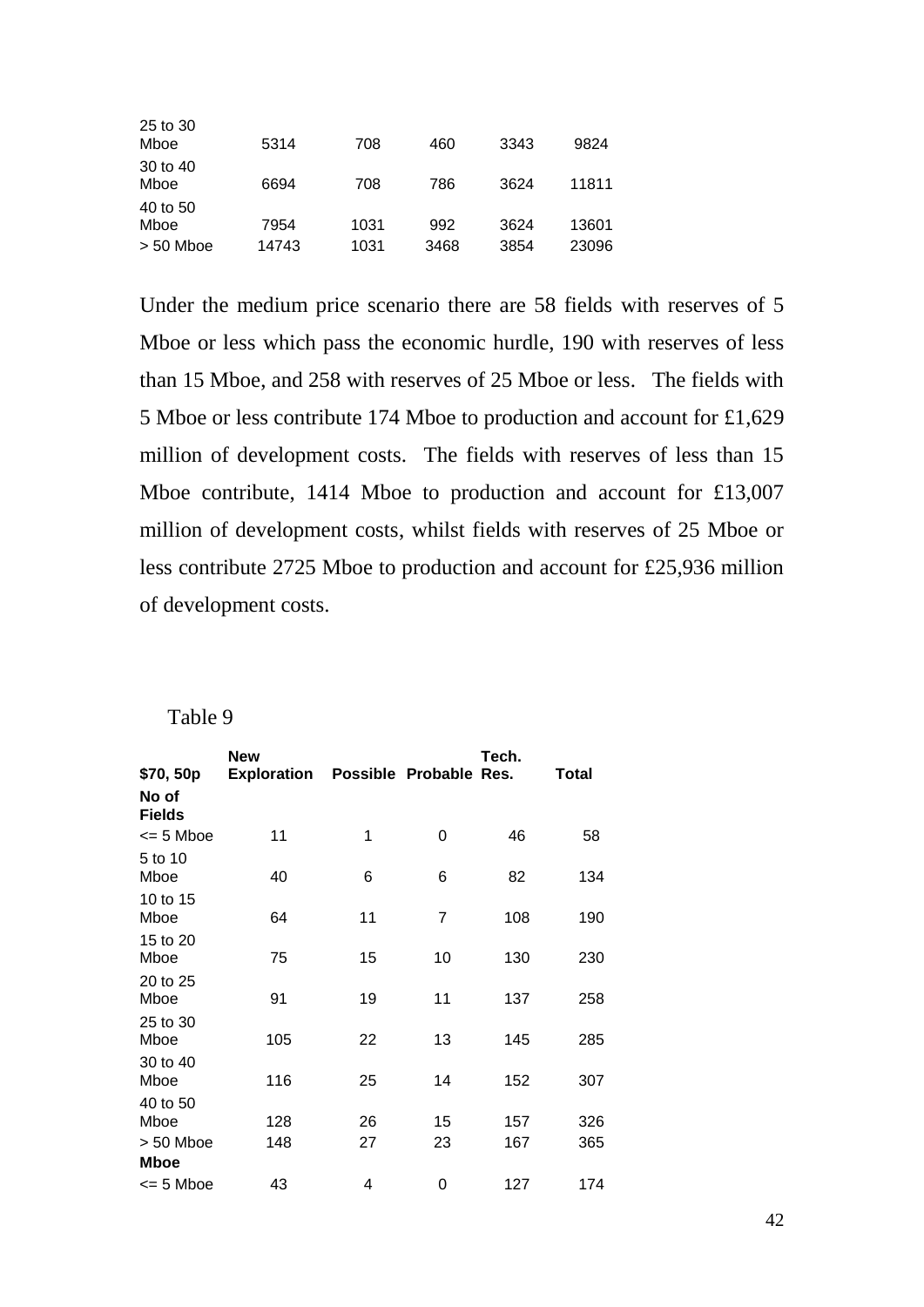| 5 to 10<br>Mboe                               | 250   | 41   | 43    | 391   | 725   |
|-----------------------------------------------|-------|------|-------|-------|-------|
| 10 to 15<br>Mboe                              | 556   | 96   | 57    | 705   | 1414  |
| 15 to 20<br>Mboe                              | 748   | 166  | 107   | 1084  | 2104  |
| 20 to 25<br>Mboe                              | 1102  | 255  | 129   | 1239  | 2725  |
| 25 to 30<br>Mboe                              | 1484  | 338  | 182   | 1456  | 3460  |
| 30 to 40<br>Mboe                              | 1853  | 440  | 221   | 1684  | 4199  |
| 40 to 50<br>Mboe                              | 2385  | 482  | 267   | 1911  | 5044  |
| > 50 Mboe                                     | 3901  | 611  | 1379  | 2894  | 8784  |
| <b>Real 2010</b><br>Devex £m<br>$\leq$ 5 Mboe | 340   | 45   | 0     | 1245  | 1629  |
| 5 to 10                                       |       |      |       |       |       |
| Mboe<br>10 to 15                              | 2000  | 364  | 407   | 3860  | 6630  |
| Mboe                                          | 4803  | 679  | 532   | 6993  | 13007 |
| 15 to 20<br>Mboe                              | 6787  | 1392 | 826   | 10610 | 19614 |
| 20 to 25<br>Mboe                              | 10504 | 2014 | 984   | 12434 | 25936 |
| 25 to 30<br>Mboe                              | 14254 | 2612 | 1352  | 14148 | 32366 |
| 30 to 40<br>Mboe                              | 17583 | 3315 | 1678  | 16278 | 38854 |
| 40 to 50<br>Mboe                              | 22917 | 3638 | 1884  | 18994 | 47433 |
| $> 50$ Mboe                                   | 35812 | 4139 | 10922 | 29847 | 80720 |

Under the high price scenario there are 73 fields with reserves of 5 Mboe or less which pass the economic hurdle, 261 with reserves of less than 15 Mboe, and 360 with reserves of 25 Mboe or less. The fields with 5 Mboe or less contribute 226 Mboe to production and account for £2,174 million of development costs. The fields with reserves of less than 15 Mboe contribute 1990 Mboe to production and account for £18,965 million of development costs, whilst fields with reserves of 25 Mboe or less contribute 3910 Mboe to production and account for £39,285 million of development costs.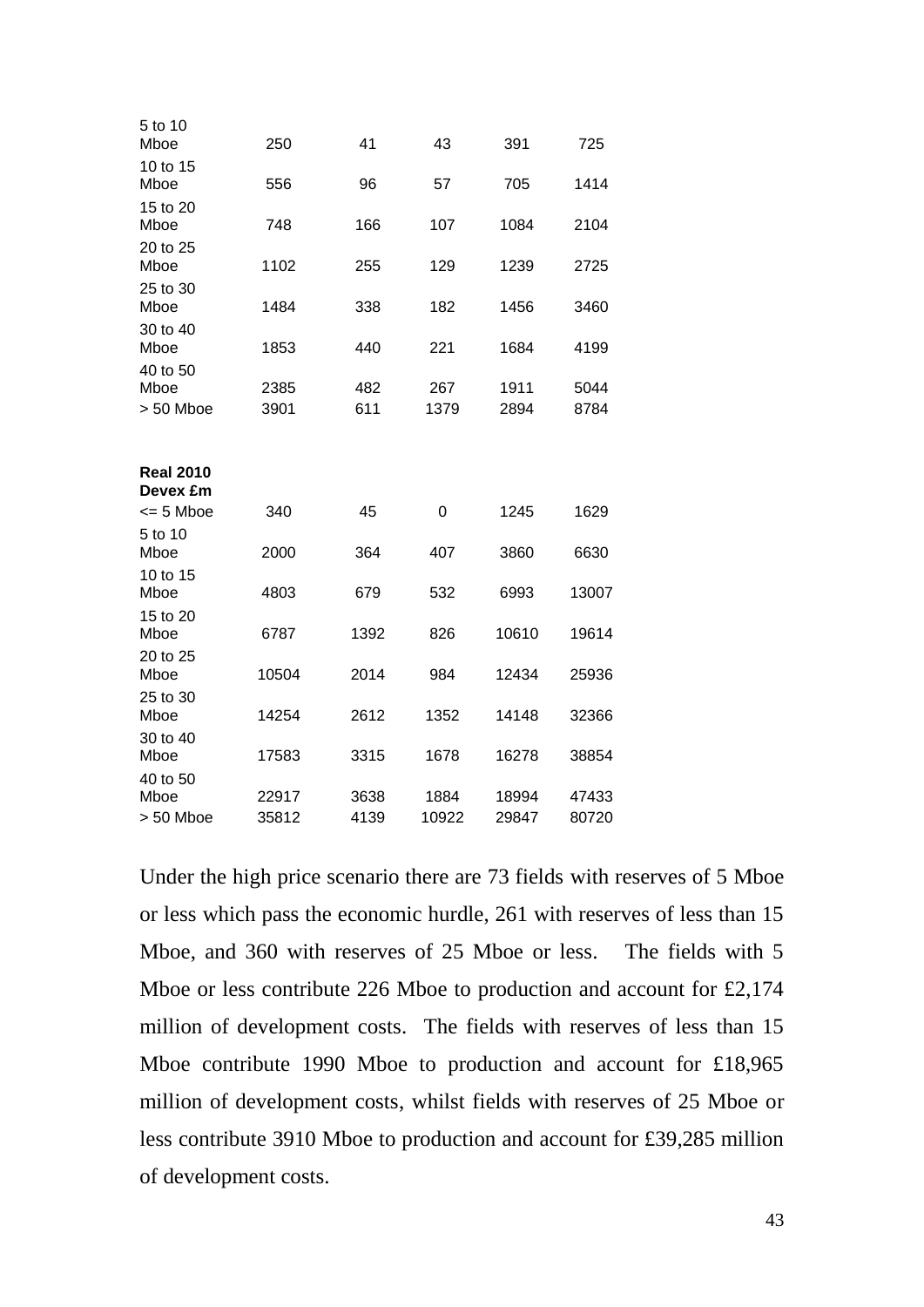### Table 10

|                              | Tech.<br><b>New</b>                |      |                |       |              |
|------------------------------|------------------------------------|------|----------------|-------|--------------|
| \$90, 70p                    | Exploration Possible Probable Res. |      |                |       | <b>Total</b> |
| No of<br><b>Fields</b>       |                                    |      |                |       |              |
| $\leq$ 5 Mboe                | 16                                 | 4    | $\overline{2}$ | 51    | 73           |
| 5 to 10                      |                                    |      |                |       |              |
| Mboe                         | 55                                 | 10   | 8              | 112   | 185          |
| 10 to 15                     |                                    |      |                |       |              |
| Mboe                         | 85                                 | 18   | 9              | 149   | 261          |
| 15 to 20                     | 102                                |      | 13             | 180   |              |
| Mboe                         |                                    | 24   |                |       | 319          |
| 20 to 25<br>Mboe             | 125                                | 27   | 15             | 193   | 360          |
| 25 to 30                     |                                    |      |                |       |              |
| Mboe                         | 143                                | 31   | 17             | 202   | 393          |
| 30 to 40                     |                                    |      |                |       |              |
| Mboe                         | 163                                | 34   | 20             | 213   | 430          |
| 40 to 50                     |                                    |      |                |       |              |
| Mboe                         | 182                                | 35   | 21             | 220   | 458          |
| > 50 Mboe                    | 215                                | 38   | 32             | 238   | 523          |
| <b>Mboe</b>                  |                                    |      |                |       |              |
| $\leq$ 5 Mboe                | 60                                 | 14   | $\overline{7}$ | 145   | 226          |
| 5 to 10                      |                                    |      |                |       |              |
| Mboe                         | 351                                | 56   | 50             | 592   | 1050         |
| 10 to 15<br>Mboe             | 733                                | 147  | 65             | 1046  | 1990         |
|                              |                                    |      |                |       |              |
| 15 to 20<br>Mboe             | 1032                               | 252  | 134            | 1580  | 2999         |
| 20 to 25                     |                                    |      |                |       |              |
| Mboe                         | 1545                               | 318  | 178            | 1869  | 3910         |
| 25 to 30                     |                                    |      |                |       |              |
| Mboe                         | 2034                               | 428  | 232            | 2114  | 4808         |
| 30 to 40                     |                                    |      |                |       |              |
| Mboe                         | 2729                               | 532  | 343            | 2472  | 6076         |
| 40 to 50                     |                                    |      |                |       |              |
| Mboe                         | 3579                               | 573  | 388            | 2799  | 7339         |
| $> 50$ Mboe                  | 5966                               | 981  | 1818           | 5021  | 13786        |
|                              |                                    |      |                |       |              |
|                              |                                    |      |                |       |              |
| <b>Real 2010</b><br>Devex £m |                                    |      |                |       |              |
| $\leq$ 5 Mboe                | 485                                | 144  | 112            | 1433  | 2174         |
| 5 to 10                      |                                    |      |                |       |              |
| Mboe                         | 2824                               | 530  | 519            | 6237  | 10110        |
| 10 to 15                     |                                    |      |                |       |              |
| Mboe                         | 6178                               | 1301 | 644            | 10843 | 18965        |
| 15 to 20                     |                                    |      |                |       |              |
| Mboe                         | 9226                               | 2410 | 1233           | 16462 | 29331        |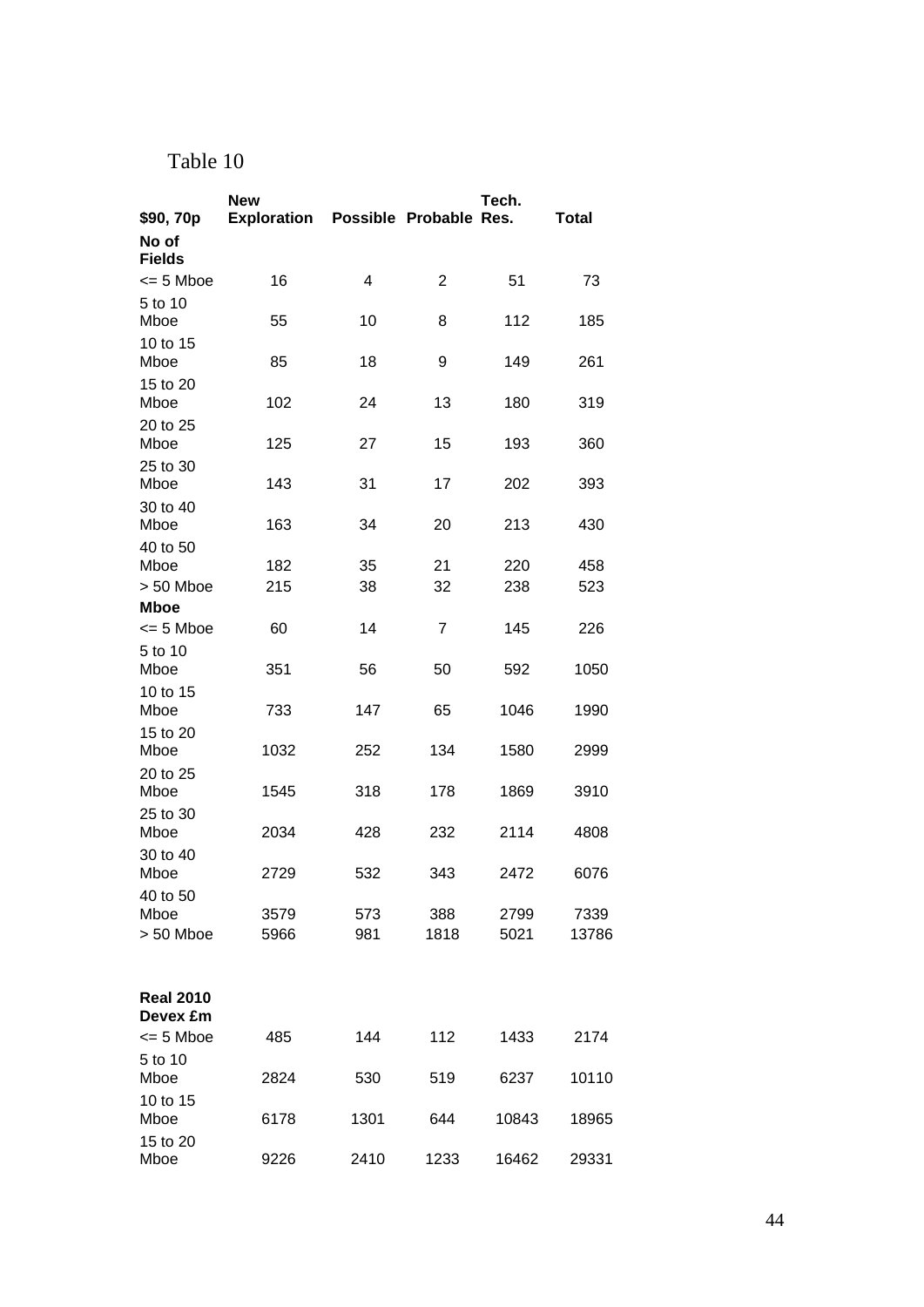| 20 to 25<br>Mboe                | 14810          | 2875         | 1582          | 20019          | 39285           |
|---------------------------------|----------------|--------------|---------------|----------------|-----------------|
| 25 to 30<br>Mboe                | 19835          | 3630         | 1950          | 22036          | 47451           |
| 30 to 40<br>Mboe                | 26638          | 4333         | 3080          | 25584          | 59635           |
| 40 to 50<br>Mboe<br>$> 50$ Mboe | 35886<br>58308 | 4656<br>8546 | 3286<br>15715 | 29330<br>57407 | 73158<br>139977 |

Under the low price case over the period to 2041 there are 84 viable fields with reserves of less than 20 mmboe and they contribute 23.6% of aggregate production from all new fields (excluding incremental projects) over the period. Under the medium price there are 230 viable fields with reserves of less than 20 mmboe and these contribute 24% to aggregate output from all new fields (excluding incremental projects) over the period. Under the high price there are 319 viable fields with reserves less than 20 mmboe and they contribute nearly 22% to aggregate output from all new fields (excluding incremental projects). If the definition had included fields with reserves less than 25 mmboe the respective contributions to total output from all new fields (excluding incremental projects) would have been 33.2%, 31.7% and 28.4%.

#### **4. Conclusions**

In this study detailed modelling has been undertaken of the longer term prospects for activity in the UK Continental Shelf (UKCS). The three cases modelled are designed to reflect the outcomes of long term investment scenarios. The results highlight a wide range of long term prospects for activity levels. There is a noticeable sensitivity of investment and production activity in relation to oil and gas price assumptions. In the low price case (\$50, 30 pence in real terms) investment and production fall very sharply throughout the study period to 2041. Only 45 fields would remain in production in 2041 compared to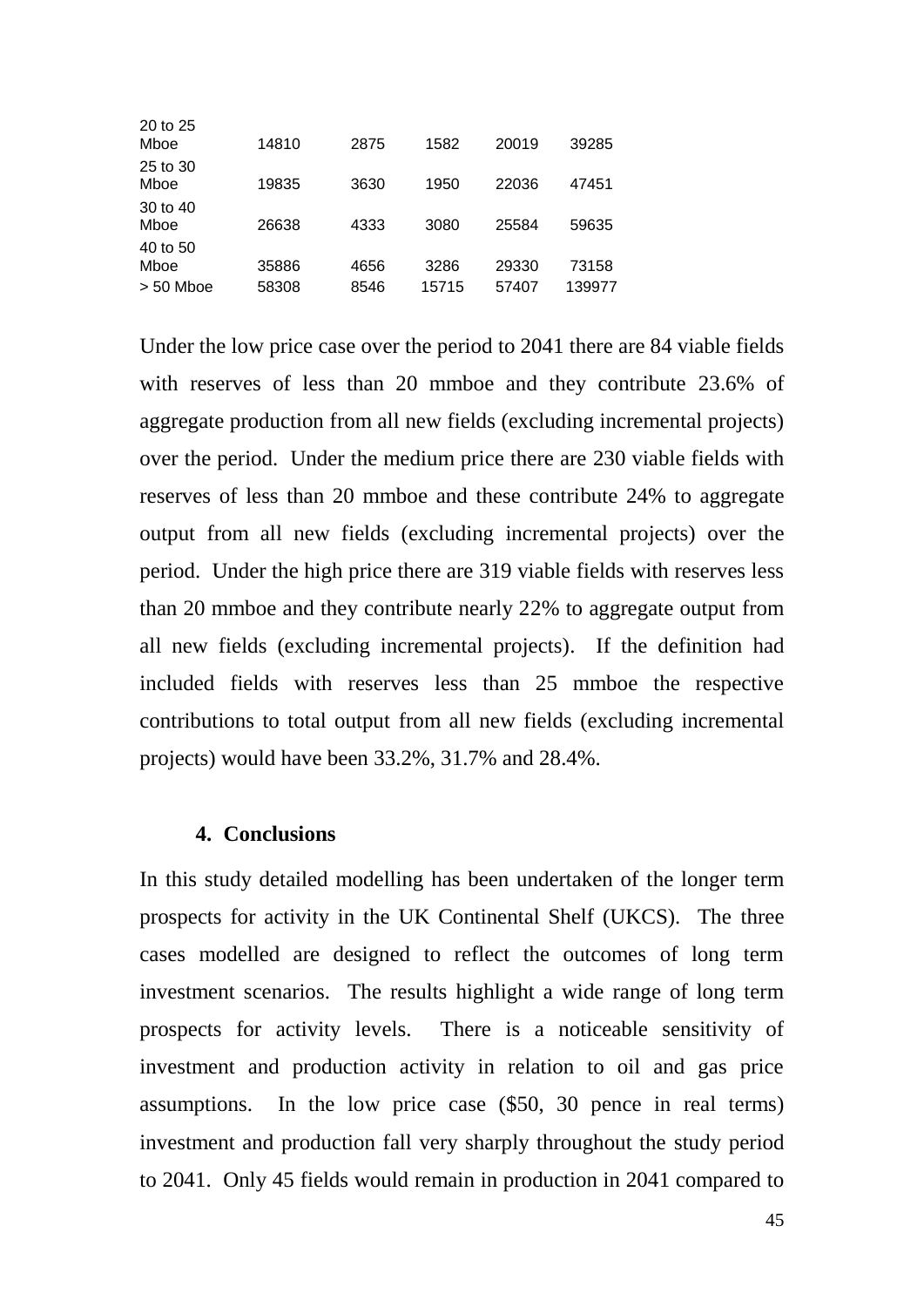nearly 300 in 2009. Production falls from 2.3 mm boe/d in 2010 to 0.53 mm boe/d in 2041. In the period  $2010 - 2041$  cumulative production is only 12.9 bn boe. Most new fields and incremental projects are uneconomic.

Under the \$70, 50 pence case substantial numbers of new fields and incremental projects become viable. Investment holds up at current levels for a considerable number of years but still falls at a noticeable pace thereafter. There are still 115 producing fields in 2041. Production falls to below 1 mm boe/d in 2041. Over the period  $2010 - 2041$ cumulative production is 19.9 bn boe.

Under the \$90, 70 pence price case field investment increases from present levels and remains buoyant for many years ahead. Very many new fields and projects become viable. There are nearly 170 producing fields in 2041. In 2040 production is 1.4 mm boe/d. Cumulative production over the period 2010 – 2041 inclusive is 25.5 bn boe.

The results of the modelling highlight the importance of small fields in total activity levels. Under the low price case over the period to 2041 there are 97 viable new fields (excluding incremental projects) with reserves less than 25 mmboe and these contribute 33% to aggregate output from all new fields (excluding incremental projects) over the period to 2041. At the medium price there are 258 viable new fields with reserves less than 25 mmboe and they contribute 32% to total output from all new fields (excluding incremental projects) over the period. Under the high price case there are no less than 360 viable new fields with reserves less than 25 mmboe and these contribute nearly 28% to total output from all new fields (excluding incremental projects) over the period. It is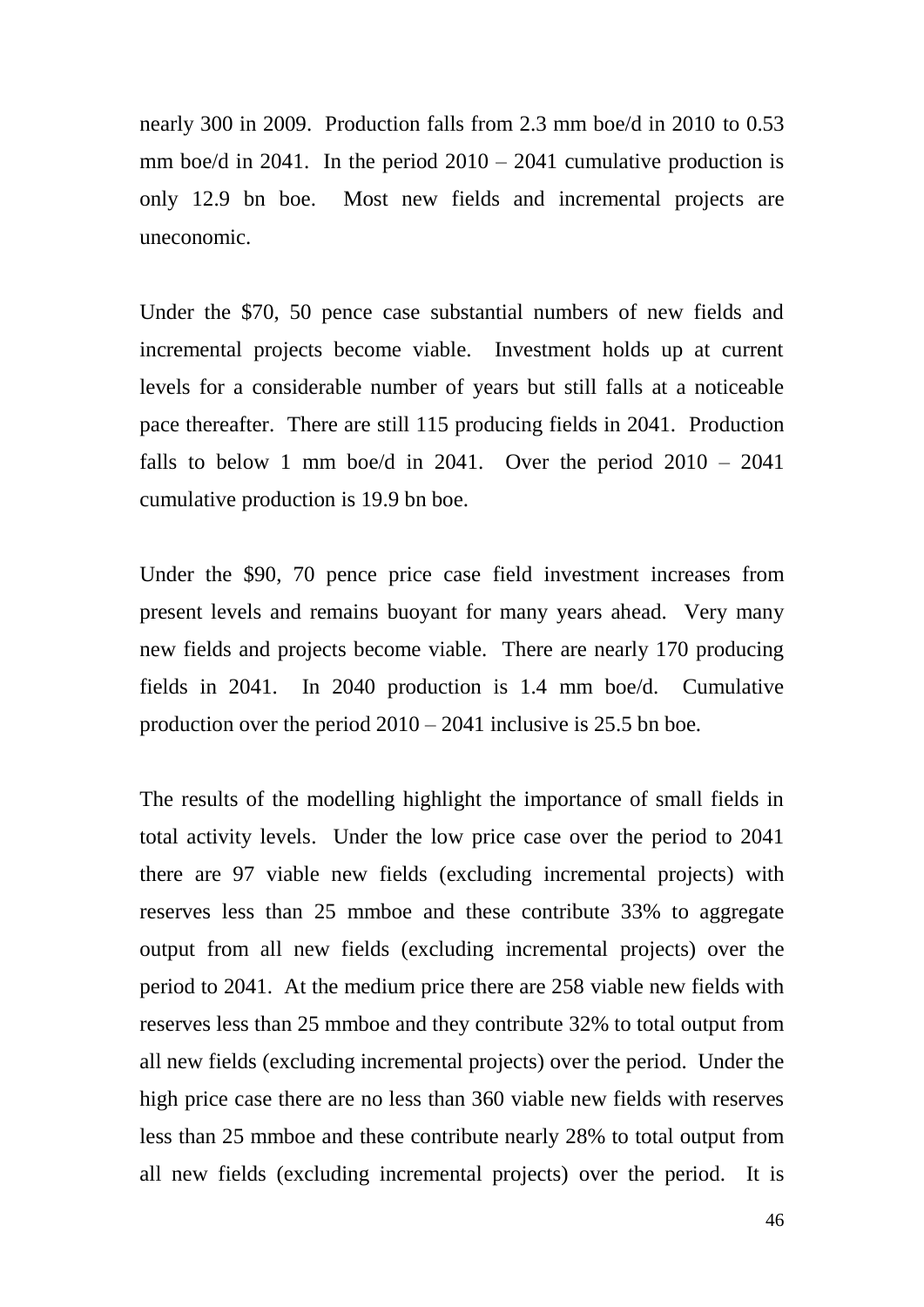noticeable that some large, high cost fields become viable only under the high price case.

The attainment of the very high levels of activity exhibited in the \$90, 70 pence, and even in the \$70, 50 pence case for part of the study period, requires not only that these prices are employed for investment screening purposes, but the response of the entire oil and gas cluster is sufficient to maintain a consistently high level of project design, development, and completion. It should be emphasised that prices of \$90 and 70 pence (in real terms) are unlikely to be employed currently for investment screening purposes as cautious values have conventionally been employed. Thus the probability of the attainment of the high case scenario is relatively low.

The attainment of the activity levels under the 3 scenarios clearly involves the continuous triggering of new field developments. Under the low price scenario the average yearly number of new field developments (excluding all incremental projects) in the period 2010 – 2035 inclusive is 4.3. This was determined by the economic investment hurdle. There would be much unutilised capacity within the oil and gas supply cluster in this scenario.

Under the medium price case the average yearly number of new field developments triggered in the period 2010 – 2035 is 12. In line with historic experience this should be within the capability of the oil and gas supply cluster.

Under the high price scenario the average number of new field developments in the period  $2010 - 2035$  is 17.3 and in the period to 2041